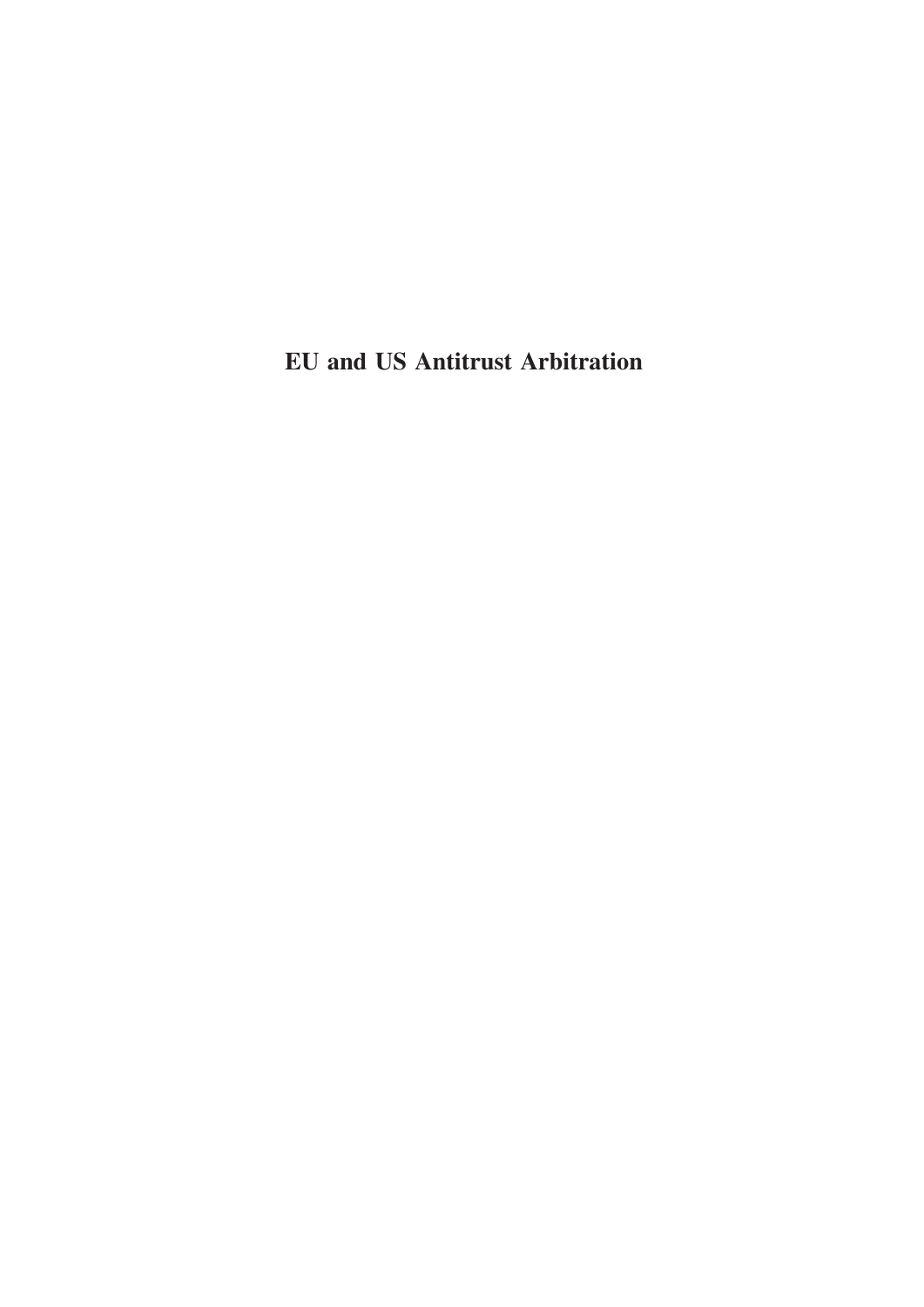# EU and US Antitrust Arbitration

A Handbook for Practitioners

Volume 1

Edited by

Gordon Blanke Phillip Landolt

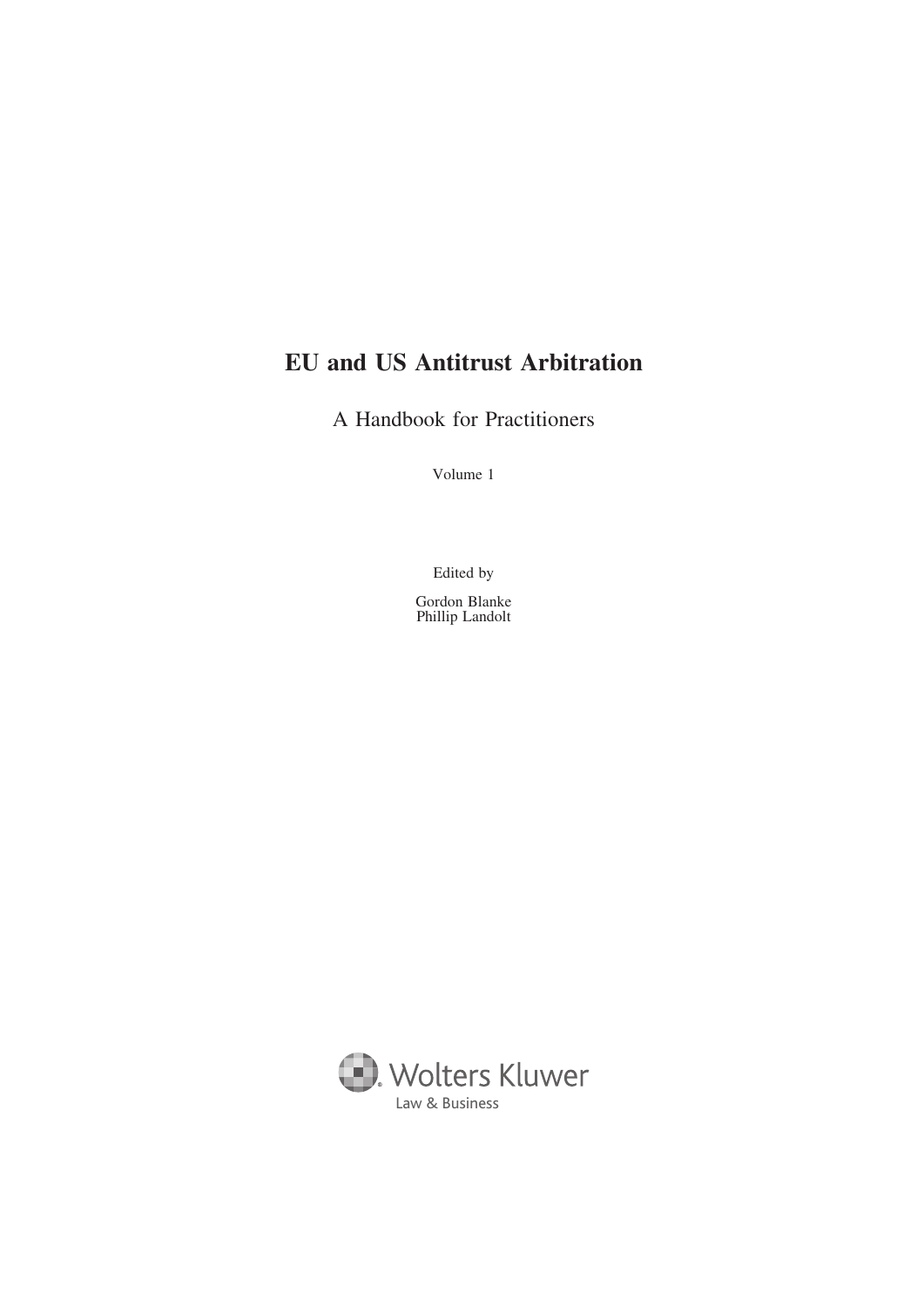Published by: Kluwer Law International PO Box 316 2400 AH Alphen aan den Rijn The Netherlands Website: www.kluwerlaw.com

Sold and distributed in North, Central and South America by: Aspen Publishers, Inc. 7201 McKinney Circle Frederick, MD 21704 United States of America Email: customer.service@aspenpublishers.com

Sold and distributed in all other countries by: Turpin Distribution Services Ltd. Stratton Business Park Pegasus Drive, Biggleswade Bedfordshire SG18 8TQ United Kingdom Email: kluwerlaw@turpin-distribution.com

Printed on acid-free paper.

ISBN 978-90-411-2760-0

 $© 2011 Kluwer Law International BV, The Netherlands$ 

All rights reserved. No part of this publication may be reproduced, stored in a retrieval system, or transmitted in any form or by any means, electronic, mechanical, photocopying, recording, or otherwise, without written permission from the publisher.

Permission to use this content must be obtained from the copyright owner. Please apply to: Permissions Department, Wolters Kluwer Legal, 76 Ninth Avenue, 7th Floor, New York, NY 10011-5201, USA. Email: permissions@kluwerlaw.com

Printed in Great Britain.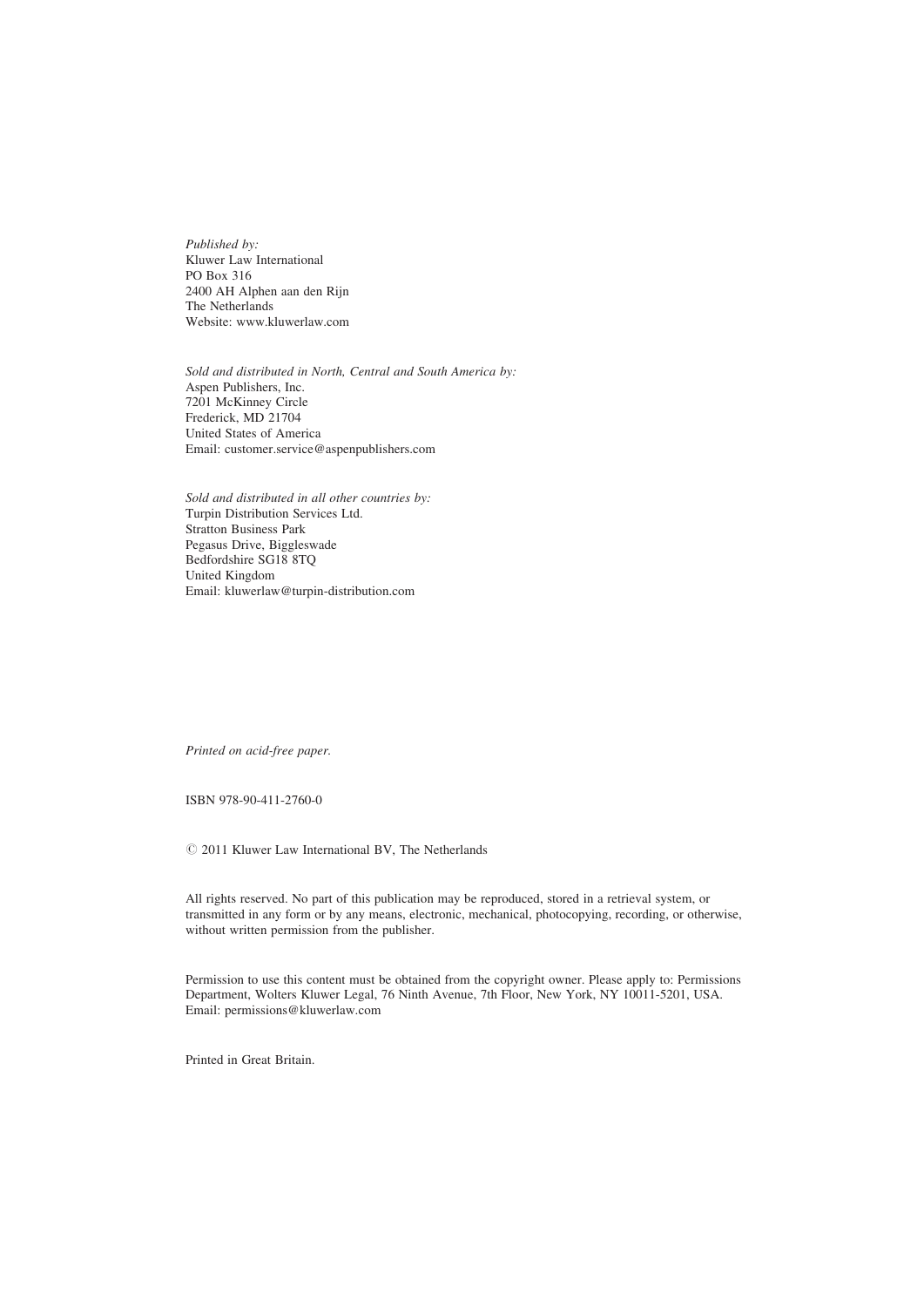# Summary of Contents

## Volume 1

|                          | <b>About the Authors</b>                                                                                                   | xci                       |
|--------------------------|----------------------------------------------------------------------------------------------------------------------------|---------------------------|
|                          | Foreword                                                                                                                   | cvii                      |
| <b>Preface</b>           |                                                                                                                            | cix                       |
|                          | <b>Abbreviations</b>                                                                                                       | cxiii                     |
| Part I                   | <b>General</b>                                                                                                             | 1                         |
|                          | <b>Chapter 1</b><br>Arbitrability of Antitrust Law from the European and US Perspectives<br>by Alexis Mourre               | 3                         |
| I.<br>II.<br>III.<br>IV. | Introduction<br>Some Preliminaries<br>Antitrust Arbitrability in the United States and in the European Union<br>Conclusion | $\frac{5}{7}$<br>23<br>58 |
|                          | <b>Chapter 2</b><br><b>Arbitration Clauses and Competition Law</b><br>by Phillip Landolt                                   | 69                        |
| I.                       | Introduction                                                                                                               | 69                        |
| Π.                       | The Assessment of Arbitration Clauses for Compliance with<br>Competition Law                                               | 70                        |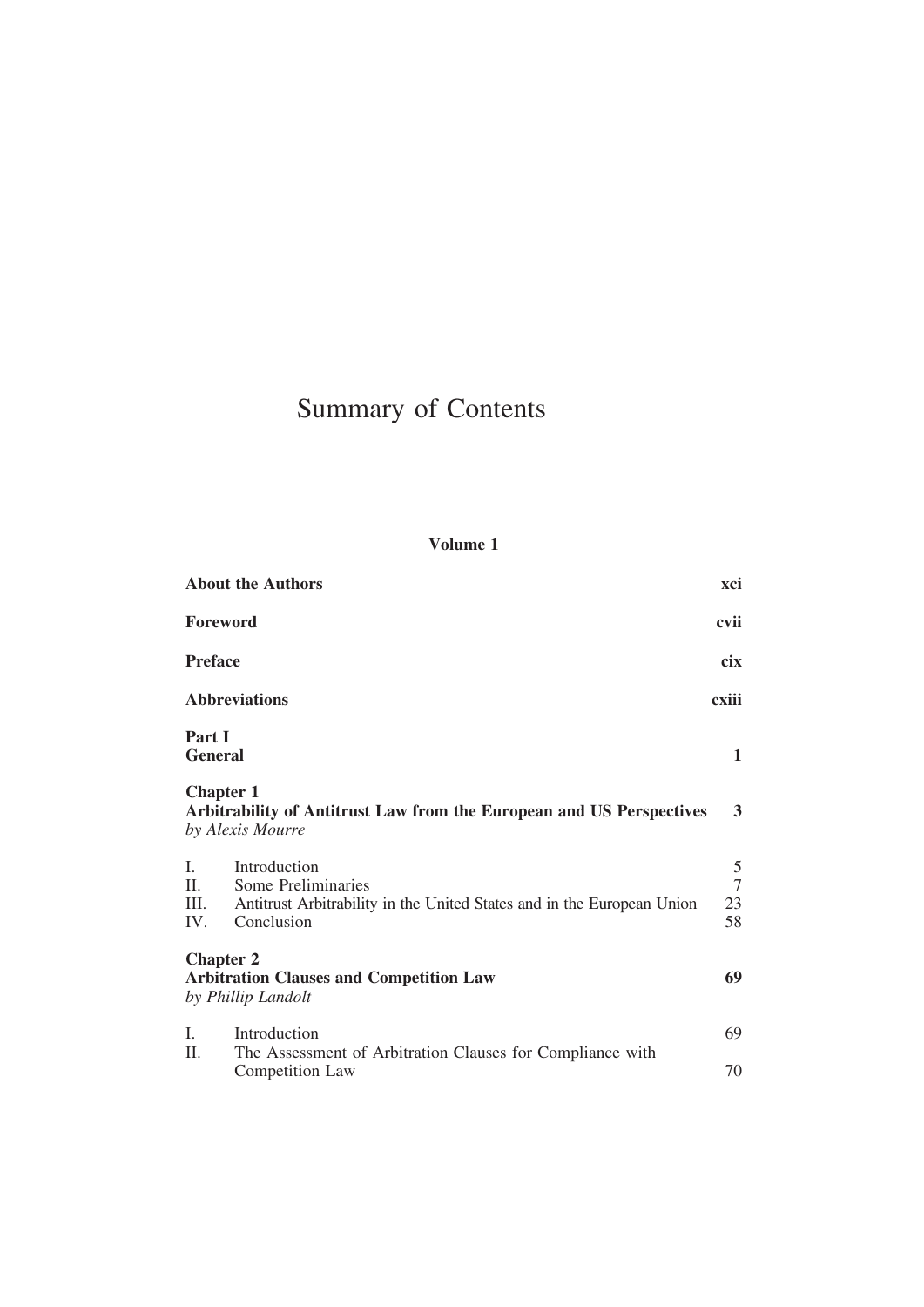| III.              | The Inclusion of Competition Law within the Material Scope of<br><b>Arbitration Clauses</b>                                                                 | 78                |
|-------------------|-------------------------------------------------------------------------------------------------------------------------------------------------------------|-------------------|
| IV.               | Strategy in Drafting Arbitration Clauses in View of Competition                                                                                             |                   |
| V.                | Law Issues Arising<br>Conclusion                                                                                                                            | 85<br>88          |
| <b>Chapter 3</b>  | <b>Arbitrating Competition Law Issues: The Arbitrator's Perspective</b><br>by V.V. Veeder and Paul Stanley                                                  | 91                |
| Ι.<br>II.         | Introduction<br>Competition-Law-Specific Considerations from the Arbitrator's                                                                               | 92<br>94          |
| Ш.                | Perspective<br>Conclusion                                                                                                                                   | 115               |
| <b>Chapter 4</b>  | <b>Arbitrating Competition Law: The User's Perspective</b><br>by Jean-Claude Najar                                                                          | 119               |
| Ι.                | Introduction                                                                                                                                                | 120               |
| II.<br>III.       | Competition Law Issues in Arbitration<br>The Users and Their Reasons for Choosing Arbitration                                                               | 125<br>133        |
| IV.               | Conclusions                                                                                                                                                 | 148               |
| <b>Chapter 5</b>  |                                                                                                                                                             |                   |
|                   | <b>Burden and Standard of Proof in Competition Law</b><br><b>Matters Arising in International Arbitration</b><br>by Phillip Landolt and Barbara Reeves Neal | 155               |
| Ι.<br>II.<br>III. | Introduction<br>Burden and Standard of Proof in International Arbitration<br>Burden and Standard of Proof in Competition Law                                | 156<br>156<br>163 |
| IV.<br>V.         | Burden and Standard of Proof in Competition Cases in International<br>Arbitration<br>Conclusion                                                             | 172<br>176        |
| <b>Chapter 6</b>  | EU Competition Law Arguments in International Arbitration:<br><b>Practical Steps and Strategic Considerations</b><br>by Rolf Trittmann and Boris Kasolowsky | 179               |
| Ι.<br>II.         | Introduction<br>Bringing EU Competition Law Arguments in Arbitration Proceedings                                                                            | 181<br>182        |
| III.<br>IV.       | Raising EU Competition Law Issues at the Annulment or<br>Enforcement Stage of an Award<br>Conclusion                                                        | 193<br>201        |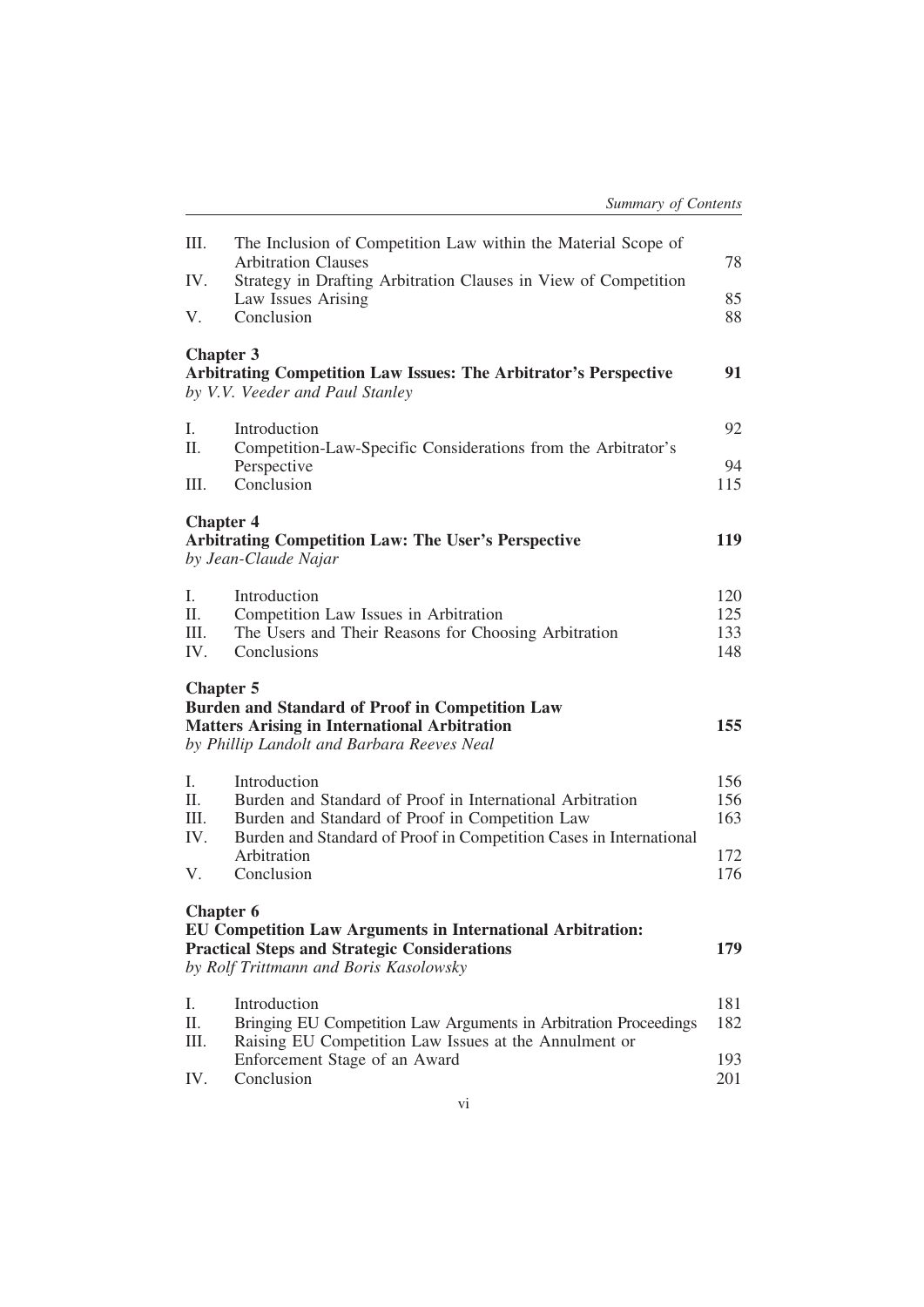|             | <b>Chapter 7</b><br>The Use of Economic Evidence in Competition Law Arbitrations<br>by Mike Walker                                 | 207        |
|-------------|------------------------------------------------------------------------------------------------------------------------------------|------------|
| I.<br>II.   | Introduction<br>Reasons for Restricted Use of Economics in Competition Law                                                         | 209        |
|             | Arbitrations                                                                                                                       | 210        |
| III.        | Types of Economic Analysis Suited to Competition Law                                                                               |            |
| IV.         | Arbitrations<br>Conclusions                                                                                                        | 214<br>233 |
|             | <b>Chapter 8</b><br><b>Effective Use of Economic Experts in International Arbitration:</b>                                         |            |
|             | <b>Counsel's Role and Perspective</b><br>by R. Wisner, J.W. Rowley, and A.N. Campbell                                              | 237        |
| I.          | Introduction                                                                                                                       | 238        |
| II.         | When to Call an Economic Expert                                                                                                    | 239        |
| III.<br>IV. | Relevant Aspects of International Arbitral Procedure<br>Implications for the Use of Economists in International                    | 242        |
|             | Arbitration                                                                                                                        | 246        |
| V.          | Conclusion                                                                                                                         | 249        |
|             | <b>Chapter 9</b><br>The Role of the Expert Witness in Antitrust Arbitrations<br>by Gordon Blanke and Thomas Eilmansberger          | 251        |
| L           | Introduction                                                                                                                       | 252        |
| II.         | Preliminaries                                                                                                                      | 253        |
| III.        | The Expert's Report and the Hearing                                                                                                | 278        |
| $IV_{-}$    | Conclusion                                                                                                                         | 288        |
|             | <b>Chapter 10</b><br>The Supranational Dimension of Arbitrating Competition Law<br><b>Issues within the EU</b><br>by Gordon Blanke | 293        |
|             |                                                                                                                                    |            |
| L.          | Introduction                                                                                                                       | 294        |
| II.         | The Main Issues: The Public/Private Divide, Party Autonomy                                                                         |            |
|             | and Enforceability                                                                                                                 | 294        |
| Ш.          | The Foundations of Supranational Arbitration                                                                                       | 313        |
| IV.         | Conclusion                                                                                                                         | 329        |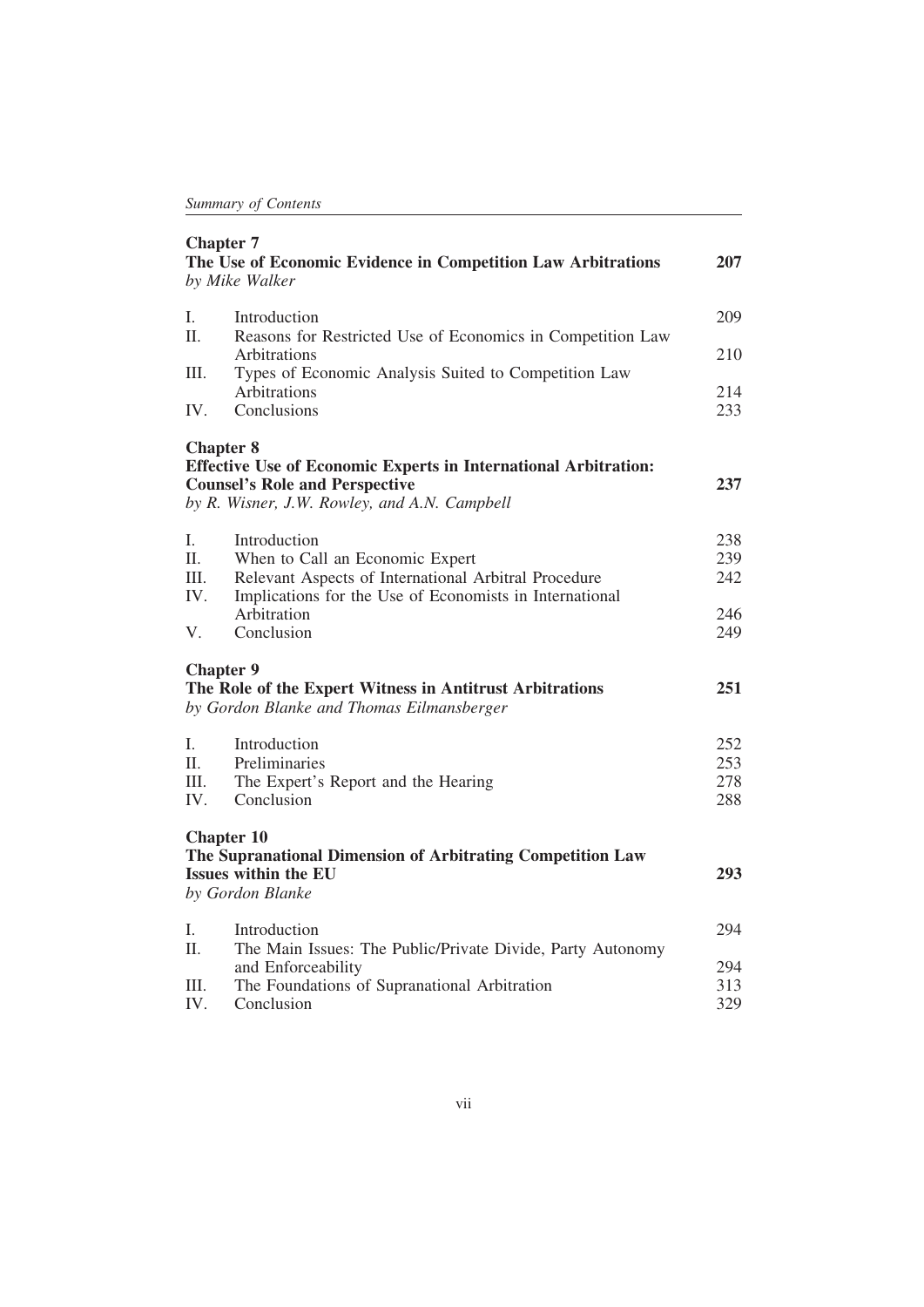| Part II                  | <b>EU Competition Law</b>                                                                                                                                                       | 335                      |
|--------------------------|---------------------------------------------------------------------------------------------------------------------------------------------------------------------------------|--------------------------|
|                          | <b>Chapter 11</b><br>The Essentials of EU Competition Law for Arbitration Practitioners<br>by John Davies and Constantine Partasides                                            | 337                      |
| Ι.<br>II.<br>III.<br>IV. | Introduction<br><b>Market Definition</b><br>Article 101 TFEU<br>Article 102 TFEU                                                                                                | 341<br>341<br>356<br>396 |
|                          | <b>Chapter 12</b><br>Arbitration and EU Competition Law in the Post-Modernization Era<br>by Assimakis P. Komninos                                                               | 433                      |
| Ι.<br>II.                | Introduction                                                                                                                                                                    | 435                      |
| III.<br>IV.<br>V.        | The Fundamentals of the EU Competition Law Enforcement<br>System<br>The Rise of EU Private Antitrust Enforcement<br>Modernized EU Competition Law and Arbitration<br>Conclusion |                          |
|                          | <b>Chapter 13</b><br>The Basis for Applying EU Competition Law from a Continental<br><b>Perspective</b><br>by Yves Derains                                                      | 489                      |
| Ι.<br>II.<br>III.        | Introduction<br>Some Preliminaries                                                                                                                                              | 491<br>491               |
| IV.<br>V.                | The International Arbitrator and the Norms Applicable to the Merits<br>of the Case<br>The Law Applicable to the Merits<br>Conclusion                                            | 495<br>502<br>515        |
|                          | <b>Chapter 14</b><br>The Basis for Applying Competition Law from an English Law<br><b>Perspective</b><br>By Julian D.M. Lew                                                     | 519                      |
| Ι.<br>II.                | Introduction<br>Competition Law in England and Its Enforcement                                                                                                                  | 520<br>521               |
| III.                     | Arbitrators' Jurisdiction to Arbitrate Competition-Law-Related<br>Matters                                                                                                       | 523                      |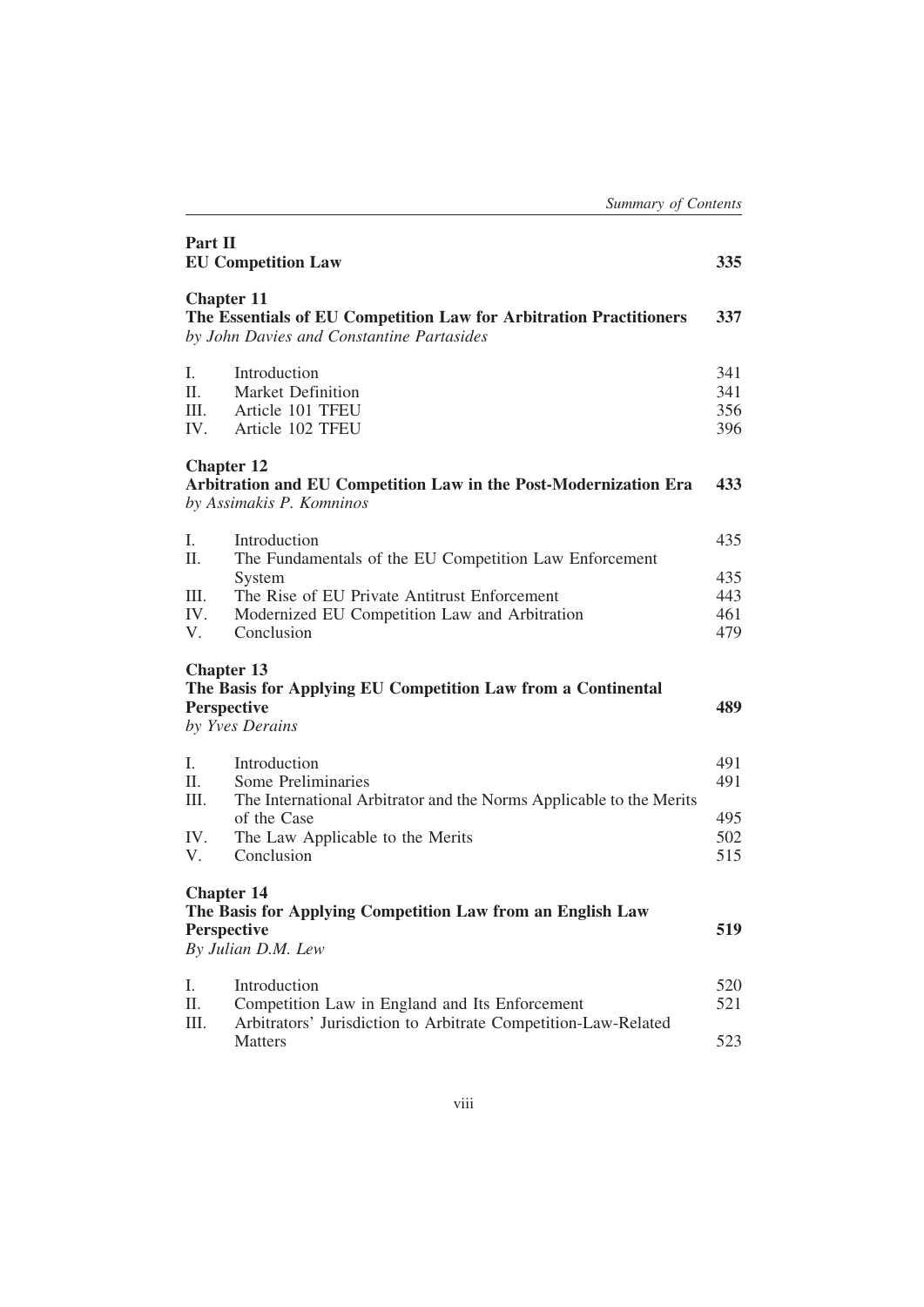| IV.               | Is Competition Law Mandatory Law and When Should It Be<br>Applied?                                                | 526 |
|-------------------|-------------------------------------------------------------------------------------------------------------------|-----|
| V.                | What Should Arbitrators Do When Faced with a Competition<br>Related Dispute?                                      | 528 |
| VI.               | Competition Law and Challenges to Arbitral Awards                                                                 | 536 |
| VII.              | Competition Law and Challenges to Arbitral Awards                                                                 | 541 |
|                   |                                                                                                                   |     |
| <b>Chapter 15</b> | The Application of EU Competition Law in International<br><b>Arbitration in Switzerland</b><br>by Phillip Landolt | 545 |
| Ι.                | Introduction                                                                                                      | 546 |
| II.               | <b>Mandatory Norms</b>                                                                                            | 547 |
| III.              | Applicable law in Swiss International Arbitration                                                                 | 551 |
| IV.               | The Stance of Arbitrators Sitting in Switzerland as regards the                                                   |     |
|                   | Application of EU Competition Law                                                                                 | 557 |
| V.                | The Application of EU Competition Law as Mandatory Norms                                                          | 558 |
| VI.               | The Mechanics of determining the Application of EU Competition                                                    |     |
|                   | Law as Mandatory Norms                                                                                            | 560 |
| <b>Chapter 16</b> | The Ex Officio Application of European Competition Law by<br><b>Arbitrators</b><br>by Diederik de Groot           | 567 |
| L.                | Introduction                                                                                                      | 569 |
| II.               | The Fundamental Importance of <i>Eco Swiss</i> and its Progeny                                                    | 573 |
| Ш.                | The Arbitrator's Ex Officio Application of European                                                               |     |
|                   | Competition Law in Theory                                                                                         | 599 |
| IV.               | Procedural Issues for Those Who Are Not Afraid of the Second                                                      |     |
|                   | Look                                                                                                              | 617 |
| V.                | Conclusion                                                                                                        | 621 |
|                   | <b>Chapter 17</b>                                                                                                 |     |
|                   | <b>Remedies in Arbitration for EU Competition Law Violations</b>                                                  | 627 |
|                   | by Phillip Landolt                                                                                                |     |
| Ι.                | Introduction                                                                                                      | 627 |
| Π.                | The Bases upon Which Arbitrators May Give Effect to EU                                                            |     |
|                   | Competition Law                                                                                                   | 628 |
| Ш.                | The Requirements of EU Law in Relation to Remedies for                                                            |     |
|                   | Violations of EU Competition Law                                                                                  | 630 |
| IV.               | The Application of EU Competition Law by International<br>Arbitrators                                             | 634 |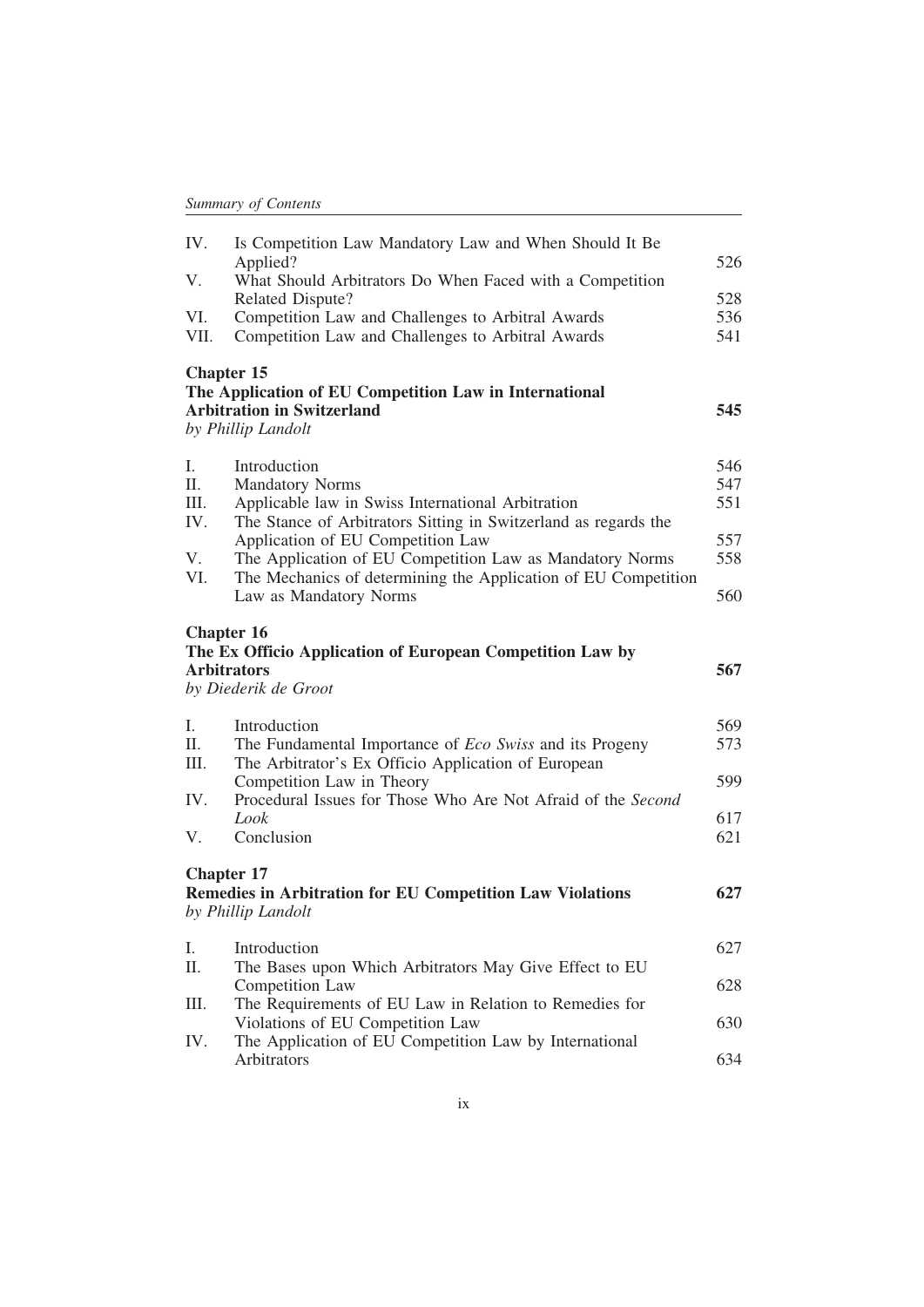| V.<br>VI.                                                                         | Issues Relating to the Law on Remedies for Violations of EU<br>Competition Law<br>Conclusion                                                                                                                                                                                                                                                                        | 639<br>646                                                                       |
|-----------------------------------------------------------------------------------|---------------------------------------------------------------------------------------------------------------------------------------------------------------------------------------------------------------------------------------------------------------------------------------------------------------------------------------------------------------------|----------------------------------------------------------------------------------|
|                                                                                   | <b>Chapter 18</b><br><b>Provisional Measures in Competition Law Matters before Arbitrators</b><br>by Matti S. Kurkela                                                                                                                                                                                                                                               | 649                                                                              |
| Ι.<br>Π.<br>III.<br>IV.<br>V.<br>VI.<br>VII.<br>VIII.<br>IX.<br>X.<br>XI.<br>XII. | Introduction<br>Jurisdiction<br>Roles of Special Agencies<br><b>Conflicting Rules</b><br>Procedural Rules to Be Applied<br>Material Rules to Be Applied<br>Establishing the Facts<br><b>Violations Established</b><br>Hearing of Other Parties and Rights of Intervention<br>Forum Shopping<br>Enforceability of the Interim Arbitral Award or Order<br>Conclusions | 649<br>652<br>655<br>656<br>657<br>657<br>658<br>659<br>659<br>659<br>660<br>661 |
|                                                                                   | <b>Chapter 19</b><br><b>Provisional Measures Concerning Competition Law in</b><br><b>International Arbitration</b><br>by Phillip Landolt and Barbara Reeves Neal                                                                                                                                                                                                    | 665                                                                              |
| I.<br>II.<br>Ш.<br>IV.                                                            | Introduction<br>Interim Measures and Arbitration<br>Competition Law and Interim Measures<br>Considerations Relevant to the Determination of Where to<br>Apply for Provisional Measures in Competition Law Matters                                                                                                                                                   | 666<br>667<br>682<br>692                                                         |
|                                                                                   | <b>Chapter 20</b><br>Authority and Influence in Arbitrations of Previous Decisions on<br><b>EU Competition Law</b><br>by Renato Nazzini                                                                                                                                                                                                                             | 699                                                                              |
| Ι.<br>Π.<br>III.                                                                  | Introduction<br>Taxonomy of Decisions on EU Competition Law<br>Authority in Arbitrations of Previous Decisions on<br><b>EU</b> Competition Law                                                                                                                                                                                                                      | 700<br>701<br>709                                                                |
| IV.                                                                               | Conclusion                                                                                                                                                                                                                                                                                                                                                          | 724                                                                              |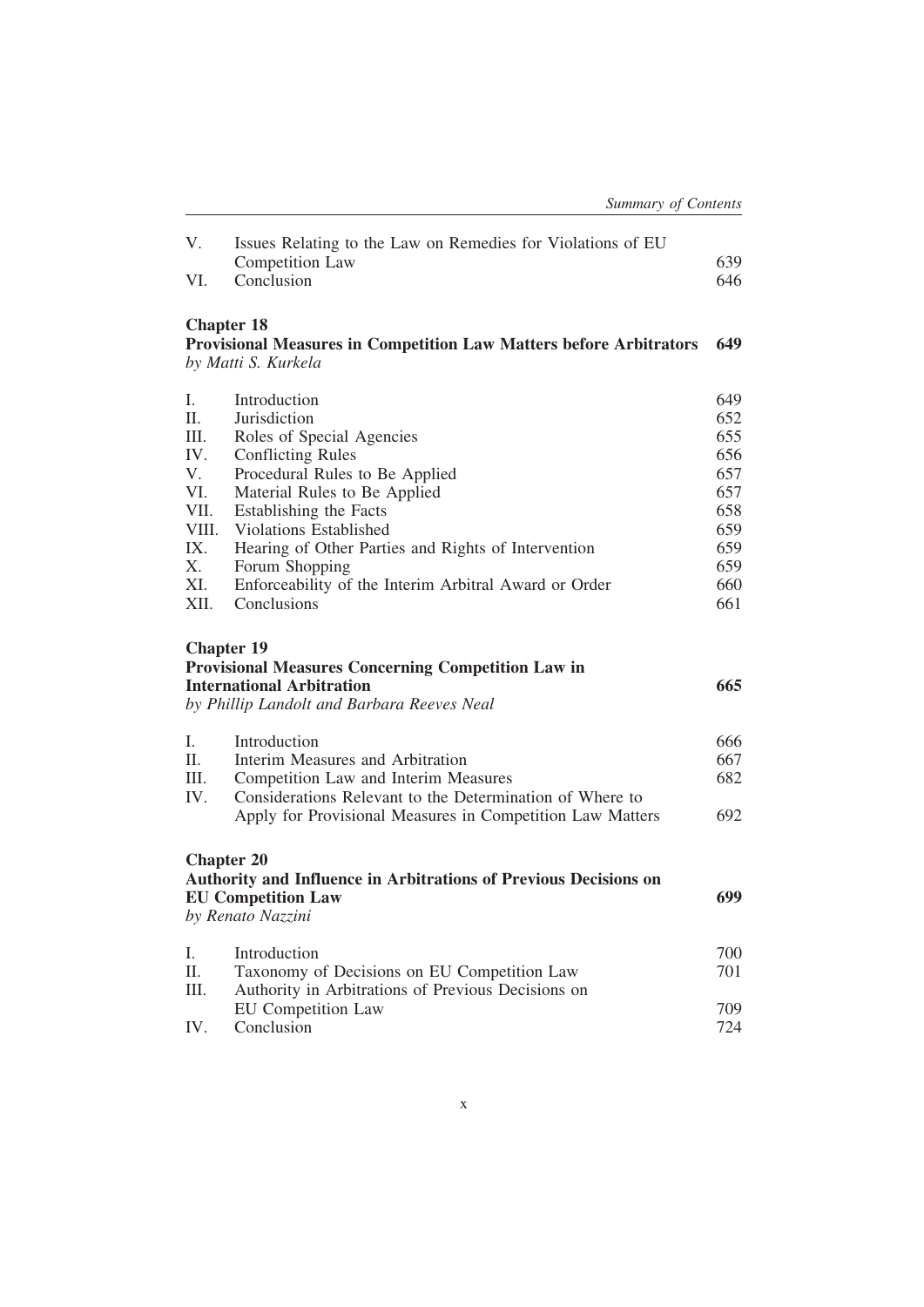| <b>Chapter 21</b><br><b>Assistance by the European Commission and Member States</b><br><b>Authorities in Arbitrations</b><br>by Assimakis P. Komninos |                                                                                                                                                                        | 727                             |
|-------------------------------------------------------------------------------------------------------------------------------------------------------|------------------------------------------------------------------------------------------------------------------------------------------------------------------------|---------------------------------|
| Ι.<br>Π.<br>III.<br>IV.<br>V.                                                                                                                         | Introduction<br>Regulation 1/2003 and Cooperation Mechanisms with Courts<br>Arbitration and Regulation 1/2003<br>Arbitration and the Cooperation Notice<br>Conclusions | 728<br>729<br>736<br>743<br>749 |
|                                                                                                                                                       | <b>Chapter 22</b><br><b>Court Review of Competition Law Awards in Setting Aside and</b><br><b>Enforcements Proceedings</b><br>by Luca G. Radicati di Brozolo           | 755                             |
| I.                                                                                                                                                    | Introduction                                                                                                                                                           | 756                             |
| II.                                                                                                                                                   | The Review of Arbitral Awards for Reasons Having to Do                                                                                                                 |                                 |
| Ш.                                                                                                                                                    | with the Merits<br>Public Policy                                                                                                                                       | 757<br>758                      |
| IV.                                                                                                                                                   | Competition Law as a Component of Public Policy                                                                                                                        | 758                             |
| V.                                                                                                                                                    | The Nature and the Extent of the Review of Awards: The                                                                                                                 |                                 |
|                                                                                                                                                       | 'Maximalist' and the 'Minimalist' Views                                                                                                                                | 760                             |
| VI.                                                                                                                                                   | The Case Law on the Review of Awards Involving                                                                                                                         |                                 |
|                                                                                                                                                       | Competition Law                                                                                                                                                        | 766                             |
| VII.                                                                                                                                                  | The Standard of Review                                                                                                                                                 | 772                             |
| VIII.                                                                                                                                                 | Conclusion                                                                                                                                                             | 780                             |
|                                                                                                                                                       | <b>Chapter 23</b><br><b>EU Member State Court Application of Eco Swiss:</b>                                                                                            |                                 |
|                                                                                                                                                       | <b>Review of the Case Law and Future Prospects</b><br>by Christoph Liebscher                                                                                           | 785                             |
| Ι.                                                                                                                                                    | Introduction                                                                                                                                                           | 786                             |
| II.                                                                                                                                                   | Relevant Case Law                                                                                                                                                      | 787                             |
| III.                                                                                                                                                  | The 'Second Look' for Competition Law Awards                                                                                                                           | 806                             |
| IV.                                                                                                                                                   | Conclusions                                                                                                                                                            | 820                             |
|                                                                                                                                                       | <b>Chapter 24</b><br><b>EU Member State Court Experience in Applying</b><br><b>EU Competition Law under Modernization</b><br>by Christopher J. Cook                    | 829                             |
| I.                                                                                                                                                    | Introduction                                                                                                                                                           | 831                             |
| II.                                                                                                                                                   | Overview of EU Competition Law Application by<br><b>National Courts</b>                                                                                                | 831                             |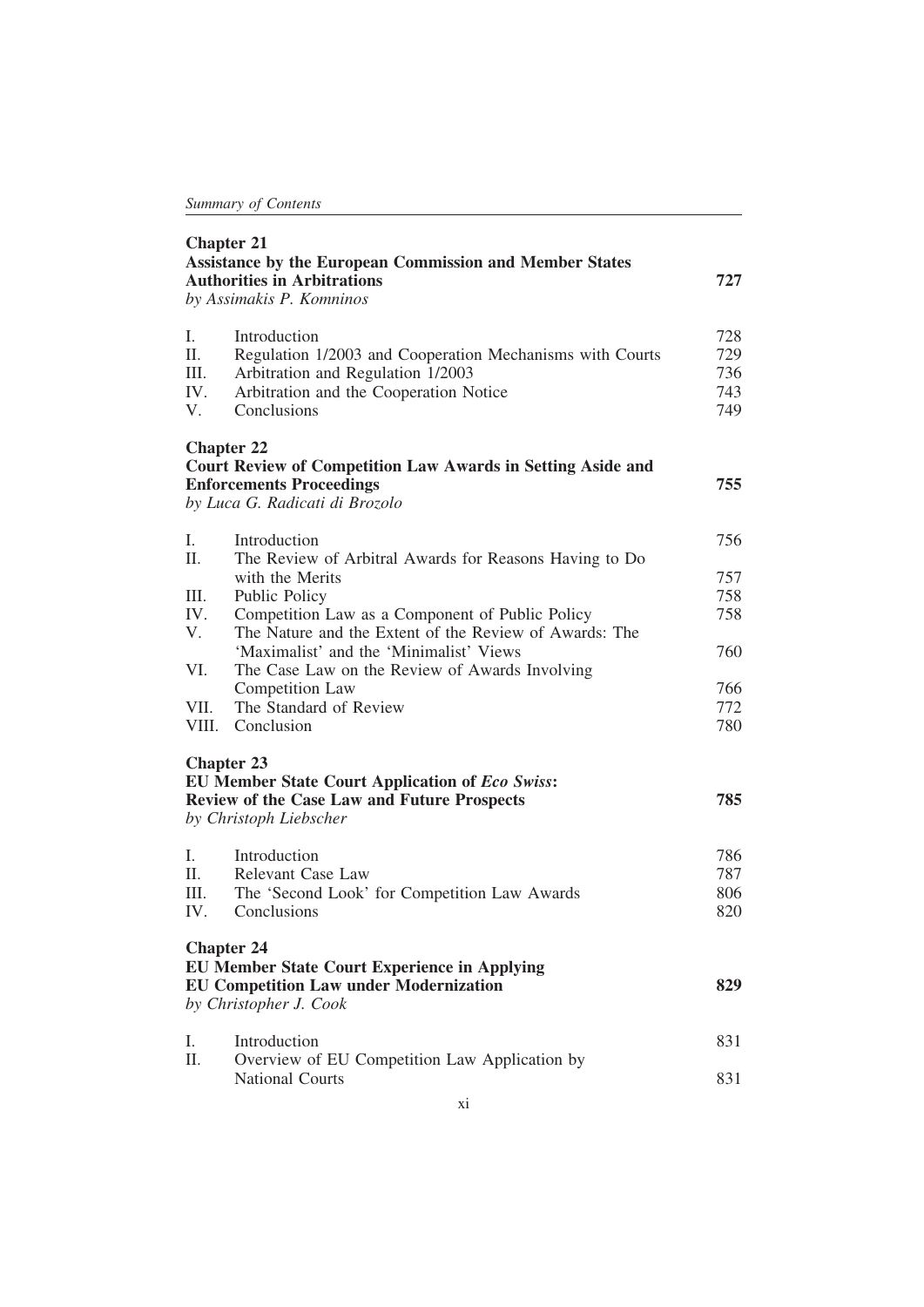| III.<br>IV. | Key Issues in the Development of Private Enforcement<br>Conclusion: What Is to Come?                                                  | 836<br>876 |
|-------------|---------------------------------------------------------------------------------------------------------------------------------------|------------|
|             | <b>Chapter 25</b><br>Parallel Proceedings before the Tribunal and the<br><b>Courts/Competition Authorities</b><br>by Renato Nazzini   | 881        |
| Ι.<br>II.   | Introduction<br>Parallel Proceedings before the Tribunal and the Courts/                                                              | 882        |
|             | <b>Competition Authorities</b>                                                                                                        | 883        |
| III.        | Use of Evidence in Arbitration                                                                                                        | 900        |
| IV.         | References to the Court of Justice                                                                                                    | 908        |
| V.          | Conclusion                                                                                                                            | 913        |
|             | <b>Chapter 26</b><br><b>Arbitrating EU Competition Law in the Communications</b>                                                      |            |
|             | <b>Sector in Europe</b><br>by Emanuela Lecchi                                                                                         | 917        |
| I.          | Introduction                                                                                                                          | 917        |
| Π.          | Competition Law in the Communications Sector                                                                                          | 919        |
| III.        | Arbitrating Competition Law in the Sector                                                                                             | 931        |
| IV.         | Conclusion                                                                                                                            | 941        |
|             | <b>Chapter 27</b><br><b>Arbitrating Competition Law Matters in Pharmaceutical Markets</b><br>by Ian Forrester and Katarzyna Czapracka | 945        |
| I.          | Introduction                                                                                                                          | 946        |
| Π.          | Pharmaceutical Markets in Europe                                                                                                      | 947        |
| Ш.          | Agreements in the Pharmaceutical Sector Where Arbitration                                                                             |            |
| IV.         | May Arise<br>General Considerations for Arbitrators Applying                                                                          | 949        |
|             | EU Competition Rules in the Pharmaceutical Industry                                                                                   | 961        |
| V.          | Conclusion                                                                                                                            | 962        |
|             | <b>Chapter 28</b><br><b>Arbitrating EU State Aid Issues</b><br>by Leigh Hancher                                                       | 965        |
| Ι.          | Introduction                                                                                                                          | 966        |
| П.          | The Potential Relevance of the EU State Aid Regime in                                                                                 |            |
|             | International Arbitration                                                                                                             | 967        |
| Ш.          | The Fundamentals of State Aid                                                                                                         | 970        |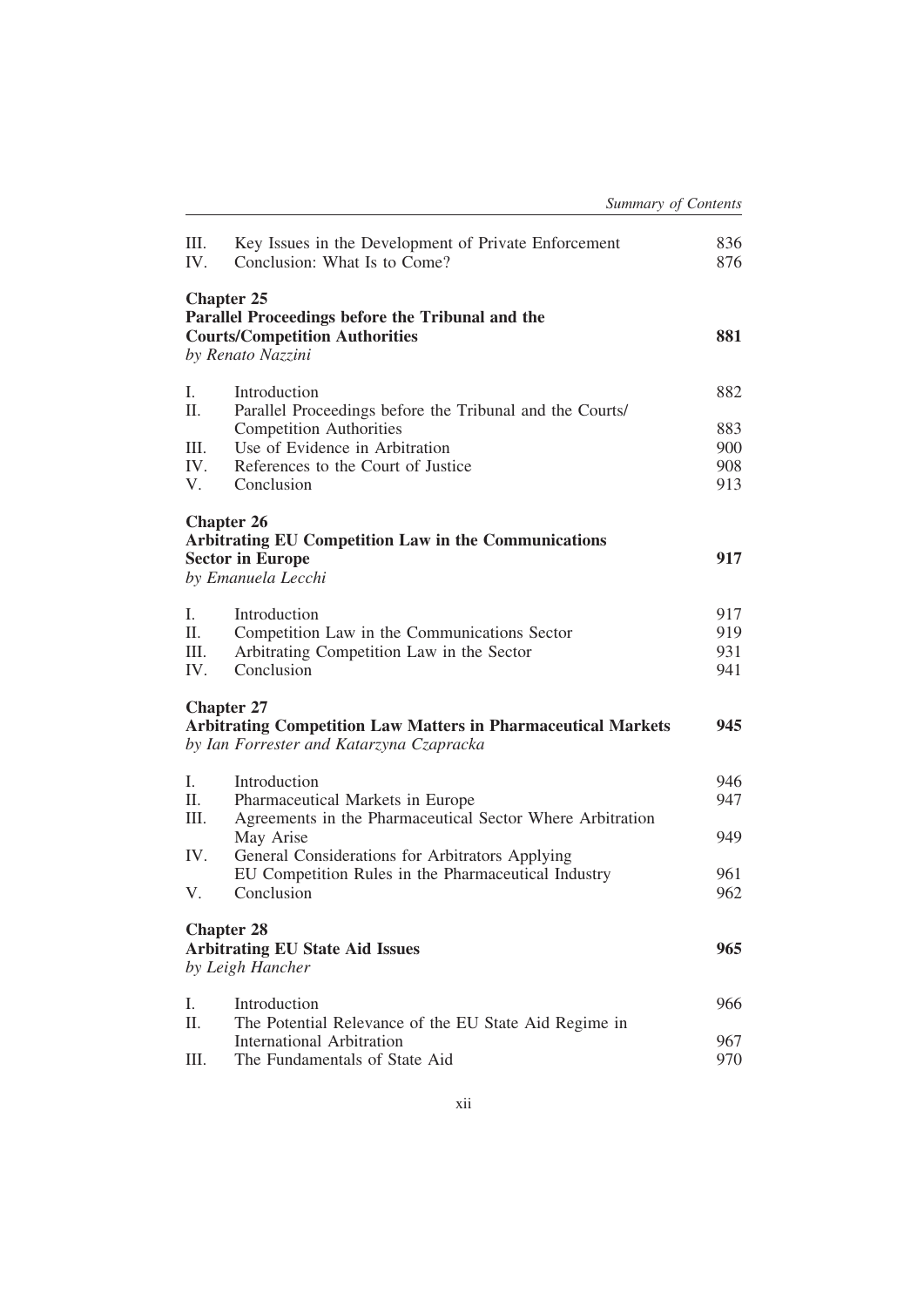| IV.  | The Scope of the Powers of an Arbitration Tribunal in                |      |
|------|----------------------------------------------------------------------|------|
|      | <b>State Aid Cases</b>                                               | 991  |
| V.   | Conclusion                                                           | 1011 |
|      | <b>Chapter 29</b>                                                    |      |
|      | <b>Arbitrating Competition-Law-Related Issues under</b>              |      |
|      | Articles 3(1)(b) TFEU, 4(3) TEU, and 106 TFEU                        | 1017 |
|      | by Piet Jan Slot                                                     |      |
| Ι.   | Introduction                                                         | 1019 |
| II.  | The Concept of Undertaking                                           | 1020 |
| Ш.   | <b>Relevant Substantive Laws</b>                                     | 1024 |
| IV.  | Conclusion                                                           | 1046 |
|      | <b>Chapter 30</b>                                                    |      |
|      | <b>International Arbitration and ADR in Remedy Scenarios Arising</b> |      |
|      | under Articles 101 and 102 TFEU                                      | 1053 |
|      | by Gordon Blanke                                                     |      |
| L.   | Introduction                                                         | 1056 |
| II.  | The Use of Arbitration under Article 101(3) TFEU                     | 1058 |
| III. | The Use of Arbitration and ADR under Article 9 of                    |      |
|      | Regulation 1/2003                                                    | 1167 |
| IV.  | The Use of Arbitration and ADR under 102 TFEU                        | 1220 |
| V.   | The Use of Arbitration by the National Competition                   |      |
|      | Authorities                                                          | 1236 |
| VI.  | Conclusion                                                           | 1239 |
|      | <b>Chapter 31</b>                                                    |      |
|      | <b>Arbitration and Criminal Liability for Competition Law</b>        |      |
|      | <b>Violations in Europe</b>                                          | 1251 |
|      | by Pierre Heitzmann                                                  |      |
| Ι.   | Introduction                                                         | 1252 |
| II.  | The Relevance of Competition Law Violations to Arbitration           |      |
|      | Proceedings                                                          | 1252 |
| Ш.   | The Wide Differences of Approach Towards the Sanctioning of          |      |
|      | Criminal Liability for Competition Law Violations in Europe          | 1259 |
| IV.  | The Potential Impact of Criminal Proceedings on Arbitration          |      |
|      | Proceedings Dealing with Competition Law Violations                  | 1269 |
| V.   | Criminal Proceedings as a Bar to the Recognition and Enforcement     |      |
|      | of an Award                                                          | 1278 |
| VI.  | Conclusion                                                           | 1286 |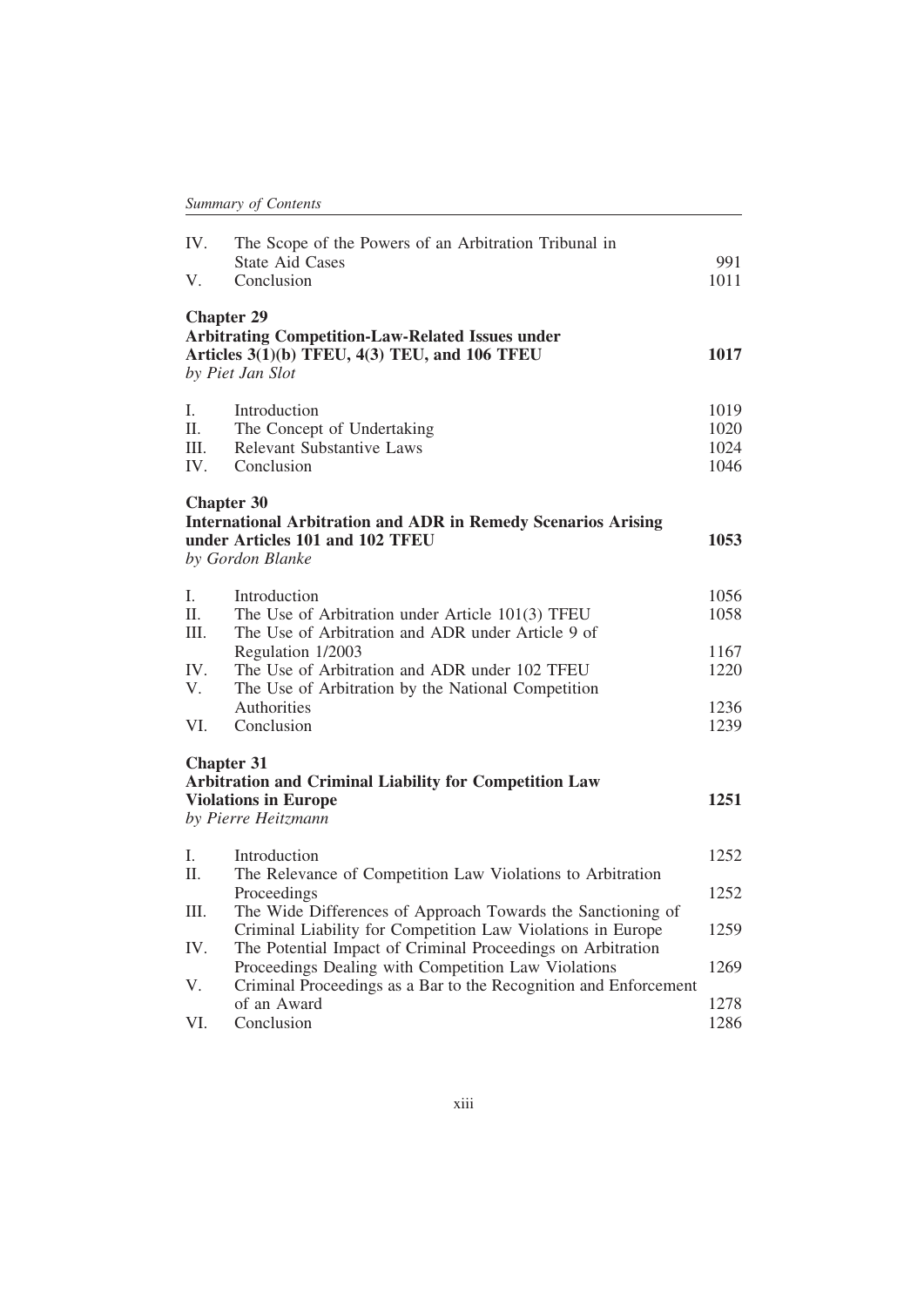### Volume 2

| Part III                              | <b>US Antitrust Law</b>                                                                                                                                            | 1293                                         |
|---------------------------------------|--------------------------------------------------------------------------------------------------------------------------------------------------------------------|----------------------------------------------|
| <b>Chapter 32</b>                     | The Essentials of US Antitrust Law for Arbitration<br><b>Practitioners</b><br>by Andrew L. Foster and Peter E. Greene                                              | 1295                                         |
| Ι.<br>II.<br>III.<br>IV.<br>V.<br>VI. | Introduction<br>Antitrust and Arbitration in Context<br>Restraints of Trade<br>Monopolization and Attempted Monopolization<br>Robinson-Patman Act<br>Conclusion    | 1296<br>1297<br>1300<br>1316<br>1320<br>1323 |
| <b>Chapter 33</b>                     | The Basis for Applying Antitrust Law from a US Perspective<br>by Mark R. Joelson                                                                                   | 1327                                         |
| L.<br>H.<br>III.<br>IV.<br>V.         | Introduction<br>Historical Background<br>Mitsubishi: The Holding, the Dissent, and the Issues Raised<br>The Progeny of Mitsubishi<br>Conclusion                    | 1328<br>1328<br>1331<br>1337<br>1342         |
| <b>Chapter 34</b>                     | The Arbitration of Antitrust Class Actions under United States Law<br>by James R. Atwood and Kelly P. Finley                                                       | 1345                                         |
| L<br>II.<br>III.<br>IV.<br>V.         | Introduction<br>Antitrust Class Actions in the US Courts<br>The Arbitrability of Antitrust Class Actions<br>The Conduct of Class Action Arbitrations<br>Conclusion | 1346<br>1346<br>1351<br>1361<br>1373         |
| <b>Chapter 35</b>                     | The Ex Officio Application of US Antitrust Law by Arbitrators<br>by Mark R. Joelson                                                                                | 1379                                         |
| Ι.<br>II.                             | Introduction<br>General Issues in the Arbitration of Antitrust Cases<br>in the United States                                                                       | 1380<br>1381                                 |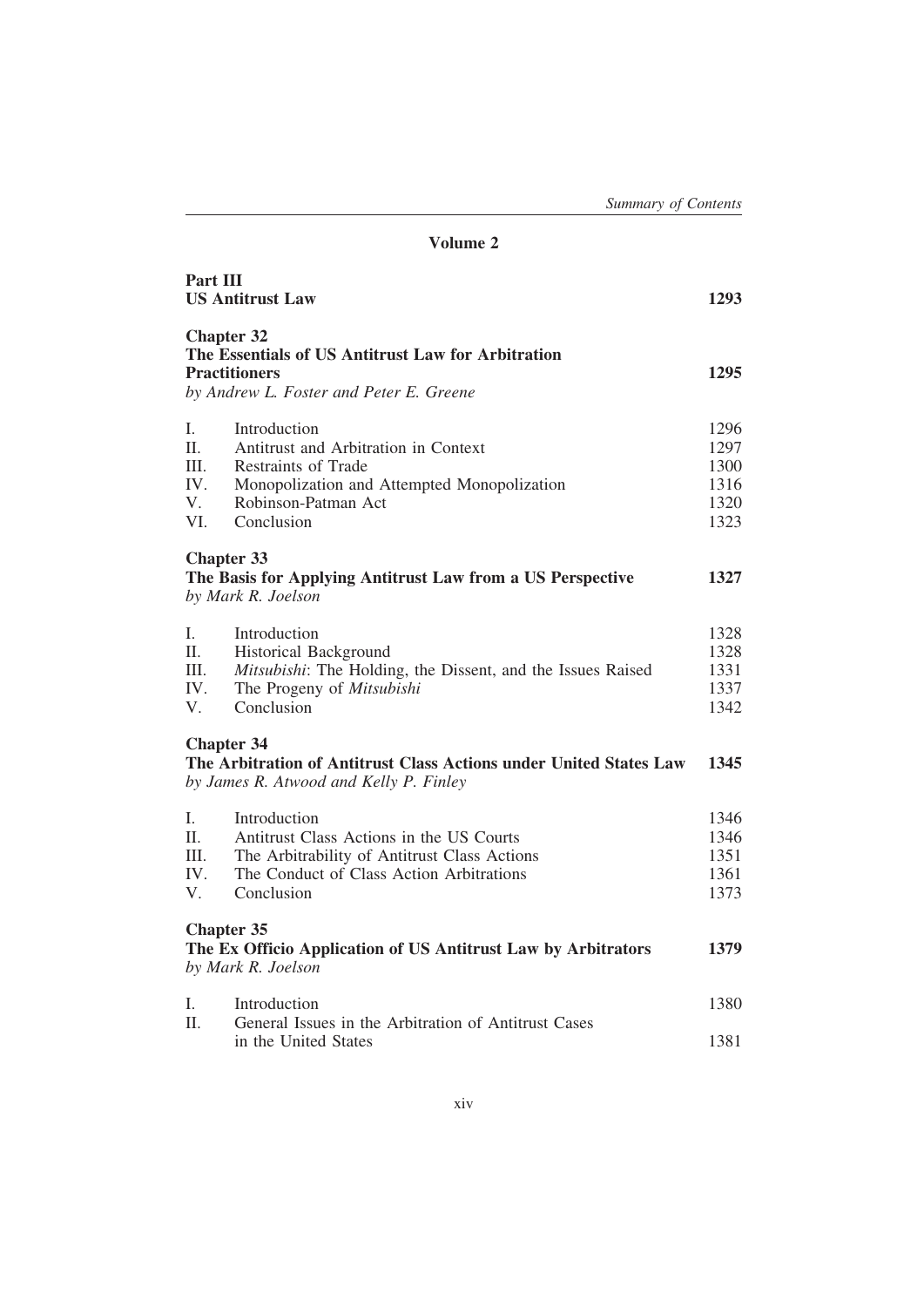| III.  | Other Issues Posed in the Consideration of Antitrust                                 |      |
|-------|--------------------------------------------------------------------------------------|------|
|       | Issues by Arbitrators                                                                | 1387 |
| IV.   | Conclusion                                                                           | 1390 |
|       | <b>Chapter 36</b>                                                                    |      |
|       | <b>Remedies in Arbitration for US Antitrust Violations</b>                           | 1393 |
|       | by Michael D. Blechman and Karin E. Garvey                                           |      |
| Ι.    | Introduction                                                                         | 1394 |
| II.   | Some Preliminaries                                                                   | 1395 |
| III.  | Types of Remedies Available in Antitrust                                             |      |
|       | Arbitrations                                                                         | 1400 |
| IV.   | Criminal versus Civil Law Actions                                                    | 1406 |
| V.    | Court Review of Arbitration Awards                                                   | 1407 |
| VI.   | Remedies Available Internationally and Effect on                                     |      |
|       | Arbitrability                                                                        | 1412 |
| VII.  | Application of Antitrust to Invalidate Arbitration<br>Agreement                      | 1413 |
| VIII. | Conclusion                                                                           | 1414 |
|       |                                                                                      |      |
|       | <b>Chapter 37</b>                                                                    |      |
|       | <b>Interim Measures in Antitrust Matters before Arbitrators</b>                      | 1417 |
|       | by Casey Dwyer and Peter E. Greene                                                   |      |
| Ι.    | Introduction                                                                         | 1418 |
| II.   | Common Interim Measures in the United States                                         | 1419 |
| III.  | The Power of Arbitral Tribunals to Order                                             |      |
|       | Interim Relief                                                                       | 1422 |
| IV.   | The Role of the Courts in Interim and Conservatory                                   |      |
|       | <b>Measures</b>                                                                      | 1427 |
| V.    | Choosing between the Arbitrator and the Court when                                   |      |
|       | Seeking Interim Measures of Relief                                                   | 1434 |
| VI.   | Conclusion                                                                           | 1437 |
|       | <b>Chapter 38</b>                                                                    |      |
|       | The Effect of a Government Judgment on Subsequent Private                            |      |
|       | <b>Antitrust Actions</b>                                                             | 1441 |
|       | by William Kolasky and Elizabeth de Luca                                             |      |
|       |                                                                                      |      |
| I.    | Introduction                                                                         | 1441 |
| II.   | The Effect of a Government Judgment on Subsequent Private                            |      |
|       | Antitrust Litigation in the United States                                            | 1442 |
| III.  | The Effect of a Government Judgment on Subsequent<br>Arbitration of Antitrust Claims | 1446 |
|       |                                                                                      |      |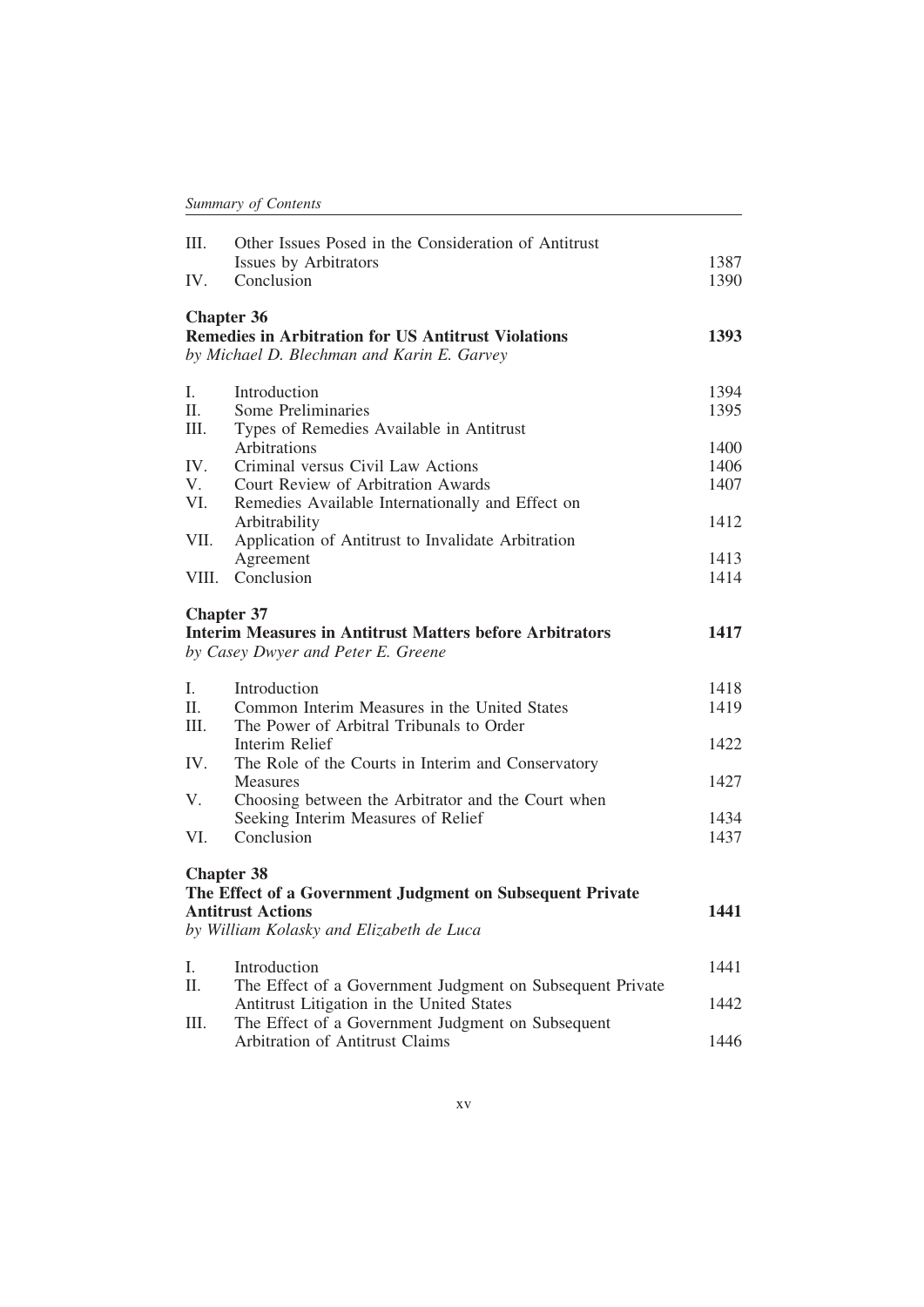| <b>Chapter 39</b><br><b>US Enforcement Issues and US Antitrust Law</b><br>by Richard Levin and C. Jeffrey Price |                                                                                                                                                                        | 1449 |
|-----------------------------------------------------------------------------------------------------------------|------------------------------------------------------------------------------------------------------------------------------------------------------------------------|------|
| Ι.<br>II.                                                                                                       | Introduction                                                                                                                                                           | 1450 |
| HI.                                                                                                             | Which Arbitral Awards are Governed by the New York<br>Convention or the Panama Convention in the United States?<br>Once the Arbitral Award is Governed by the New York | 1450 |
|                                                                                                                 | (or Panama) Convention, What are the Defenses to Enforcement<br>as set Forth in the Convention?                                                                        | 1453 |
| <b>Chapter 40</b>                                                                                               | Parallel Proceedings before the Arbitral Tribunal and the Courts<br>by Don Baker                                                                                       | 1471 |
| L.                                                                                                              | Introduction                                                                                                                                                           | 1471 |
| II.                                                                                                             | Categories of Private Antitrust Disputes                                                                                                                               | 1472 |
| HL.                                                                                                             | Pressures for Parallel Judicial and Arbitral Proceedings                                                                                                               | 1474 |
| IV.                                                                                                             | Conclusions                                                                                                                                                            | 1480 |
| <b>Chapter 41</b>                                                                                               | <b>Arbitrating US Antitrust Law in Pharmaceuticals Markets</b><br>by John M. Townsend and Robert P. Reznick                                                            | 1483 |
| L.                                                                                                              | Introduction                                                                                                                                                           | 1483 |
| H.<br>HI.                                                                                                       | Pharmaceutical Antitrust Issues Likely to Arise in Arbitration<br>Practical Issues Likely to Arise in Arbitration of                                                   | 1486 |
|                                                                                                                 | Pharmaceutical Antitrust Claims                                                                                                                                        | 1493 |
| IV.                                                                                                             | Conclusion                                                                                                                                                             | 1497 |
| <b>Chapter 42</b>                                                                                               | <b>Alternative Dispute Resolution and Federal Trade Commission</b>                                                                                                     |      |
|                                                                                                                 | <b>Antitrust Enforcement</b>                                                                                                                                           | 1501 |
|                                                                                                                 | by William Blumenthal and James D. Hurwitz                                                                                                                             |      |
| L.                                                                                                              | Introduction                                                                                                                                                           | 1502 |
| II.                                                                                                             | <b>ADR</b> in Private Antitrust Matters                                                                                                                                | 1503 |
| Ш.                                                                                                              | Constraints on the FTC's Use of ADR Proceedings in                                                                                                                     |      |
|                                                                                                                 | <b>Substantive Antitrust Enforcement Matters</b>                                                                                                                       | 1511 |
| IV.                                                                                                             | FTC Use of ADR in Antitrust Matters                                                                                                                                    | 1520 |
| V.                                                                                                              | FTC Use of ADR in Non-competition Matters                                                                                                                              | 1525 |
| VI.                                                                                                             | Conclusion                                                                                                                                                             | 1530 |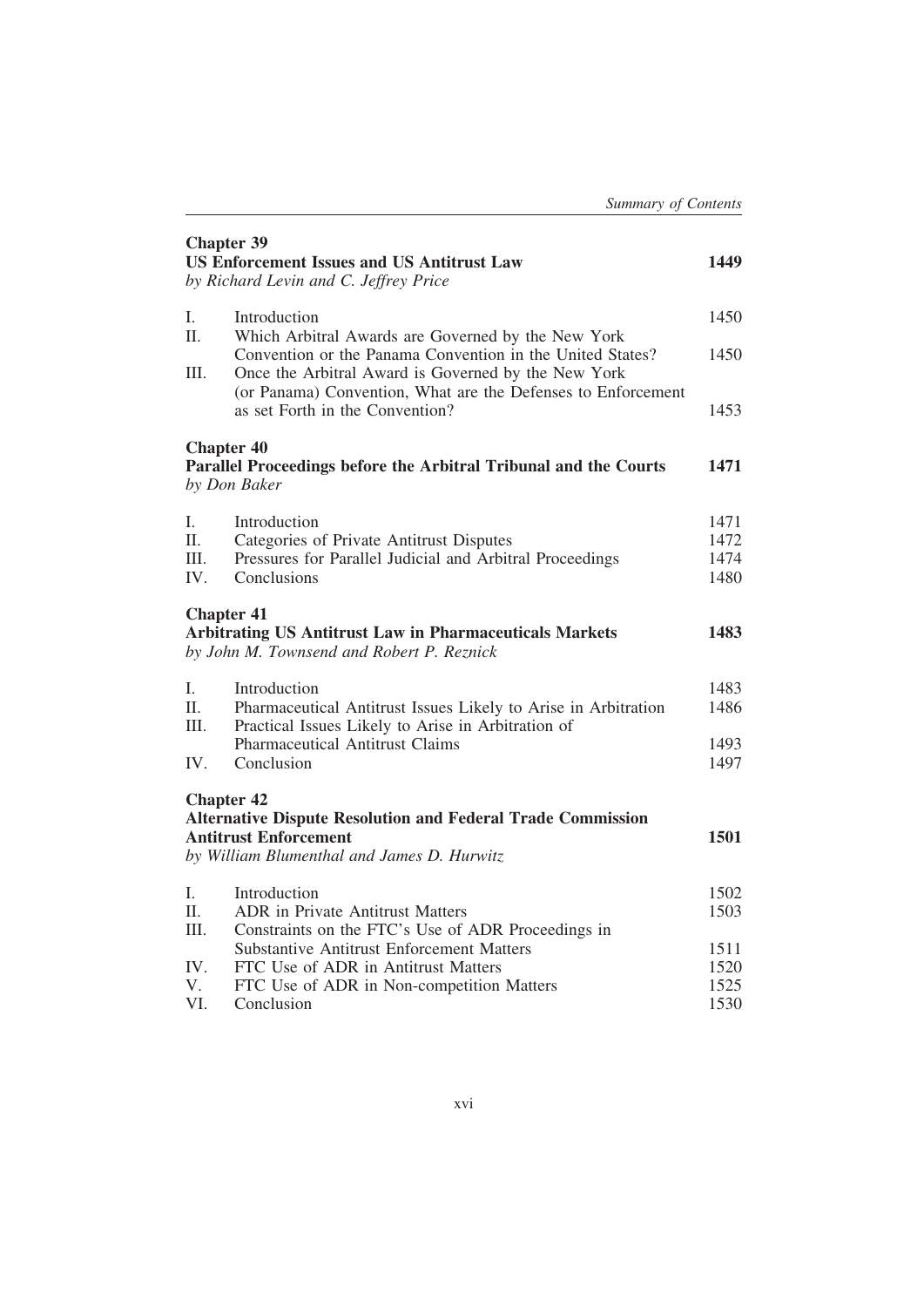| <b>Chapter 43</b><br>Arbitration and Criminal Liability for US Antitrust Law Violations<br>1533<br>by Charles Adams and Eric Stock |                                                                                                                                  |              |  |
|------------------------------------------------------------------------------------------------------------------------------------|----------------------------------------------------------------------------------------------------------------------------------|--------------|--|
| L.<br>II.<br>III.                                                                                                                  | Introduction<br>Background<br>Potential Impact of US Criminal Antitrust Proceedings on                                           | 1534<br>1534 |  |
|                                                                                                                                    | Civil Arbitration                                                                                                                | 1536         |  |
| IV.                                                                                                                                | Potential Impact of Civil Arbitration on US Criminal Antitrust<br>Proceedings                                                    | 1537         |  |
| V.                                                                                                                                 | Enforcement in Arbitration of an Agreement that Violated US<br><b>Criminal Antitrust Law</b>                                     | 1542         |  |
|                                                                                                                                    | <b>Chapter 44</b><br>Possible Rules to Enhance the Effectiveness of Arbitration of<br><b>US Antitrust Claims</b><br>by Don Baker | 1547         |  |
| I.                                                                                                                                 | Introduction                                                                                                                     | 1548         |  |
| II.                                                                                                                                | Different Types of Potential Adjustments                                                                                         | 1549         |  |
| III.                                                                                                                               | Conclusions                                                                                                                      | 1559         |  |
| Part IV<br><b>Arbitration in Merger Control</b>                                                                                    |                                                                                                                                  |              |  |
|                                                                                                                                    | <b>Chapter 45</b><br><b>Essentials of EU Merger Control for Arbitration Practitioners</b><br>by John Cook                        | 1563         |  |
| L                                                                                                                                  | Introduction                                                                                                                     | 1565         |  |
| II.                                                                                                                                | Some Preliminaries                                                                                                               | 1566         |  |
| Ш.                                                                                                                                 | Legal Base and Standard for Commitments under the                                                                                |              |  |
|                                                                                                                                    | <b>EC</b> Merger Regulation                                                                                                      | 1569         |  |
| IV.                                                                                                                                | Types of Remedies                                                                                                                | 1575         |  |
| V.                                                                                                                                 | <b>Coordinated Effects</b>                                                                                                       | 1580         |  |
| VI.                                                                                                                                | Time Limits and Other Practicalities                                                                                             | 1582         |  |
| VII.                                                                                                                               | <b>Commission Guidance</b>                                                                                                       | 1584         |  |
| VIII.                                                                                                                              | A Comparison of Phase I and Phase II Remedies and the                                                                            |              |  |
| IX.                                                                                                                                | Remedies Study<br>The Divestiture Remedy                                                                                         | 1585<br>1587 |  |
| X.                                                                                                                                 | <b>Implementation of Remedies</b>                                                                                                | 1591         |  |
| XI.                                                                                                                                | Judicial Review                                                                                                                  | 1600         |  |
| XII.                                                                                                                               | Conclusion                                                                                                                       | 1601         |  |
|                                                                                                                                    |                                                                                                                                  |              |  |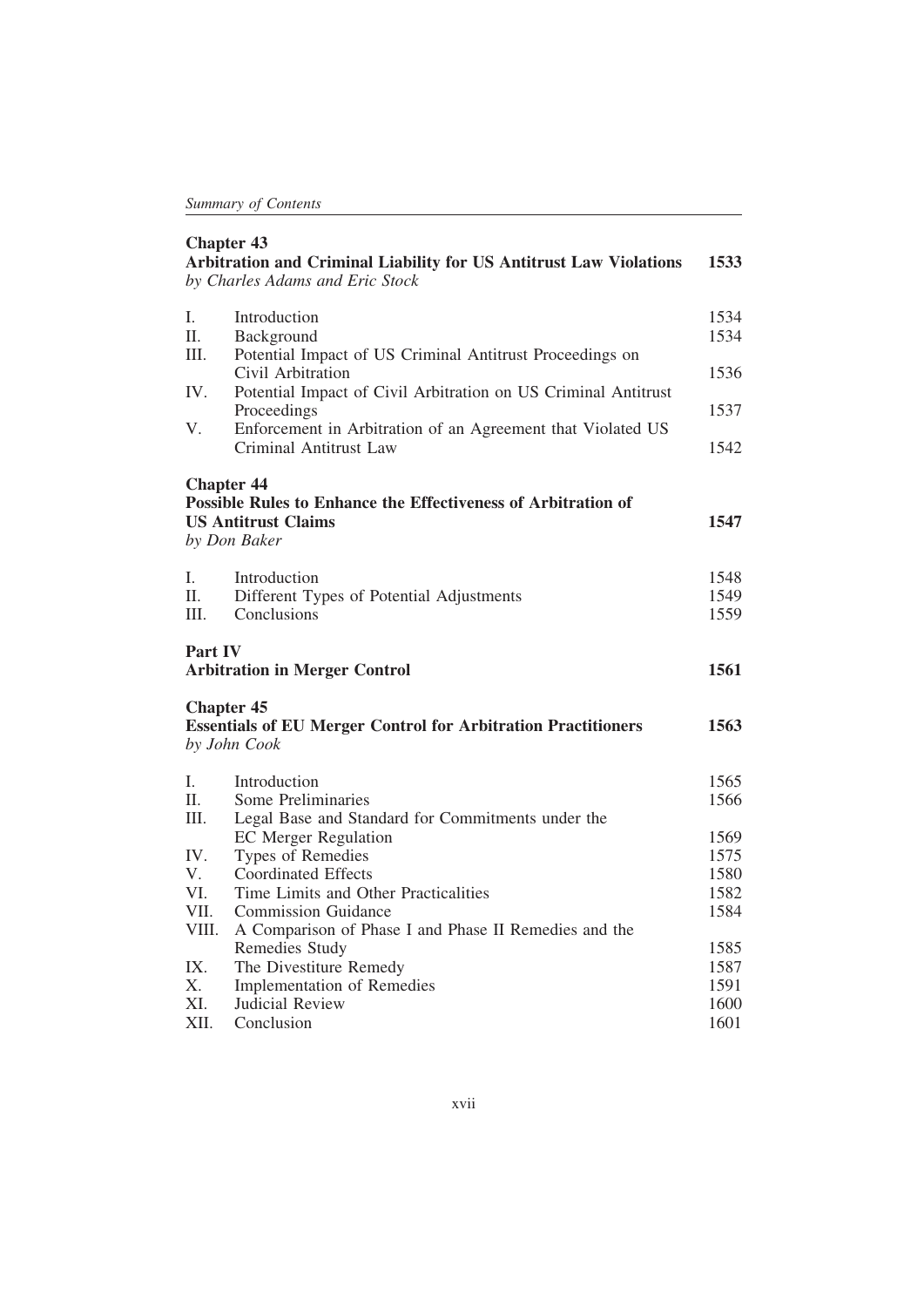| <b>Chapter 46</b><br><b>International Arbitration and ADR in Conditional EU Merger</b><br><b>Clearance Decisions</b><br>1605<br>by Gordon Blanke                         |                                                                                                                                                                            |                                      |  |  |
|--------------------------------------------------------------------------------------------------------------------------------------------------------------------------|----------------------------------------------------------------------------------------------------------------------------------------------------------------------------|--------------------------------------|--|--|
| Ι.<br>II.<br>III.                                                                                                                                                        | Introduction<br>Structural versus Behavioural Commitments in EU Merger Control<br>The Use of Arbitration in Conditional EU Merger Clearance                                | 1608<br>1609                         |  |  |
| IV.<br>V.                                                                                                                                                                | Decisions<br>The Use of ADR in Conditional EU Merger Clearance Decisions<br>Conclusion                                                                                     |                                      |  |  |
| <b>Chapter 47</b><br>Arbitration in Merger Control Remedies: Lessons from the<br><b>Canadian Experience</b><br>by J. William Rowley, A. Neil Campbell, and Jonathan Hood |                                                                                                                                                                            | 1725                                 |  |  |
| I.<br>II.<br>III.<br>IV.<br>V.                                                                                                                                           | Introduction<br>Behavioural Remedies in Merger Control<br>Arbitration of Disputes Arising from Behavioural Commitments<br>Designing an Arbitration Mechanism<br>Conclusion | 1726<br>1727<br>1729<br>1734<br>1741 |  |  |
| <b>Chapter 48</b><br><b>Arbitration in US Antitrust Enforcement</b><br>by Daniel H. Margolis and Kenneth M. Vorrasi                                                      |                                                                                                                                                                            | 1745                                 |  |  |
| Ι.<br>II.<br>III.                                                                                                                                                        | Introduction<br>Use of Arbitration in DOJ and FTC Enforcement Actions<br>Evaluation of the Use of Arbitration in DOJ and FTC                                               | 1746<br>1746                         |  |  |
| IV.                                                                                                                                                                      | <b>Enforcement Actions</b><br>Conclusion                                                                                                                                   | 1755<br>1759                         |  |  |
| Part V<br><b>Institutional Antitrust Arbitration</b>                                                                                                                     |                                                                                                                                                                            |                                      |  |  |
| <b>Chapter 49</b>                                                                                                                                                        | <b>Antitrust Arbitration under the ICC Rules</b><br>by Gordon Blanke                                                                                                       | 1763                                 |  |  |
| Ι.<br>П.<br>III.                                                                                                                                                         | Introduction<br>Some Preliminaries<br>The ICC Court's Practical Experience of Antitrust                                                                                    | 1765<br>1766                         |  |  |
| IV.                                                                                                                                                                      | Arbitration<br>Conclusion                                                                                                                                                  | 1789<br>1889                         |  |  |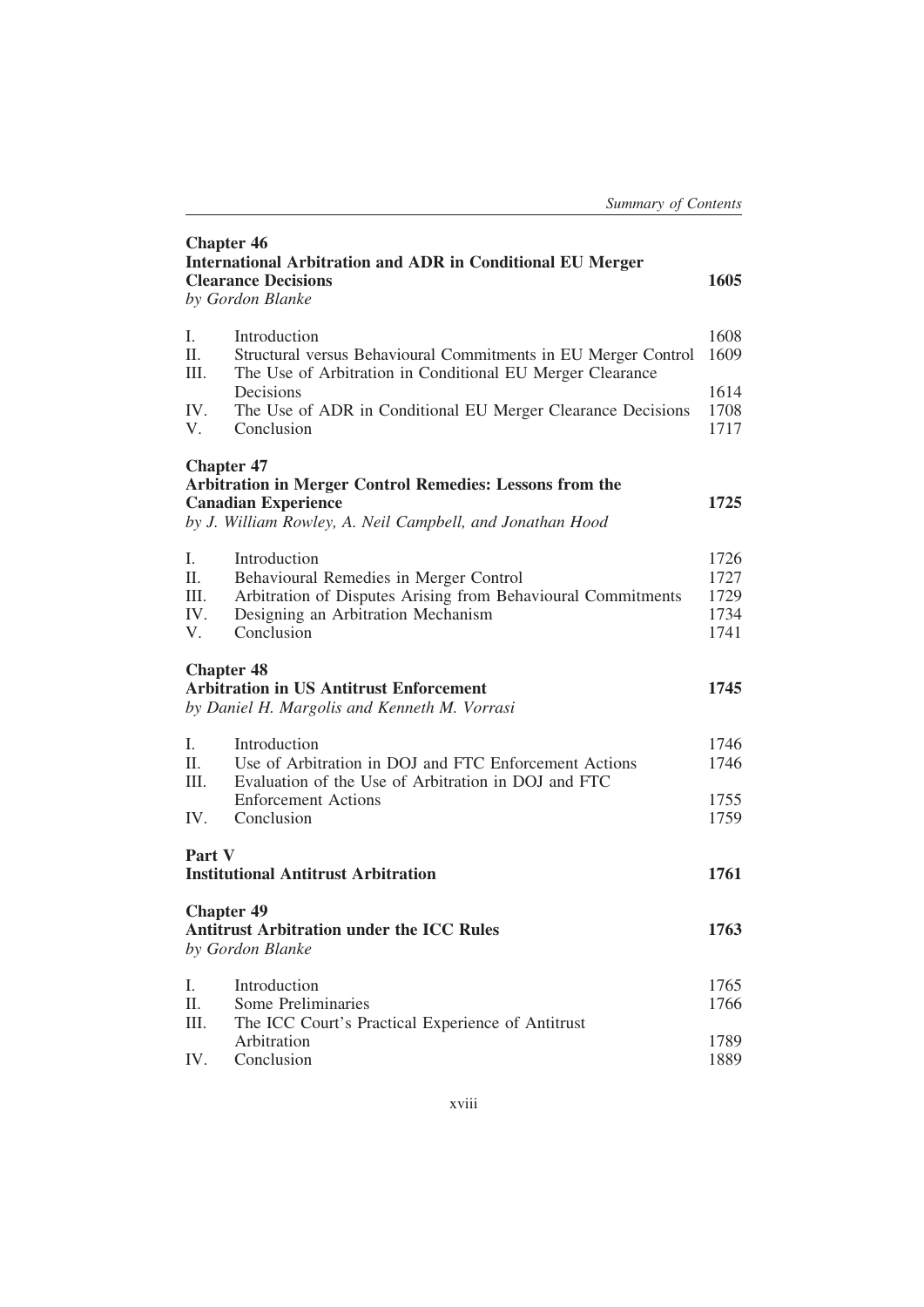| <b>Annexes</b>                                                                                                                                            | 1899 |
|-----------------------------------------------------------------------------------------------------------------------------------------------------------|------|
| <b>Annex I</b><br>Table on Commission's Experience of Arbitration in Exemption<br>Decisions Under Article 81(3) EC (Article 101(3) TFEU)                  | 1901 |
| <b>Annex II</b><br><b>Table on Conditional EU Merger Clearance Decisions</b><br><b>Incorporating Arbitration Commitments Over the</b><br>Period 1992-2009 | 1925 |
| <b>Annex III</b><br><b>Table on ICC Arbitration Awards Involving Antitrust</b><br><b>Issues Over the Period 1964–2010</b>                                 | 2063 |
| <b>Cumulative Bibliography</b>                                                                                                                            | 2093 |
| <b>Cumulative Table of Legislation</b>                                                                                                                    | 2139 |
| <b>Cumulative Table of Cases</b>                                                                                                                          | 2167 |
| <b>Cumulative Table of Awards</b>                                                                                                                         | 2201 |
| <b>Table of EU Commission Decisions</b>                                                                                                                   | 2205 |
| <b>Cumulative Index</b>                                                                                                                                   | 2211 |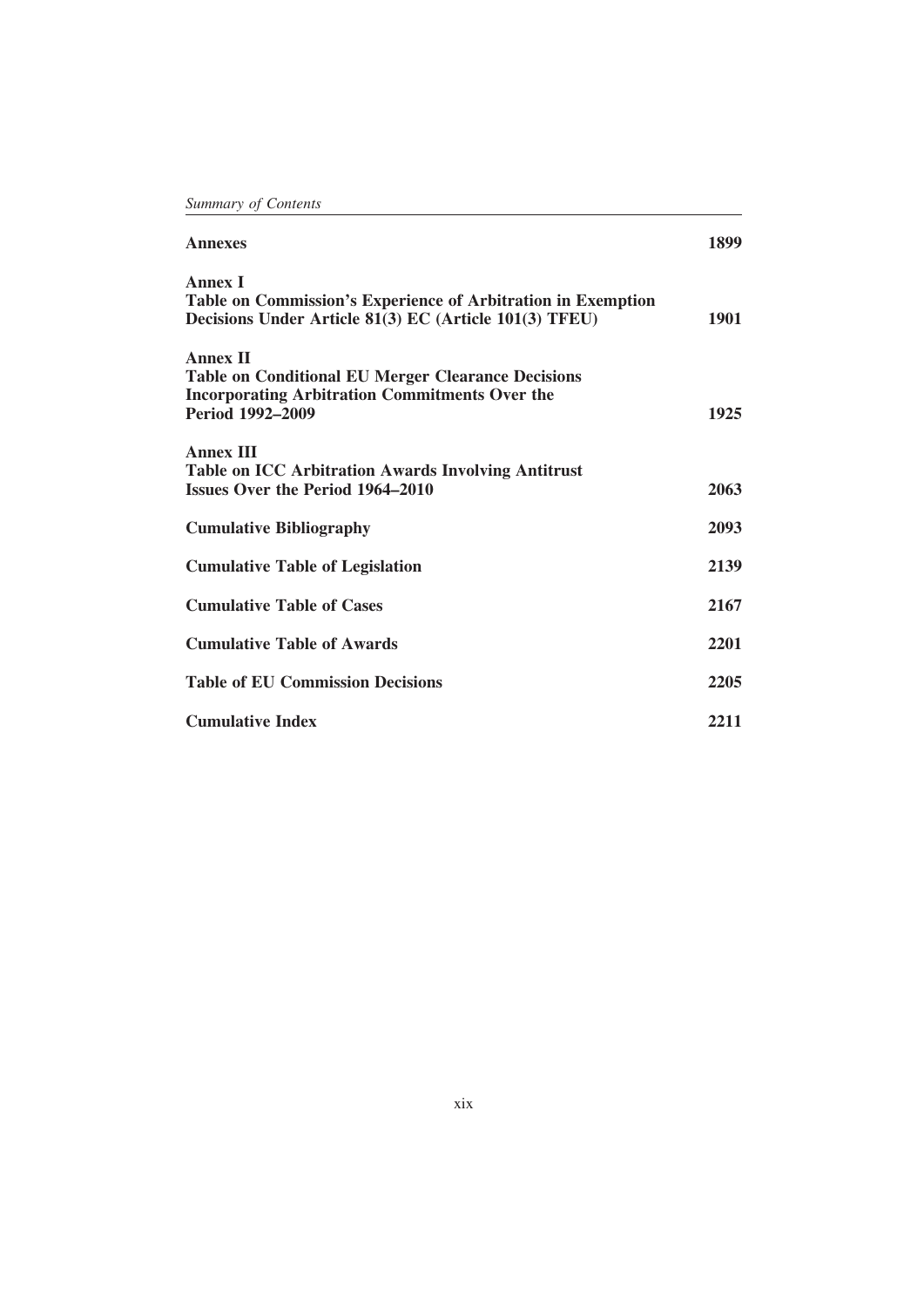## Chapter 21

## Assistance by the European Commission and Member States Authorities in Arbitrations

Para.

## by Assimakis P. Komninos

|    |                                               | rara. |
|----|-----------------------------------------------|-------|
| L  |                                               |       |
| П. | Regulation 1/2003 and Cooperation             |       |
|    | Mechanisms with Courts  21-004                |       |
|    | A. General Spirit of Cooperation  21-004      |       |
|    | B. The Cooperation between the                |       |
|    | Commission and National                       |       |
|    |                                               |       |
|    | 1. The Right of Courts to Seek the            |       |
|    | Commission's Assistance  21-005               |       |
|    | 2. The Duty to Transmit Copies                |       |
|    | of National Judgments to the                  |       |
|    |                                               |       |
|    | 3. The Amicus Curiae                          |       |
|    |                                               |       |
|    | III. Arbitration and Regulation 1/2003 21-021 |       |
|    | 1. Inapplicability of the                     |       |
|    | Cooperation Mechanisms of                     |       |
|    | Regulation 1/2003 to                          |       |
|    |                                               |       |
|    | 2. No Duty to Transmit to the                 |       |
|    | Commission Arbitral Awards 21-023             |       |

|                                 | Para. |
|---------------------------------|-------|
| 3. Arbitration and the Amicus   |       |
| Curiae Mechanism  21-026        |       |
| IV. Arbitration and the         |       |
|                                 |       |
| A. General Exclusion of         |       |
| Arbitration from the            |       |
| Cooperation Notice  21-034      |       |
| B. Application of the           |       |
| Cooperation Notice by           |       |
| Analogy by Arbitrators  21-036  |       |
| C. A Notice on Cooperation with |       |
|                                 |       |
| D. Indirect Channels of         |       |
|                                 |       |
| E. Cooperation with             |       |
| <b>Arbitration Tribunals</b>    |       |
| Sitting Outside the EU  21-049  |       |
|                                 |       |
| Bibliography                    |       |
| Table of Legislation            |       |
| Table of Cases                  |       |

Gordon Blanke & Phillip Landolt (eds), EU and US Antitrust Arbitration: A Handbook for Practitioners, pp. 727–753.

 $Q$  2011 Kluwer Law International. Printed in Great Britain.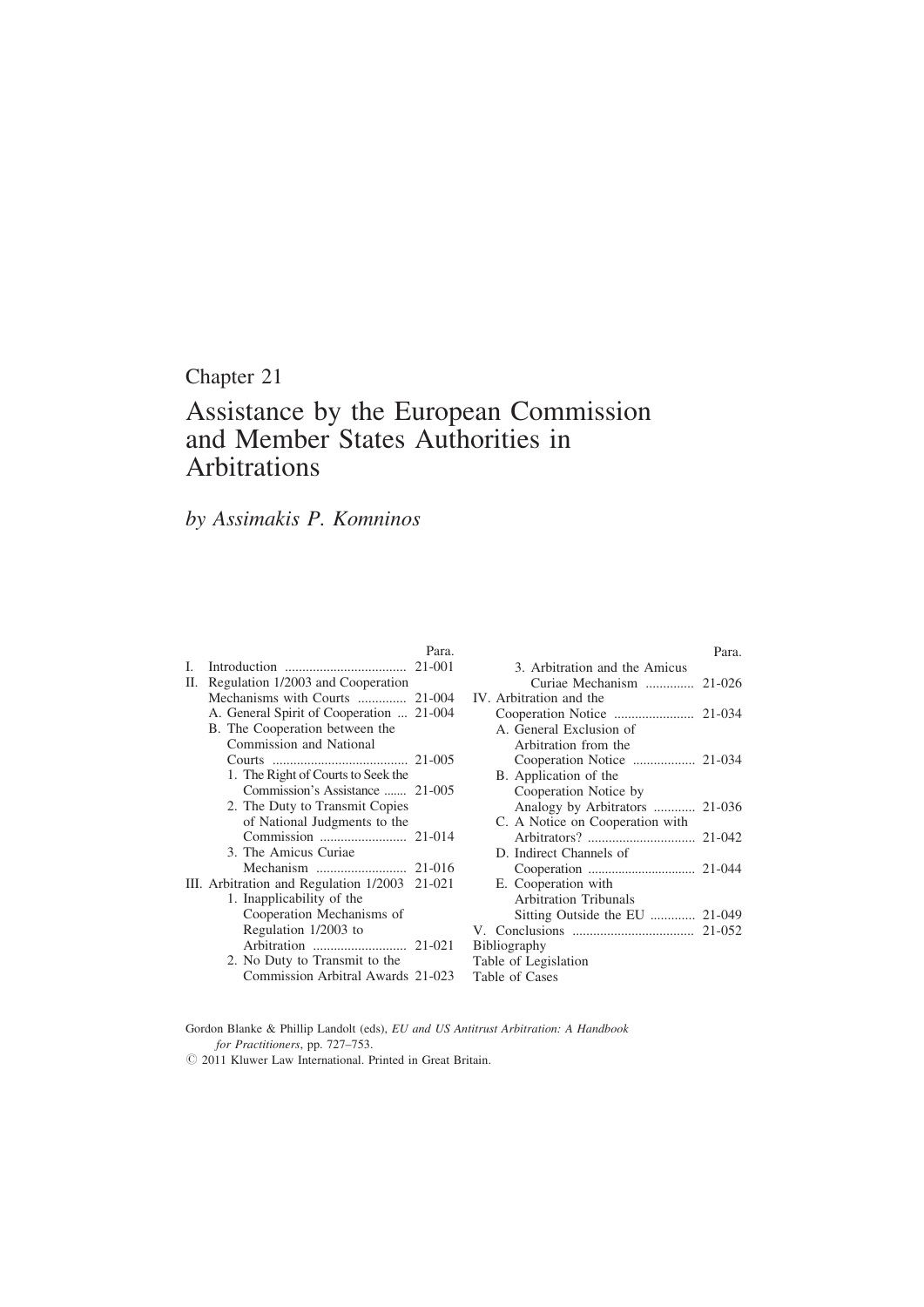#### I. INTRODUCTION

- 21-001 Explaining the question of assistance by competition authorities the competition law angle. The very idea of an arbitral tribunal seeking the assistance of or cooperation with a specialized antitrust authority is not obvious, especially for US lawyers, and requires some explanation. Indeed, it can be described as a typical 'European' question and can be explained because of the institutional position of courts in the overall system of EU competition law enforcement. Although the enforcement agencies in the US do file occasionally amicus curiae briefs in pending cases before the courts, 'assistance' from or 'cooperation' with or even 'supervision' by the Antitrust Division of the Department of Justice in the EU sense has never been an issue for US courts applying the antitrust laws.<sup>1</sup> On the contrary, in the EU, this has been an ever-existing concern. The reasons of this diversity lie in the profound development of the US system of private antitrust enforcement and in its long emancipation from the public enforcement model. They are also to be explained historically, because in the EU, the previous prior authorization system and the centralized enforcement at the level of the Commission<sup>2</sup> made natural such dependence of civil courts on the Commission and public authorities.
- 21-002 The arbitration angle. Also seen from an arbitration law angle, the question of the arbitrators' cooperation with the European Commission or with other competition authorities is not free of controversy. Arbitrators, being private judges, merely resolve disputes that the parties have submitted to them and only to them. In addition, modern arbitration laws provide for the independence of the arbitration procedure of any state intervention, and there are only few well-circumscribed occasions of cooperation with and dependence on judicial organs<sup>3</sup> and certainly not on any administrative authorities.

2. See Ch. 12.

<sup>1.</sup> See, e.g., B. Hawk, 'The Role of the Judge – Working Paper II', in European Competition Law Annual 1996, eds C.-D. Ehlermann & L. Laudati (The Hague/Boston/London, 1997), 337, according to whom, 'to an American observer, and perhaps to many Member State judges, the notion of an administrative authority overseeing courts is bizarre if not ludicrous'; S.V. Vance, 'Judicial Application of Article 81(3): Are the Fears Justified?', in European Competition Law Annual 2000: The Modernisation of EC Antitrust Policy, eds C.-D. Ehlermann & I. Atanasiu (Oxford/Portland, 2001), 638, stressing that for US judges, it appears distasteful for a court to interrupt its proceedings in order to ask a public authority for an answer to complex economic questions; G. McCurdy, 'The Impact of Modernisation of the EU Competition Law System on the Courts and Private Enforcement of the Competition Laws: A Comparative Perspective', European Competition Law Review 25 (2004): 509, at 511.

<sup>3.</sup> On the complementary roles of judges and arbitrators, see, e.g., G.R. Delaume, 'L'arbitrage transnational et les tribunaux nationaux', JDI (Clunet) 111 (1984): 521; B. Goldman, 'The Complementary Roles of Judges and Arbitrators in Ensuing that International Commercial Arbitration is Effective', in International Arbitration, 60 Years of ICC Arbitration, A Look at the Future, ICC Court of Arbitration (Paris, 1984); K.D. Kerameus, 'The Examination of an Arbitration Agreement by State Courts while Arbitration Is Pending', RHDI 42–43 (1989–1990): 217; F. Carpi, 'Les rapports entre L'arbitrage et le juge ordinaire', Zeitschrift fur Zivilprozess International: Jahrbuch des Internationalen Zivilprocessrechts 2 (1997): 397; P. Sanders, Quo Vadis Arbitration?, Sixty Years of Arbitration Practice, A Comparative Study (The Hague/Boston/Dordrecht, 1999), 18 et seq.; M. Ball, 'The Essential Judge: The Role of the Courts in a System of National and International Commercial Arbitration', Arb Int'l 22 (2006): 73, at 74 et seq.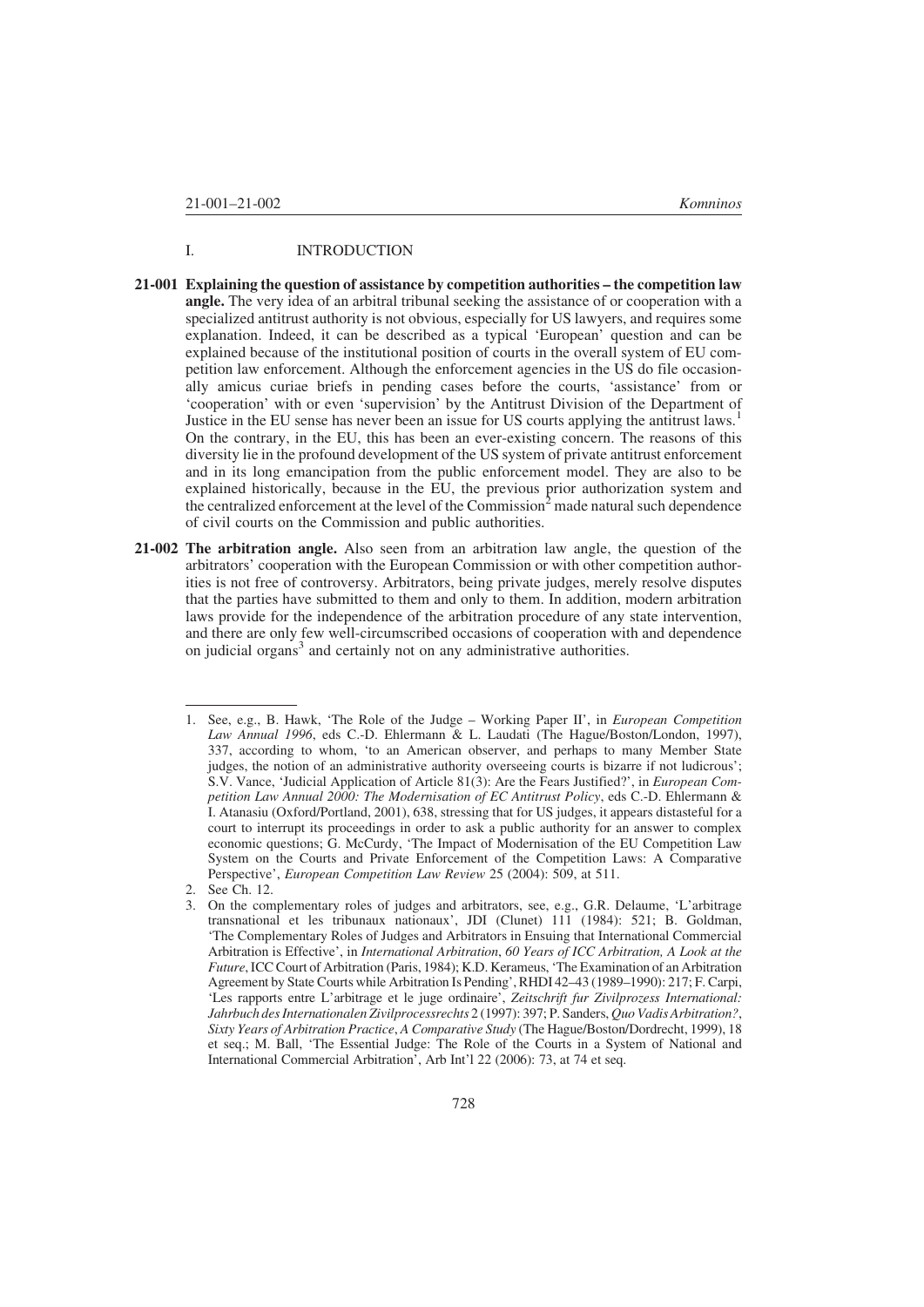Structure of this chapter. In any event, the arbitrators' cooperation with the Commission 21-003 and competition authorities is a real question, at least in Europe, with many theoretical and practical underpinnings. The present chapter will start with an analysis of the equivalent system of cooperation between the Commission<sup>4</sup> and national courts (section II), and then it will focus on the institutional position of arbitration in the system of EU competition law enforcement (section III). In particular, it will examine the extent to which the existing mechanisms of cooperation between the Commission and national courts are transposable to arbitration, and it will also address the question of informal cooperation between the two institutions (section IV). This chapter will close with some summary conclusions (section IV).

#### II. REGULATION 1/2003 AND COOPERATION MECHANISMS WITH COURTS

A. **GENERAL SPIRIT OF COOPERATION** 

Institutional framework of EU competition law enforcement. The basic premises of the 21-004 system of EC competition law enforcement are to be found in Council Regulation  $1/2003$ .<sup>5</sup>That Regulation not only lays down the mechanisms for public enforcement by the Commission but also deals with the decentralized application of the Treaty competition rules by national (competition) authorities and courts.<sup>6</sup> Specifically with regard to national courts, the Regulation does not stop at confirming their full competence to apply EU competition law but also creates an institutional framework, with prudential mechanisms that aim at meeting concerns regarding the consistency of decentralized enforcement of EU competition law. Chapter IV provisions under the title 'Cooperation with national authorities and courts' are permeated by a general spirit of cooperation. That spirit is further elaborated and given effect by the accompanying Notice on cooperation between the Commission and national courts.

B. THE COOPERATION BETWEEN THE COMMISSION AND NATIONAL COURTS

#### 1. The Right of Courts to Seek the Commission's Assistance

The first important means of cooperation, which was already at the disposal of national 21-005 courts dealing with EU competition law issues under the previous system of enforcement but is codified and strengthened by Regulation 1/2003, is the possibility for national courts to seek the Commission's assistance.

The old framework. Already long before modernization, the European Court of Justice 21-006 had on numerous occasions stressed the Commission's duty to assist national courts in matters pertaining to EU law, a duty emanating from Article 10 of the EC Treaty  $[4(3)$  TEU].<sup>7</sup> Then in the area of competition law, the Commission published in

<sup>4.</sup> This chapter will mainly focus on the cooperation of arbitrators with the European Commission and not so much with other (national) competition authorities, unless special attention to the cooperation with the latter is called for.

<sup>5.</sup> Council Regulation 1/2003 of 16 Dec. 2002 on the Implementation of the Rules on Competition Laid down in Arts 81 and 82 of the Treaty, OJ 2003 L1/1.

<sup>6.</sup> See Ch. 12.

<sup>7.</sup> See Case C-2/88, Criminal Proceedings against J.J. Zwartveld et al. [1990] ECR I-3365, paras 17–18; Case C-234/89, Stergios Delimitis v. Henninger Bräu AG [1991] ECR I-935, para. 53.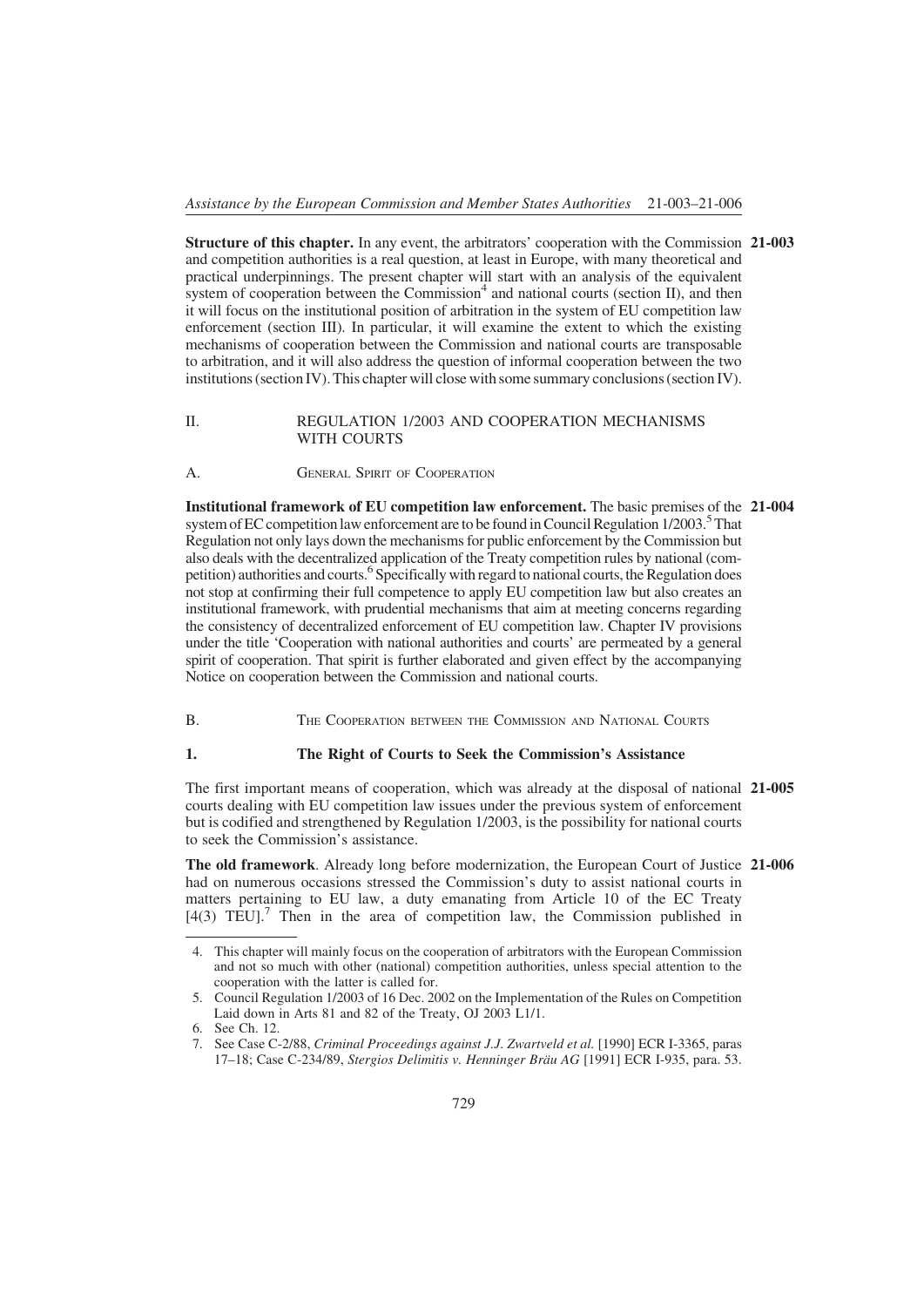1993 a Cooperation Notice, $8$  which contained detailed provisions on this mechanism, but national courts made little use of the procedures enshrined therein.<sup>9</sup> This may have been due either to national procedural obstacles or to the courts' general reluctance to take that course because of the perceived limited scope of the information that the Commission could give them under the Notice or, perhaps most likely, to the belief of a national judge that if a delay in the national litigation is necessary to consult an 'outside' body, it is better to consult the Court of Justice on the question, through the formalized preliminary reference mechanism of Article 234 EC [267 TFEU], rather than the Commission.

- 21-007 Article 15(1) of Regulation 1/2003. Notwithstanding the mechanisms in place before modernization, Regulation 1/2003 put everything in a different perspective. There were now provisions in a hard-law instrument about the rights of national courts to seek (and get) the Commission's assistance. Thus, the express provision of Article 15(1) of the Regulation establishes a right for national courts to obtain legal or economic information from the Commission or request its opinion on questions relating to the application of the competition rules.<sup>10</sup>
- 21-008 The Cooperation Notice. This hard law duty is further elaborated in a new Cooperation Notice,  $11$  which develops the details of this procedure and also provides for deadlines by which the Commission must reply. $12$

Article 4(3) TEU provides: 'Pursuant to the principle of sincere cooperation, the Union and the Member States shall, in full mutual respect, assist each other in carrying out tasks which flow from the Treaties. The Member States shall take any appropriate measure, general or particular, to ensure fulfilment of the obligations arising out of the Treaties or resulting from the acts of the institutions of the Union. The Member States shall facilitate the achievement of the Union's tasks and refrain from any measure which could jeopardise the attainment of the Union's objectives.'

<sup>8.</sup> Commission Notice on Cooperation between National Courts and the Commission in Applying Arts 85 and 86 of the EEC Treaty, OJ 1993 C39/6.

<sup>9.</sup> Up to 1998 national courts had seized the Commission in fifteen cases. These applications for assistance came from Belgium (three cases), France (three cases), Germany (three cases), the Netherlands (one case), Spain (three cases), the UK (one case), and, interestingly, one arbitral tribunal having its seat in Spain. The time taken by the Commission to respond varied from some months in most cases to two years in one case. See further V. Joris, 'Communication relative à la coope´ration entre la Commission et les juridictions nationales pour l'application des articles 85 et 86: Cas d'application jusqu'à présent', EC Competition Policy Newsletter (1998-1), 47, at 47– 48. In 1999, national courts used the 1993 Notice on cooperation in order to seek the assistance of the Commission in only five cases (see Commission XXIXth Report on Competition Policy – 1999 (Brussels, 2000), 363 et seq.). In 2000, national courts applied to the Commission in seven cases (see Commission XXXth Report on Competition Policy – 2000 (Brussels, 2001), 338 et seq.).

<sup>10.</sup> Article 15(1) Reg. 1/2003 provides: 'In proceedings for the application of Article 81 or Article 82 of the Treaty [101 or 102 TFEU], courts of the Member States may ask the Commission to transmit to them information in its possession or its opinion on questions concerning the application of the Community [now Union] competition rules'.

<sup>11.</sup> Commission Notice on Cooperation between the Commission and the Courts of the EU Member States in the Application of Arts 81 and 82 EC, OJ 2004 C101/54. The Notice makes part of the so-called 'Modernisation Package', which consists of six Commission Notices that accompany Regulation 1/2003 and apply as of 1 May 2004. Since Regulation 1/2003 itself could not establish the details of how the new modernized and decentralized enforcement system would operate, the notices were intended to fill this gap and offer national authorities and courts assistance in their new role as EU competition law enforcers.

<sup>12.</sup> Cooperation Notice, supra n. 11, paras 21–30.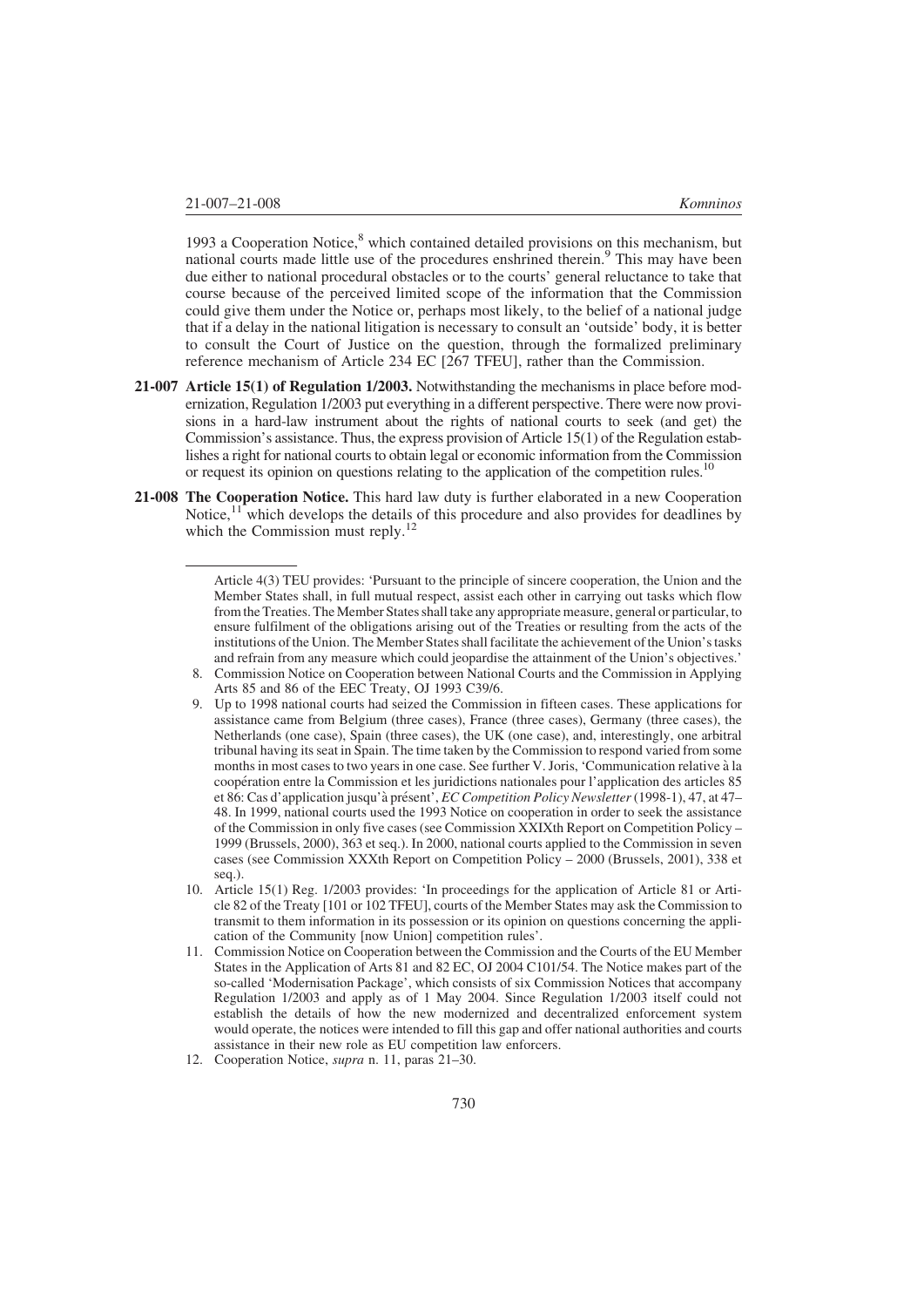Thus, a national court may request two kinds of assistance from the Commission:

- It may ask for documents in the Commission's possession, or for information of a procedural nature, basically concerning the status of the proceedings before the Commission. The Notice promises that the Commission will respond to such requests within in a month.<sup>13</sup>
- Alternatively, the court may ask the Commission for its opinion on economic, factual, and legal matters. The Commission will aim to do so within four months.<sup>14</sup> The Cooperation Notice appears to grant this second possibility only if other tools (the case law of the EU courts and Commission regulations, decisions, notices, and guidelines) 'do not offer sufficient guidance'.<sup>15</sup>

Questions of due process. National courts remain free to decide whether or not to seize the 21-009 Commission under the terms of Article 15(1) and are not bound by the opinions or assistance given by the Commission in this context.<sup>16</sup> Nevertheless, the cooperation procedure has raised concerns regarding due process, since the Commission's opinion will be transmitted without the parties being heard, $17$  and the court might follow it slavishly without giving the parties an effective opportunity to contradict it. As the rules stand, the Commission will not be under an obligation to communicate its submissions to the parties or to base them on the evidence before the court.<sup>18</sup>

This may contrast with the equivalent status of communications to national courts by national competition authorities. Thus in French law, any communication by the  $Autor$ de la concurrence pursuant to a court request that concerns national or EU competition law questions presupposes that the parties are heard (*procédure contradictoire*), unless the information transmitted has its source in past proceedings before the  $Autorite<sup>19</sup>$ .

A related issue is whether the Commission may request the national court to provide it with certain information based on the dossier of the case, in order for the former to give an informed opinion. To accede to the Commission's request would, of course, be entirely up to the national court, but there may be questions of due process, if the Commission were to rely upon this information to open infringement proceedings.<sup>20</sup>

Treatment of professional and business secrets. The cooperation procedure between the 21-010 Commission and national courts also raises some important questions regarding the types

- 16. Ibid., paras 19 and 29.
- 17. Ibid., paras 19 and 30.
- 18. See in this respect the critical comments by H.M. Gilliams, 'Modernisation: From Policy to Practice', European Law Review 28 (2003): 451, at 462.
- 19. Article L462-3 Code de commerce.
- 20. See, however, Case C-60/92, Otto BV v. Postbank NV [1993] ECR I-5683, para. 20, which seems to exclude such risk.

<sup>13.</sup> Ibid., para. 22.

<sup>14.</sup> Ibid., para. 28. This may not be satisfactory, especially in cases of urgency such as preliminary injunction proceedings.

<sup>15.</sup> Ibid., para. 27. This limitation, however, is not in line with the Court of Justice's case law on cooperation between national courts and the Commission. According to the principles emanating from Art. 10 EC [4(3) TEU], the time and circumstances of a national court's request for the Commission's assistance are entirely subject to the national court's discretion. In any event, this limitation appears to be really more of a reminder to national courts to ensure the effectiveness of this mechanism by using it prudently and not to overwhelm the Commission with requests for assistance.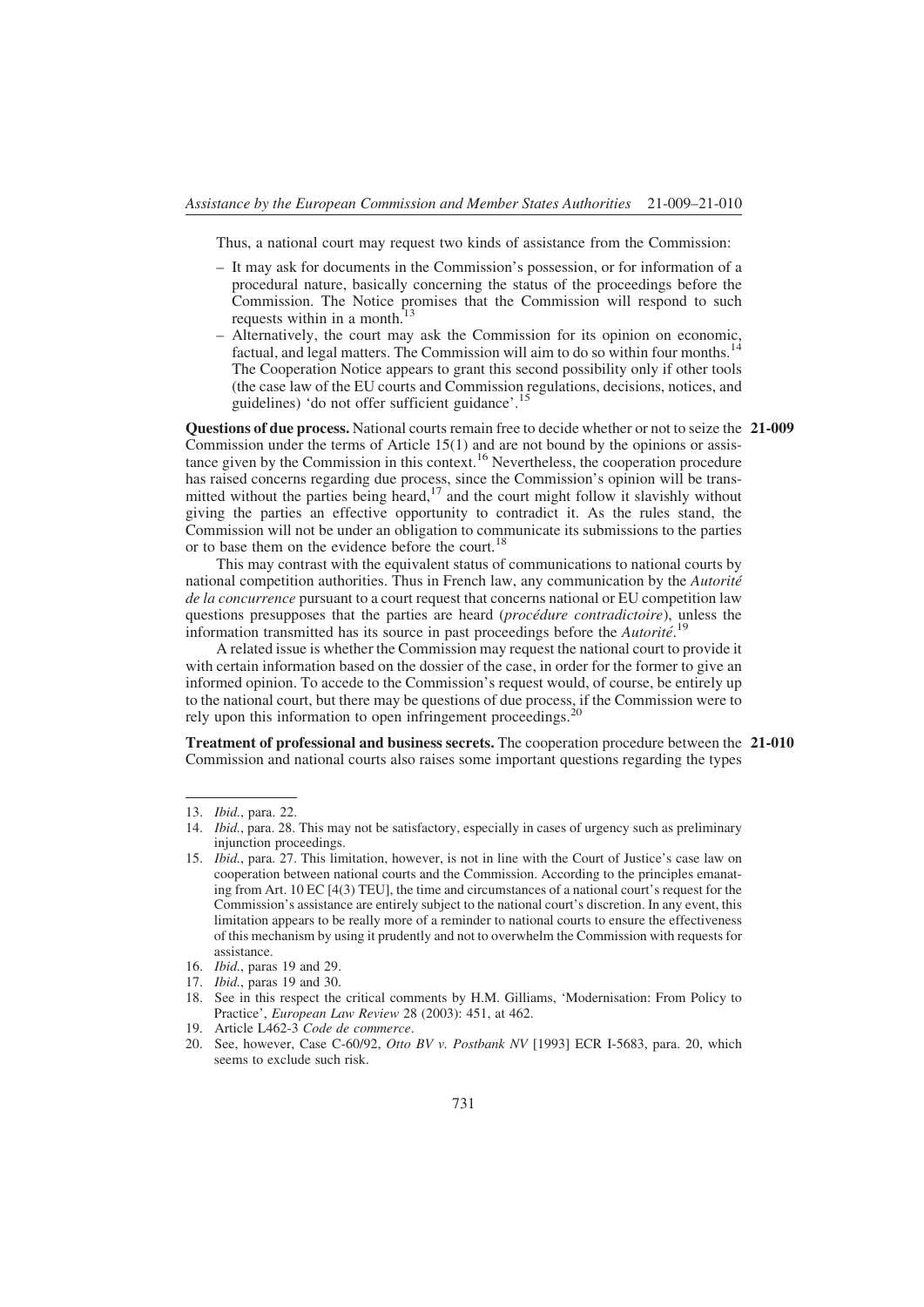of information that the Commission can transmit to national courts. One issue is protection of professional and business secrets.

The Cooperation Notice attempts to reconcile the various conflicting interests by leaving it up to national courts whether to request information covered by professional secrecy. However, it provides for some safeguards: in particular, before transmitting such information, the Commission must ask the national court whether it can offer a guarantee that it will protect confidential information and business secrets. The Commission has opted for this specific kind of 'dialogue' with the national courts based on a combined reading of Articles 10 and 287 EC  $\left[4(3)$  TEU and 339 TFEU].<sup>21</sup> This is in line with the Otto BV v. Postbank NV ruling of the Court of First Instance.<sup>2</sup>

- 21-011 Exceptions to cooperation. The Commission may exceptionally refuse to transmit any kind of information to national courts, in order to 'safeguard the interests of the Community [now Union] or to avoid any interference with its functioning and independence, in particular by jeopardizing the accomplishment of the tasks entrusted to  $it^{23}$ . This is intended to include correspondence between the Commission and national competition authorities in the framework of the European Competition Network.<sup>24</sup>
- 21-012 Disclosure of information and leniency. Whether litigants may request the Commission, through the national court, to disclose written statements and descriptions given by companies under the Leniency Notice,<sup>25</sup> is crucially important. The Commission declares in the Cooperation Notice that it will only disclose such information to national courts with the leniency applicant's consent,<sup>26</sup> as such disclosure would otherwise prejudice the Commission's effective enforcement of EU competition law. While public enforcement by the Commission and the facilitating of detection through immunity from fines should

<sup>21.</sup> Cooperation Notice, *supra* n. 11, paras 23–25. Art. 287 EC [339 TFEU] provides: 'The members of the institutions of the Union, the members of committees, and the officials and other servants of the Union shall be required, even after their duties have ceased, not to disclose information of the kind covered by the obligation of professional secrecy, in particular information about undertakings, their business relations or their cost components'.

<sup>22.</sup> Case T-353/94 R, Postbank NV v. Commission [1996] ECR II-921, para. 69: 'Once such documents from the administrative procedure are produced in national legal proceedings, there is a presumption that the national courts will guarantee the protection of confidential information, in particular business secrets, since, in order to ensure the full effectiveness of the provisions of Community [now Union] law in accordance with the principle of cooperation laid down in Article [4(3) TEU], these authorities are required to uphold the rights which those provisions confer on individuals'.

<sup>23.</sup> Cooperation Notice, supra n. 11, para. 26.

<sup>24.</sup> Since 2004, national competition authorities and the Commission make up the European Competition Network (ECN), which provides for specific duties of cooperation and consultation in the enforcement of EU competition law. The ECN's main objective is to ensure an efficient work sharing between the public enforcers and to promote a coherent application of the EC competition rules.

<sup>25.</sup> Commission Notice on Immunity from Fines and Reduction of Fines in Cartel Cases, OJ 2006 C298/17.

<sup>26.</sup> Cooperation Notice, supra n. 11, para. 26. See also paras 32–33 of the Leniency Notice, supra n. 25: 'The Commission considers that normally disclosure, at any time, of documents received in the context of this notice would undermine the protection of the purpose of inspections and investigations within the meaning of Article 4(2) of Regulation (EC) no. 1049/2001 of the European Parliament and of the Council'.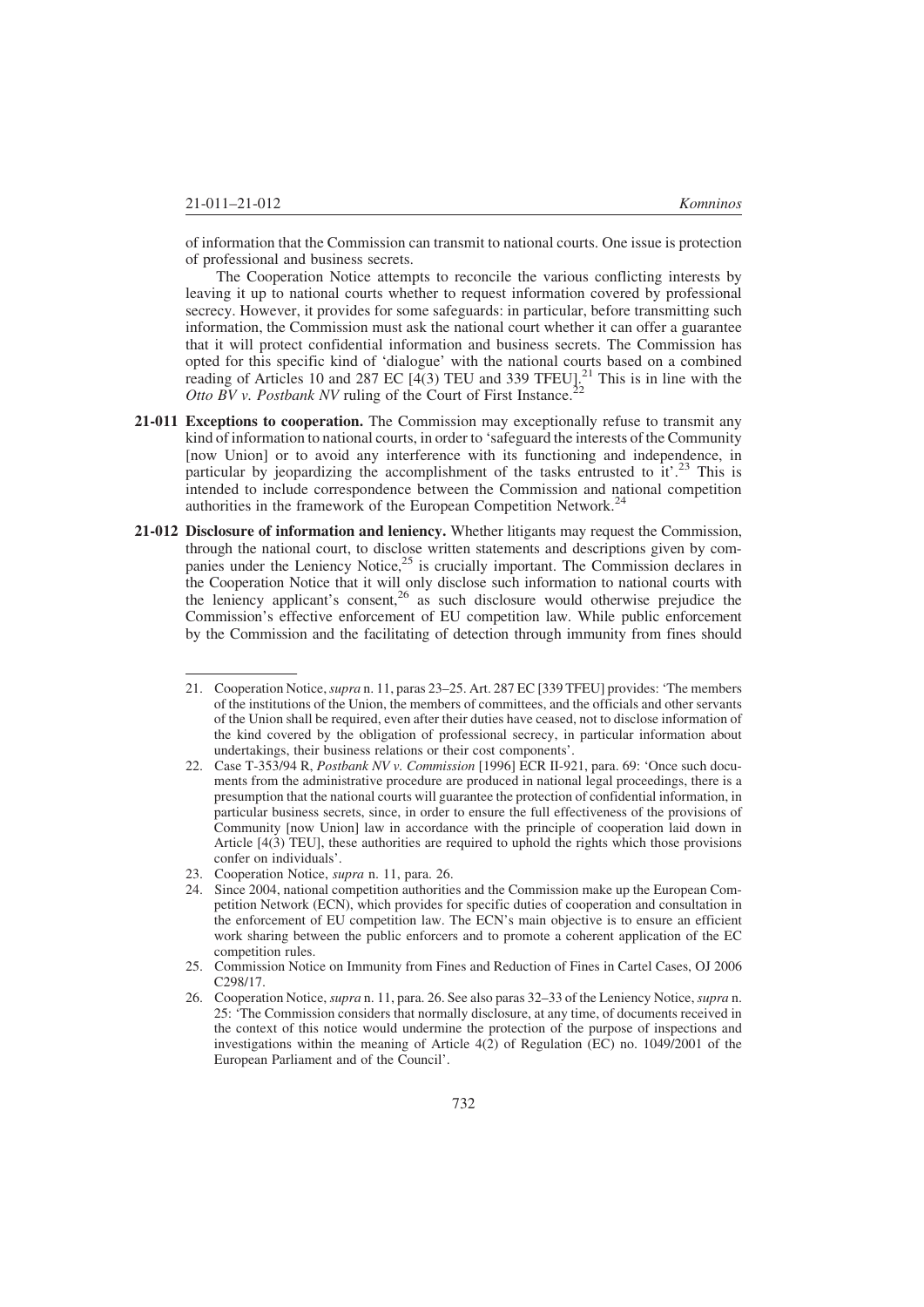not operate to the detriment of private enforcement and the compensation of cartel victims, there are, nevertheless, less onerous ways to pursue these objectives than by disclosing the documents that companies have submitted to the Commission under the Leniency Notice, which would frustrate the aim of making detection of hardcore restrictions of competition easier by discouraging companies from taking advantage of it. Private litigants therefore have to rely solely on discovery in the context of the civil proceedings or content themselves with non-leniency-related evidence held by the Commission.<sup>27</sup>

Experience so far. The experience so far of the application of Article 15(1) of the Regulation 21-013 in practice is positive. Within five years (May 2004 to April 2009), the Commission has issued opinions to national courts on eighteen occasions.28 However, national courts are still reluctant to contact the Commission and seek its assistance or an opinion. Perhaps this reluctance is due to the fact that some courts believe that the Commission, being an administrative agency with its own policy priorities, may be an inappropriate interlocutor and prefer thus to seize the Court of Justice through Article 234 EC [267 TFEU].

#### 2. The Duty to Transmit Copies of National Judgments to the Commission

Article 15(2) of Regulation 1/2003. Regulation 1/2003 provides for some other proce- 21-014 dures and duties of cooperation. Article 15(2) imposes on Member States the duty to forward copies of their national courts' judgments to the Commission.<sup>29</sup> The main aim of this provision is to make the Commission aware of judgments that may put in question the consistent application of EC competition law. A more specific aim is to offer the Commission the possibility to intervene at a subsequent stage in the litigation, as amicus curiae further to Article 15(3) of the Regulation. Member States only have to forward copies of *judgments* to the Commission, in particular, judgments where Articles 81 and 82 EC [101 and 102 TFEU] are *applied* and not just *invoked*. This essentially means that the Commission will have no other way of learning about such proceedings before judgment is reached and must rely on being informed by litigants.<sup>30</sup>

<sup>27.</sup> The 2008 Commission White Paper on damages actions also proposes to introduce protective measures against discoverability of corporate statements made or submitted by leniency applicants, regardless of whether the application for leniency is accepted, is rejected, or does not lead to any decision. See Commission White Paper on Damages Actions for Breach of the EC Antitrust Rules, COM(2008) 165 final, s. 2.9; Commission Staff Working Paper Accompanying the White Paper on Damages Actions for Breach of the EC Antitrust Rules, SEC(2008) 404, paras 295–298. See further Ch. 12.

<sup>28.</sup> Five opinions were issued to Belgian courts, nine opinions to Spanish courts, one opinion to a Lithuanian court, one opinion to a Dutch court, and two opinions to Swedish courts. See further Commission Staff Working Paper Accompanying the Communication from the Commission to the European Parliament and Council on the Report on the Functioning of Regulation 1/2003, SEC(2009) 574 final, paras 277–282. The text of some of these opinions is published by the Commission in <http://ec.europa.eu/competition/court/requests.html>.

<sup>29.</sup> Article 15(2) Reg. 1/2003 provides: 'Member States shall forward to the Commission a copy of any written judgment of national courts deciding on the application of Article 81 or Article 82 of the Treaty [101 and 102 TFEU]. Such copy shall be forwarded without delay after the full written judgment is notified to the parties'.

<sup>30.</sup> See E. Paulis & C. Gauer, 'La réforme des règles d'application des articles 81 et 82 du Traité', JdT (Eur.) 11 (2003): 65 at 73; A. Frignani, 'La messa in opera delle nuove norme antitrust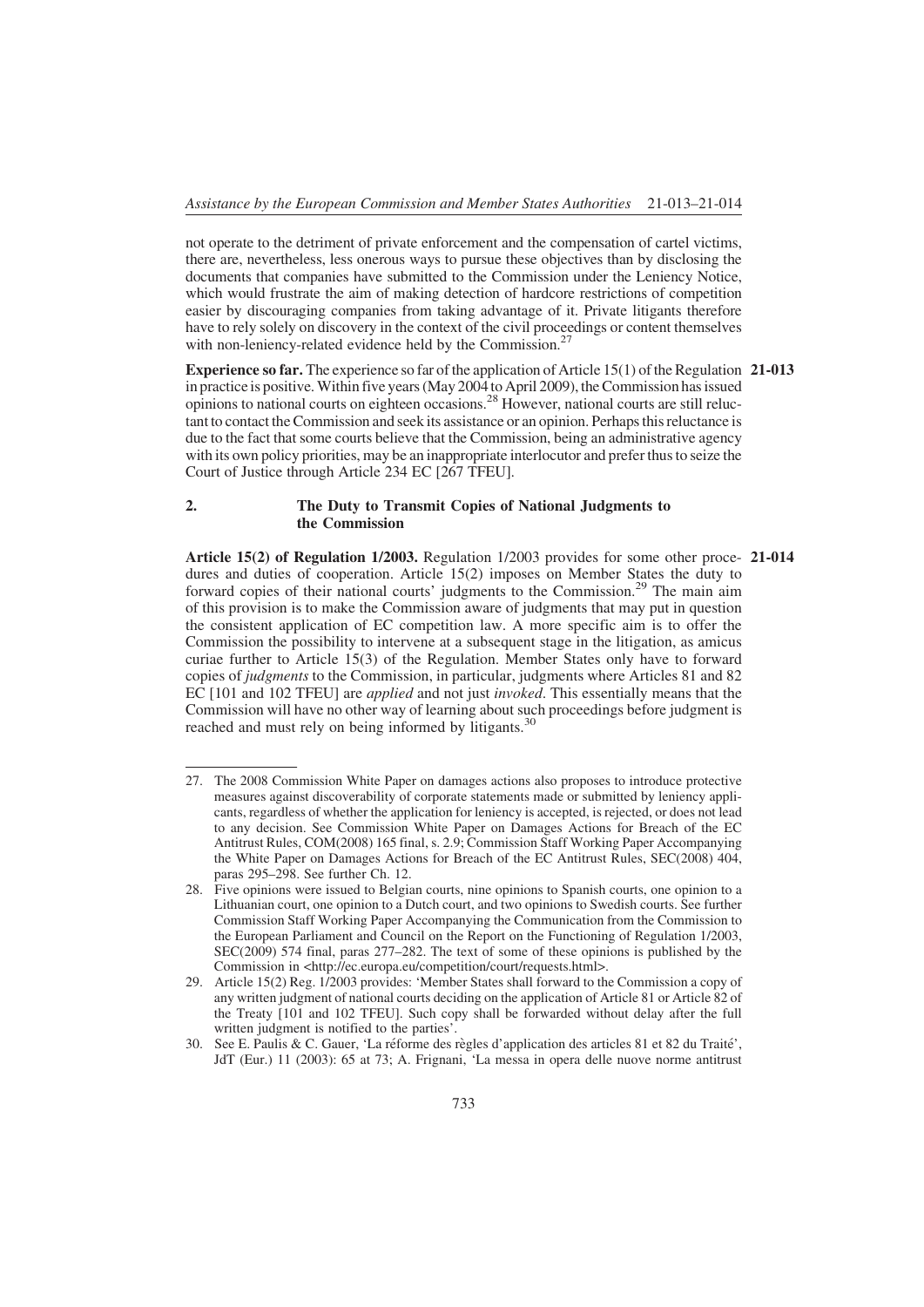21-015 Experience so far. The experience so far is rather disappointing. Only a fraction of national judgments is forwarded to the Commission, and there are Member States, such as Italy or Greece, which systematically do not forward any judgments where EU competition law has been applied. $31$ 

#### 3. The Amicus Curiae Mechanism

- 21-016 Article 15(3) of Regulation 1/2003. A further new cooperation mechanism, introduced for the first time in Article 15(3) of the Regulation, is the power of the Commission and national competition authorities to file amicus curiae briefs in national proceedings.<sup>32</sup> This is intended to be used mainly as a precautionary mechanism drawing the court's attention to difficult competition issues that require a high degree of consistent application throughout the EU. In this sense, such amicus curiae briefs complement the preliminary reference procedure of Article 234 EC [267 TFEU].<sup>33</sup>
- 21-017 Due process concerns. The Commission and national competition authorities are not intended to be parties to the proceedings but rather to act as objective, neutral, and independent economic experts. However, their role has raised some due process concerns, mainly from the private practice side.<sup>34</sup> Thus, it is feared that some judges might follow the Commission's statements in a copy-paste manner, without giving the parties the opportunity to contradict them effectively. In addition, although Article 15(3) of Regulation 1/2003 restricts such intervention by the Commission solely to cases where 'the coherent application of Article 81 or 82 of the Treaty [101 or 102 TFEU] so requires', and the

comunitarie (il Regolamento 1/2003 e suoi riflessi nel diritto italiano)', Il Diritto Industriale (2004), 457, at 468. This is now the formalized practice in England where any party whose statement of case raises or deals with an issue relating to the application of Arts 81 and 82 EC [101 and 102 TFEU] or the equivalent national provisions must serve a copy of the statement of case on the OFT at the same time as it is served on the other parties to the claim. See Practice Direction – Competition Law – Claims Relating to the Application of Arts 81 and 82 of the EC Treaty and Chapters I and II of Part I of the Competition Act 1998, para. 3. The same duty of notification is imposed on appellants. See Practice Direction 52 – Appeals, para. 21.10A. See M. Gray, M. Lester et al., EU Competition Law: Procedures and Remedies (Richmond, 2006), 251.

<sup>31.</sup> According to the Commission Report on the functioning of Reg. 1/2003 (supra n. 28, para. 291), approximately 175 national judgments have been transmitted to the Commission, while twelve Member States have not sent any judgments. The database of judgments transmitted by the Member States is currently complemented by a compilation of judgments handed down by national courts from 2006 onwards, which is prepared by most national competition authorities for their respective jurisdictions and is made available on the Commission's website at http:// ec.europa.eu/competition/elojade/antitrust/nationalcourts.

<sup>32.</sup> Article 15(3) Reg. 1/2003 provides: 'Competition authorities of the Member States, acting on their own initiative, may submit written observations to the national courts of their Member State on issues relating to the application of Article 81 or Article 82 of the Treaty [101 or 102 TFEU]. With the permission of the court in question, they may also submit oral observations to the national courts of their Member State. Where the coherent application of Article 81 or Article 82 of the Treaty [101 or 102 TFEU] so requires, the Commission, acting on its own initiative, may submit written observations to courts of the Member States. With the permission of the court in question, it may also make oral observations'.

<sup>33.</sup> Of course, the Commission's opinion, unlike judgments of the Court of Justice, cannot bind a national court.

<sup>34.</sup> See, e.g., J.-F. Bellis, 'Les défis de la modernisation du droit européen de la concurrence', JdT (Eur.) 11 (2003): 73, at 74.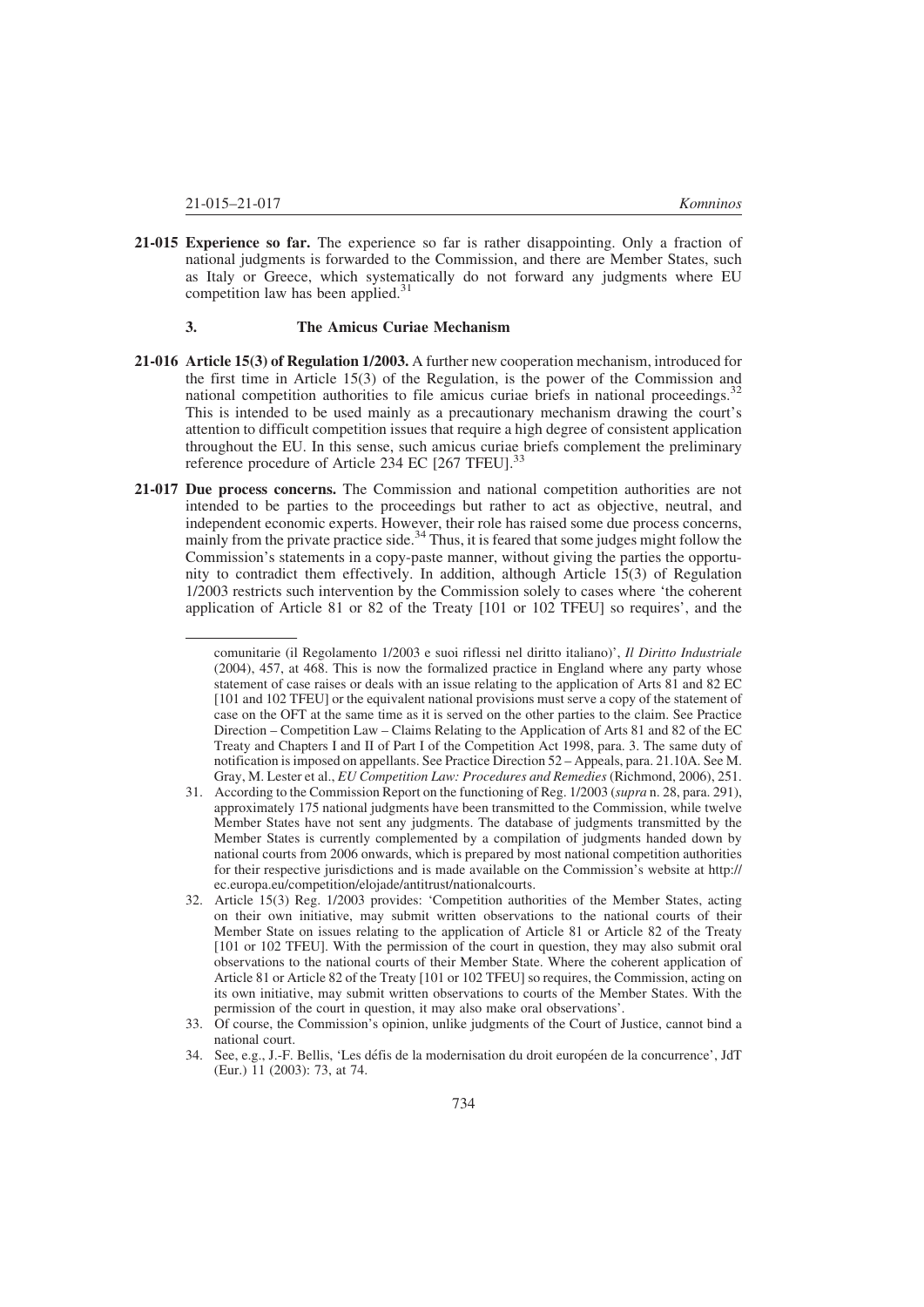Cooperation Notice states that the Commission will be guided in its submissions only by its duty to defend the public interest and not by any private interests involved, it will not always be easy for the Commission to avoid taking sides. Moreover, the water-tight distinction between the public and the private interest in competition cases of which the Commission is so fond of is largely a fiction. It is therefore difficult, despite the Commission's eagerness to stress in the Cooperation Notice its detachment from the actual litigation,  $35$  to see how it could avoid being cross-examined by one or other of the parties, especially when the national court gives them this opportunity.<sup>36</sup>

Conditions. The conditions for the submission of observations by the Commission and by 21-018 national competition authorities differ. National competition authorities are the preferred amici curiae and may submit their observations on any issue 'relating to the application of Article 81 or Article 82 of the Treaty [101 or 102 TFEU]'.<sup>37</sup> The Commission, on the other hand, may submit such observations only exceptionally, if 'the coherent application of Article 81 or Article 82 of the Treaty [101 or 102 TFEU] so requires'.<sup>38</sup> The Commission and national competition authorities have the power to submit written observations on their own initiative, but their making of oral observations is subject to the national court's permission.39

Transmission of documents by courts. To enable the Commission and national compe- 21-019 tition authorities to make use of the amicus curiae system, Article  $15(3)(b)$  of Regulation 1/2003 imposes a duty on national courts to transmit to the Commission any documents necessary for the assessment of the case. This constitutes the only direct duty placed on the courts in the context of cooperation under Article 15 of the new Regulation, and it is a duty of an 'administrative' or 'clerical' nature that will be discharged via the courts' registries.<sup>40</sup> It must be seen in conjunction with the Article 15(2) duty of Member States to transmit copies of judgments to the Commission. The two provisions are intended to work in a complementary fashion: in other words, the Commission will only use Article 15(3)(b) to request the documents of a case on which it has received a first instance national judgment. This means that in the majority of cases, the Commission will intervene only at the stage of appeal, after being alerted accordingly through the mechanisms of paragraphs (2) and (3)(b) of Article 15 of the new Regulation.

Experience so far. The Commission has intervened as amicus curiae so far only in two 21-020 national proceedings.41 One was a French civil proceeding concerning the interpretation of the concept of quantitative selective distribution in the Motor Vehicle Block Exemption Regulation<sup>42</sup> and the other a Dutch proceeding that concerned the tax deductibility of

<sup>35.</sup> Cooperation Notice, supra n. 11, paras 19 and 29.

<sup>36.</sup> This is a very sensitive issue, which may eventually have to be resolved by the Court of Justice through a preliminary reference by a national court before which the Commission has exercised its power of amicus curiae intervention.

<sup>37.</sup> Article 15(3)(a) Reg. 1/2003.

<sup>38.</sup> Ibid.

<sup>39.</sup> Of course, national procedural law may grant wider powers to national competition authorities in this context. This is not prohibited or excluded by Reg. 1/2003.

<sup>40.</sup> Cooperation Notice, supra n. 11, para. 33.

<sup>41.</sup> See Commission Report on the functioning of Reg. 1/2003, supra n. 28, paras 283–290.

<sup>42.</sup> Commission Regulation 1400/2002 of 31 Jul. 2002 on the Application of Art. 81(3) of the Treaty to Categories of Vertical Agreements and Concerted Practices in the Motor Vehicle Sector, OJ 2002 L203/30.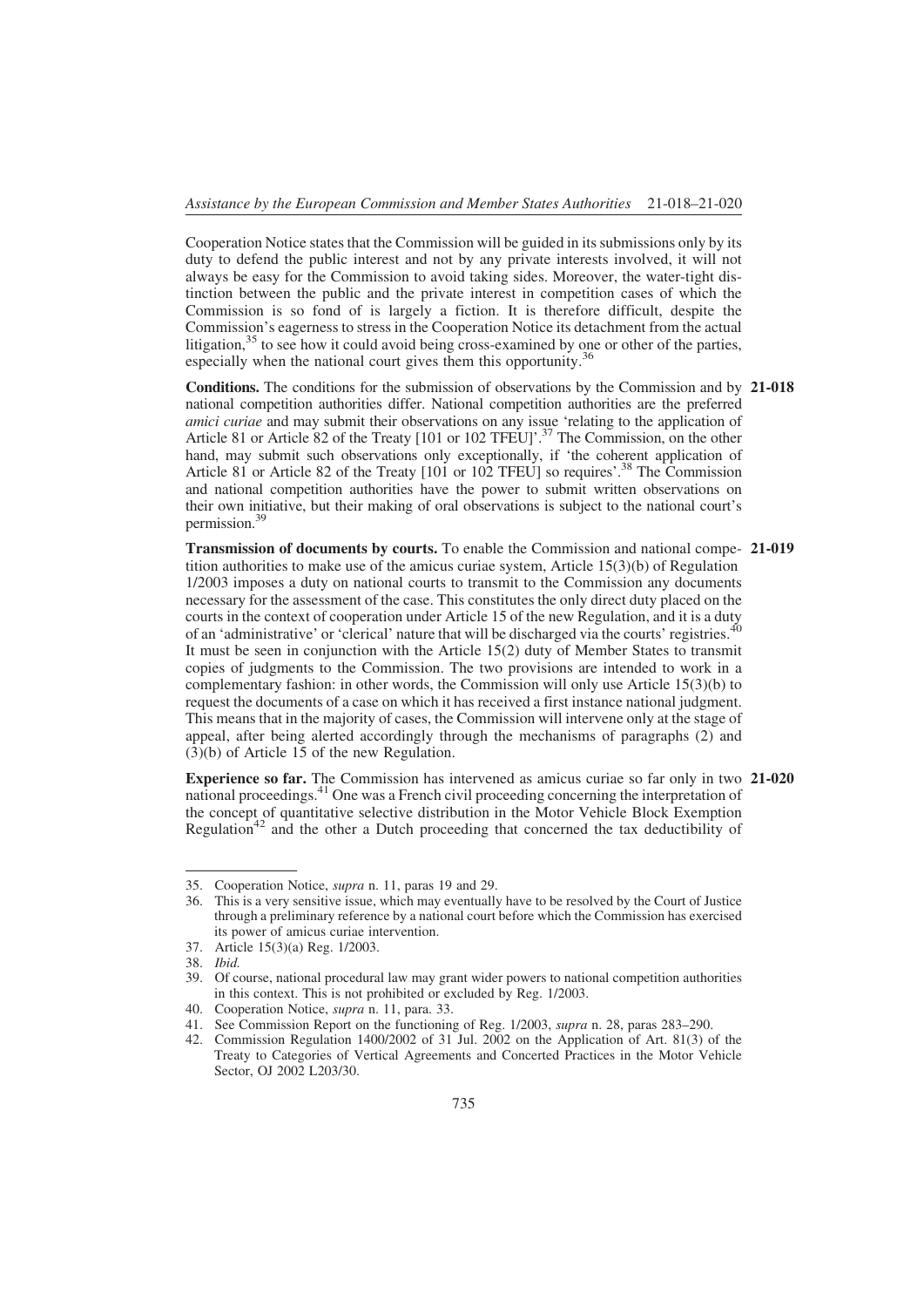Commission competition fines. The latter case gave rise to a preliminary reference under Article 234 EC [267 TFEU] because the Dutch court entertained doubts as to the power of the Commission to intervene as amicus curiae on the basis of Article 15(3) of Regulation 1/ 2003. The national court, in particular, noted that the proceeding at issue was not one where Articles 81 and 82 EC [101 and 102 TFEU] were 'applied' but rather concerned a totally different issue, tax deductibility of fines. The Court of Justice, however, made clear that:

the option for the Commission, acting on its own initiative, to submit written observations to courts of the Member States is subject to the sole condition that the coherent application of Articles 81 EC or 82 EC [101 or 102 TFEU] so requires. That condition may be fulfilled even if the proceedings concerned do not pertain to issues relating to the application of Article 81 or Article 82 of the Treaty [101 or 102 TFEU].<sup>43</sup>

For the Court of Justice:

the effectiveness of the penalties imposed by the national or Community [now EU] competition authorities on the basis of Article  $83(2)(a)$  EC  $[103(2)(a)$  TFEU] is... a condition for the coherent application of Articles 81 EC and 82 EC [101 and 102 TFEU].<sup>44</sup>

#### III. ARBITRATION AND REGULATION 1/2003

#### 1. Inapplicability of the Cooperation Mechanisms of Regulation 1/2003 to Arbitration

21-021 Article 10 EC [4(3) TEU] not applicable to arbitration. Arbitration is ignored in Regulation 1/2003 and, thus, it is not mentioned in Chapter IV, which provides for the cooperation mechanisms between the Commission, national competition authorities, and courts.<sup>45</sup> This should not, however, be surprising. It would not have been appropriate for the Regulation, a hard-law instrument of EU law, to include references to arbitration, which – from a strictly legal point of view – is an institution not directly subject to Article 10 EC [4(3) TEU], in the way that national courts, the judicial organs of the Member States, are. Indeed, the system of the relationship between the Commission and national courts is made up of specific and direct EU law-based powers and duties that are derived from the national courts' nature as EU judges of general jurisdiction (juges communautaires de droit commun).<sup>46</sup> Such powers and duties also echo and are in a sense leges speciales of Article 10 EC [4(3) TEU], which remains the lex generalis.<sup>47</sup> Arbitration, on

<sup>43.</sup> Case C-429/07, Inspecteur van de Belastingdienst v. X BV, Judgment of 11 Jun. 2009, not yet reported, para. 30.

<sup>44.</sup> Ibid., para. 37.

<sup>45.</sup> See para. 21-004 supra.

<sup>46.</sup> See J. Temple Lang, 'Community Constitutional Law: Article 5 EEC Treaty', Common Market Law Review 27 (1990): 645, at 646, who considers that the EU status of national courts flows directly from Art. 10 EC.

<sup>47.</sup> See Commission Proposal for a Council Regulation on the Implementation of the Rules on Competition Laid Down in Arts 81 and 82 of the Treaty and Amending Regulations (EEC) no. 1017/68, (EEC) no. 2988/74, (EEC) no. 4056/86 and (EEC) no. 3975/87 ('Regulation Implementing Arts 81 and 82 of the Treaty'), COM(2000) 582 final, OJ 2000 C365E/284, Explanatory Memorandum, which notes that Art. 15 codifies 'the existing obligation of the Commission, based on Article 10 of the Treaty [4(3) TEU], to cooperate with national courts'. See also Case C-429/07, Inspecteur van de Belastingdienst v. X BV, supra n. 44, para. 21.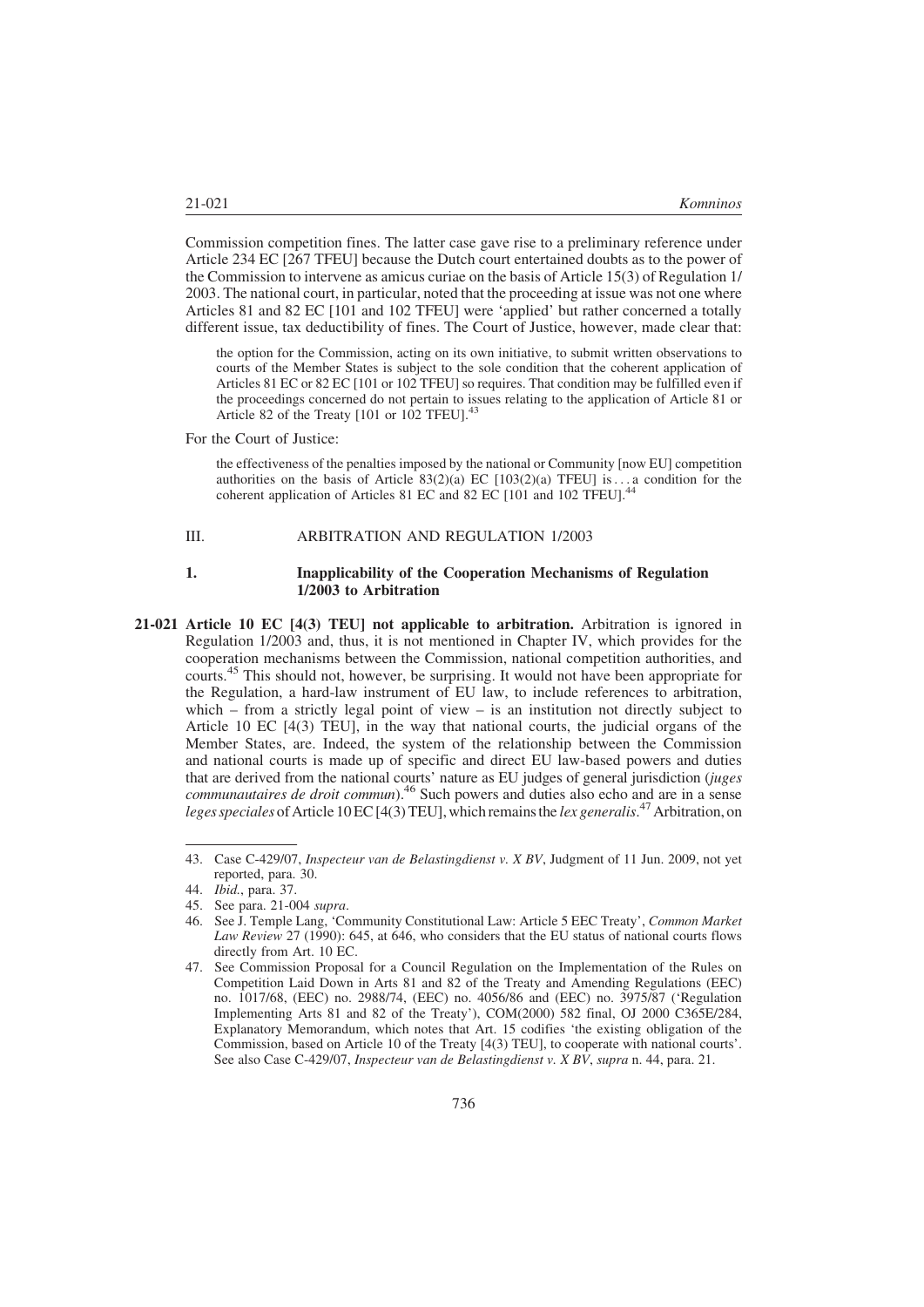the other hand, is not subject to Article 10 EC  $[4(3)$  TEU].<sup>48</sup> Indeed, the duty of cooperation in Article  $10$  EC  $[4(3)$  TEU $]$  is limited only to EU institutions and to official authorities and organs of the Member States. Arbitrators do not fall under this provision, since, although enjoying jurisdictional and quasi-judicial powers, they still remain a creation of private autonomy.

No formal cooperation under Article 15(1) of Regulation 1/2003. This means that most 21-022 of the cooperation and coordination mechanisms between national courts and the Commission provided for in Regulation 1/2003 are not transposable to arbitration.<sup>49</sup> Thus, neither Article 10 EC [4(3) TEU] nor Article 15(1) of Regulation 1/2003 can provide for a legal basis for a formal cooperation between the Commission and arbitrators in the sense of the former being bound to offer assistance on a specific competition-related issue to the latter. This means that, on the one hand, they are immune from any duty of cooperation stemming from this provision, but on the other hand, EU institutions are not bound to cooperate with them, as is the case with national courts. This question will be further discussed below,<sup>50</sup> when referring to the applicability of the Commission's Cooperation Notice to arbitration.

#### 2. No Duty to Transmit to the Commission Arbitral Awards

Inapplicability of Article 15(2) of Regulation 1/2003 to arbitral awards. Thus, 21-023 Article 15(2) of Regulation 1/2003, which provides that Member States are under a duty to forward to the Commission copies of 'written judgments' of 'national courts', does not certainly apply directly to arbitral awards and tribunals.<sup>51</sup> It might have been tempting to argue that the imposition of this administrative duty to Member States, rather than to courts, might mean that the former have to forward to the Commission

<sup>48.</sup> That arbitration is not formally speaking subject to Art. 10 EC [4(3) TEU] is a generally accepted proposition. See, e.g., W. Van Gerven, 'L'arbitrage dans le droit européen', RDIDC 72 (1995): 67, at 73; A.P. Komninos, 'Arbitration and the Modernisation of European Competition Law Enforcement', World Competition 24 (2001): 211 at 228; L. Idot, 'Arbitration and the Reform of Regulation 17/62', in European Competition Law Annual 2001: Effective Private Enforcement of EC Antitrust Law, eds C.-D. Ehlermann & I. Atanasiu (Oxford/Portland, 2003), 318; N. Shelkoplyas, The Application of EC Law in Arbitration Proceedings (Groningen, 2003), 423.

<sup>49.</sup> See in this sense C. Liebscher, 'Arbitration and EC Competition Law – The New Competition Regulation: Back to Square One?', International Arbitration Law Review 6 (2003): 84, at 92; L.G. Radicati di Brozolo, 'Antitrust: A Paradigm of the Relations between Mandatory Rules and Arbitration: A Fresh Look at the ''Second Look'' ', International Arbitration Law Review 7  $(2004)$ : 23, at 33–34; L. Idot, 'Les entreprises face à la suppression de l'autorisation préalable', in Le nouveau droit communautaire de la concurrence, Les droits de la defense face aux pouvoirs de la Commission européenne, ed. A. Mourre (Brussels, 2004), 145; K. Hilbig, Das gemeinschaftsrechtliche Kartellverbot im internationalen Handelsschiedsverfahren, Anwendung und Gerichtliche Kontrolle (Munich, 2006), 166; D. Thalhammer, 'Die Rolle der Schiedsgerichte bei der Durchsetzung von EG-Kartellrecht unter dem Regime der VO 1/2003: Zugleich ein Beitrag zu 1 Ob 270/03t und § 124 KartG', WBl. 19 (2005): 62. at 69; M.-C. Boutard-Labarde et al., L'application en France du droit des pratiques anticoncurrentielles (Paris, 2008), 771; cf. W. Abdelgawad, 'L'arbitrage international et le nouveau règlement d'application des articles 81 et 82 CE', Revue de l'Arbitrage (2004): 253, at 266.

<sup>50.</sup> Paragraphs 21-034 et seq.

<sup>51.</sup> The duty to inform the Commission of judgments that have applied the EU competition rules, imposed by Art. 15(2) Reg. 1/2003 upon Member States, should not be confused with the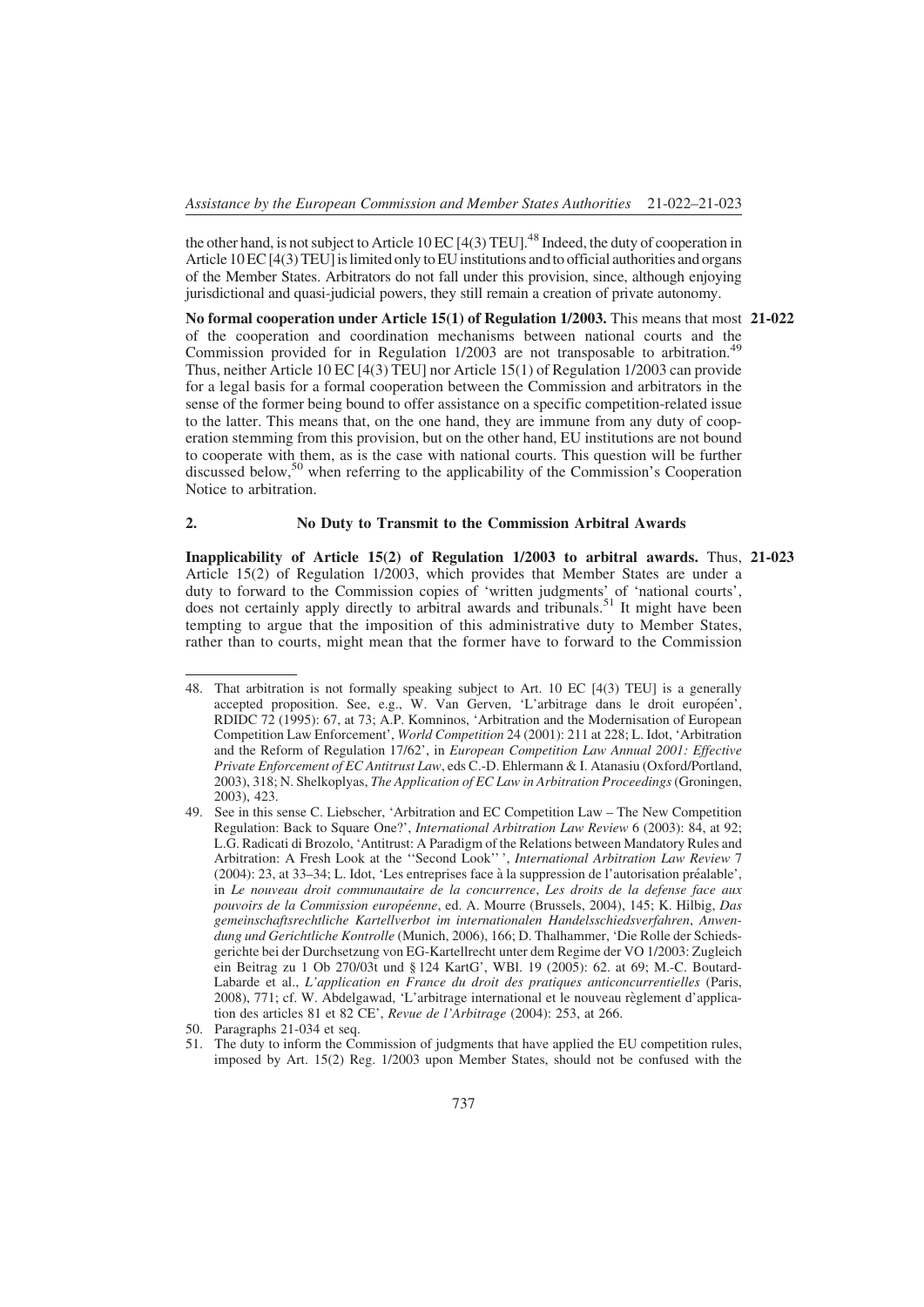also copies of arbitral awards applying Articles 81 and 82 EC [101 and 102 TFEU]. Such an argument, however, fails not only in view of the letter of the text but also in view of its rationale, which is to make the Commission aware of possible cases of national litigation, where the former can intervene at a later stage as amicus curiae. Besides, states do not – indeed should not – have in place mechanisms to notify arbitral awards, so it is impossible for a Member State to know at a given time the number of arbitrations and arbitral awards. In an open and democratic society, this would be unthinkable and would certainly run counter the most fundamental principles of arbitration: privity and confidentiality.<sup>52</sup>

- 21-024 Duty to transmit judgments reviewing awards. Naturally, arbitration may be indirectly affected by Article 15(2) of Regulation 1/2003, in case state courts have exercised a review of an arbitral award, or have given judgment concerning the recognition or enforcement of an arbitral award, or have even intervened in support of the arbitration proceedings, for example, ordering a provisional measure.<sup>53</sup> All these court judgments will have to be forwarded to the Commission by the Member State in question, if EU competition law has been applied by the court.
- 21-025 Caveat. It should be stressed that it is neither sufficient nor necessary for such an EU law duty to exist, if the arbitrators have applied Articles 81 and 82 EC [101 and 102 TFEU]. The national court *itself* must have applied these provisions, which is more likely to have happened when the court extensively reviewed the arbitral award.<sup>54</sup> Indeed, in the recent MDI case, which represents the first case where a national court in the European Union refused to enforce a foreign arbitral award on public policy grounds, because of an EU competition law violation, the judgment of the Court of Appeal of The Hague was transmitted to the Commission under Article  $15(2)$ .<sup>55</sup>

occasional duty that has been imposed by the Commission in the past upon undertakings to inform the former of the outcome of arbitral awards. This duty has been included, by way of condition or obligation, in some individual exemption decisions and in certain block exemption regulations (see Ch. 30). The new system of enforcement leaves no more room for such duty of information, unless it has been included in a commitment given to the Commission pursuant to Art. 9 Reg. 1/2003 or in the context of merger control (see Chs 30 and 46).

<sup>52.</sup> Compare H. van Houtte, 'Distribution Arbitration and European Competition Law', in Arbitration and Commercial Distribution, Reports of the Colloquium of CEPANI of November 17th 2005 (Brussels, 2005), 106.

<sup>53.</sup> This is so, if the wider meaning of 'judgment' is followed, which also covers courts' decisions that are final in nature, yet they may be interim or partial. See, in this regard, A. P. Komninos, EC Private Antitrust Enforcement, Decentralised Application of EC Competition Law by National Courts (Oxford/Portland, 2008), 104.

<sup>54.</sup> Article 15(2) Reg. 1/2003 would cover also court decisions that have applied the treaty competition provisions, even if the arbitral tribunal may have not touched upon this issue.

<sup>55.</sup> Court of Appeal of The Hague, Marketing Displays International Inc. v. VR Van Raalte Reclame BV, Case no. 04/694 and 04/695, reported in the Commission's website, which brings together the national judgments transmitted to it under Art. 15(2) Reg. 1/2003: <http://ec.europa.eu/competition/antitrust/national\_courts/court\_2005\_046\_nl.pdf>.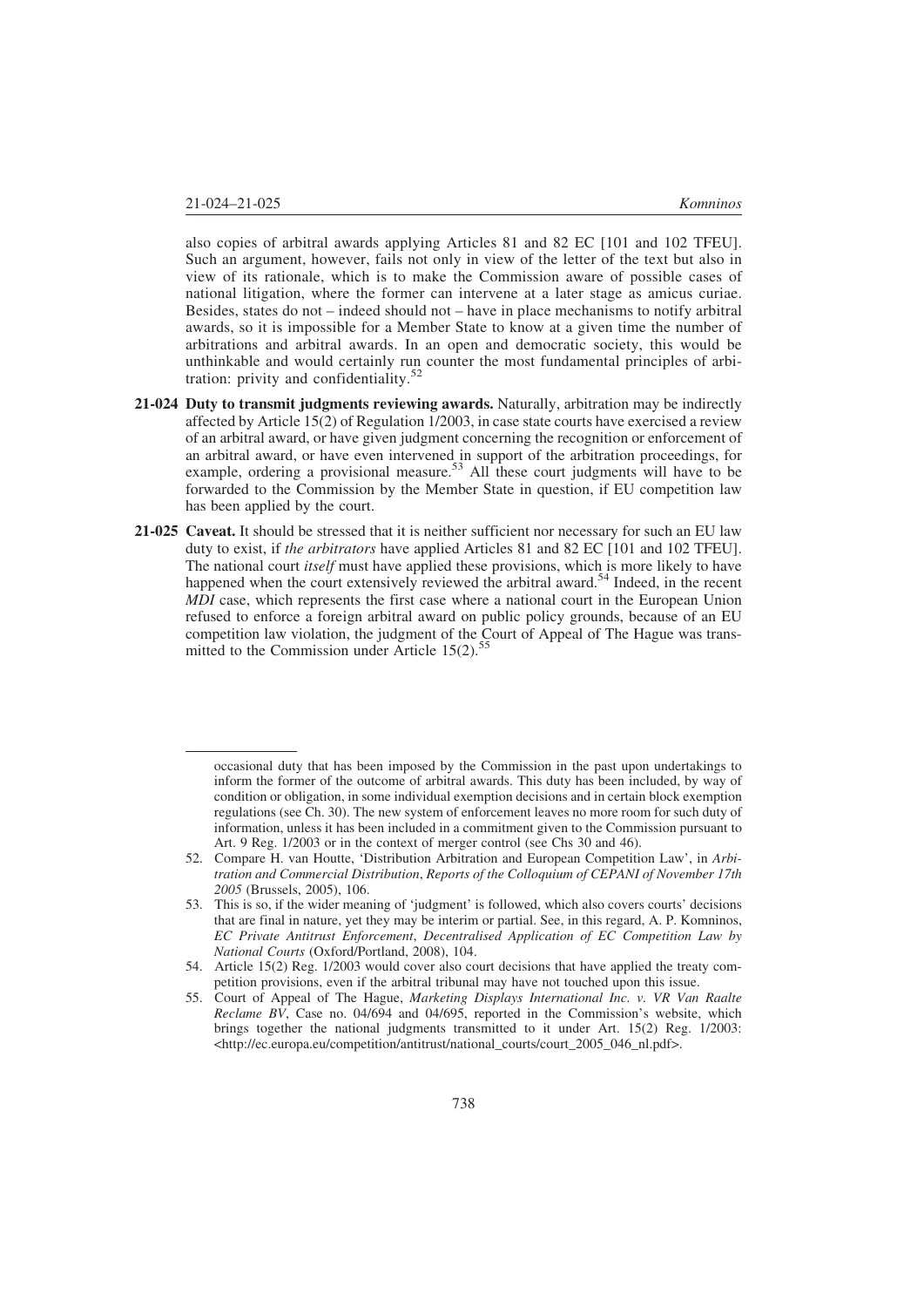#### 3. Arbitration and the Amicus Curiae Mechanism

Article 15(3) of Regulation 1/2003 and arbitration. As for the power of the Commission 21-026 (or of national competition authorities) to submit written or oral observations ex officio to national courts pursuant to Article 15(3) of the new Regulation, again such a mechanism is neither applicable nor transposable to arbitration.<sup>56</sup> Any attempt to extend such measures to arbitration proceedings should be avoided not only as being unnecessary and disproportionately restrictive but also because it would be detrimental to the nature of arbitration and to the most fundamental principles of the arbitration process. The danger in that case lies in the intrusion of the Commission as to the very substance of arbitration, which is an expression of the will of the parties providing for a non-judicial forum for settling disputes. This intrusion would be contrary to the basic principles of privity, independence, and confidentiality of arbitration.<sup>57</sup> If competition authorities were to demand to become privy to arbitration involving competition issues, many parties might opt to transfer their arbitrations to venues outside of the EU, especially if one of the parties is not an EU national.<sup>58</sup>

Conditions for allowing amicus curiae interventions in arbitration proceedings. 21-027 The question remains whether the intervention of a competition authority would be possible, if the arbitration agreement itself provided for such a possibility or if the arbitrators were to give permission to this and both parties gave their consent.<sup>59</sup> In such an exceptional case, the flexibility of arbitration would advocate in favour of a positive answer. However, there are good policy reasons that plead against placing too much emphasis on the consent of the parties. In practice, it will be quite difficult for a party to the arbitration proceedings to resist the Commission's or another competition authority's intervention without raising its suspicions and thus without attracting its 'attention'. A party may in some cases *volens* nolens acquiesce in such an intervention. In other words, to condition such a mechanism solely on the parties' consent would not be appropriate.

Therefore, arbitrators should seek or allow such intervention only in those cases where either the arbitration agreement explicitly refers to this possibility or the two parties genuinely agree to ask the Commission to intervene in order to shed light on to some important competition law question.<sup>60</sup>

<sup>56.</sup> See L. Idot, 2004, *supra* n. 49, 145; *Id.*, 'La place de l'arbitrage dans la résolution des litiges en droit de la concurrence', D. 2007.2681, 2683; Boutard-Labarde et al., 2008, supra n. 49, 773.

<sup>57.</sup> On the principle of confidentiality and its limits from a comparative law perspective, see J. Misra & R. Jordans, 'Confidentiality in International Arbitration: An Introspection of the Public Interest Exception', Journal of International Arbitration 23 (2006): 39. The principle of confidentiality may recede and, thus, allow for amicus curiae briefs by third parties only in cases of public-private, i.e., investment, arbitration. See further L. Mistelis, 'Confidentiality and Third Party Participation: UPS v. Canada and Methanex Corporation v. United States', Arbitration International 21 (2005): 211, at 221 et seq.

<sup>58.</sup> See J.D.M. Lew, 'EEC Law Restriction on Arbitration', Arb 47 (1981–1982): 117, at 119.

<sup>59.</sup> In such a case, there would be no violation of the fundamental principle of confidentiality. See C. Müller, 'La confidentialité en arbitrage commercial international: Un trompe-l'œil?', ASA Bull. 23 (2005): 216, at 223.

<sup>60.</sup> See C. Nisser & G. Blanke, 'Reflections on the Role of the European Commission as amicus curiae in International Arbitration Proceedings', European Competition Law Review 27 (2006): 174, at 179, 181; contra Abdelgawad, 2004, supra n. 49, 269, who thinks that the arbitral tribunal should be entitled to decide itself to permit the Commission's intervention without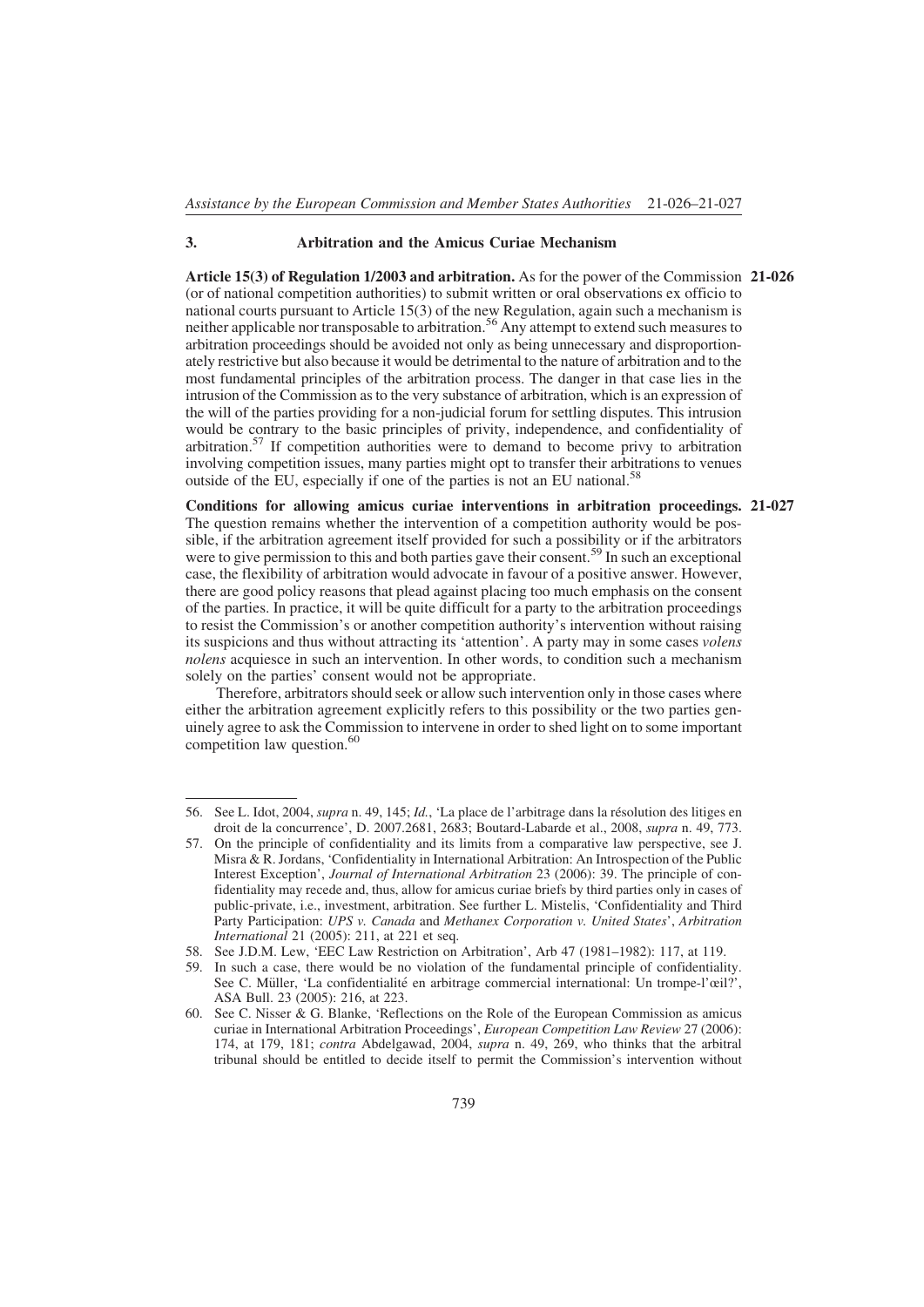- 21-028 Written or oral submissions? If the above rather exceptional conditions are met, in most cases, it will be preferable to allow the European Commission to interfere only through the submission of arguments in writing, without, however, giving it the power to participate in the arbitration hearings or to have access to the file of the case and to documents produced during the proceedings. This solution has been followed in the context of NAFTA arbitration, which is certainly very different from a purely private commercial arbitration, but could be considered by analogy, always under the above conditions.<sup>61</sup>
- 21-029 The Commission's own powers to request information. While it is true that the Commission could, if it so wished, use its own administrative powers of enforcement to request information about the arbitration proceedings or access to certain documents,  $62$  there is no reason to formalize and import this practice in to the law of arbitration. Thus, arbitrators should not allow or should allow an intervention by the Commission only exceptionally and under very stringent conditions,<sup>63</sup> irrespective of how the parties themselves choose to react to a possible request for information by the Commission under Regulation 1/2003.
- 21-030 Divergent views. Surprisingly, however, the above proposition as to the inapplicability of the amicus curiae mechanism to arbitration is not shared by all commentators. Indeed, it seems that some enthusiasm about the possibility of the Commission's intervention in arbitration proceedings is expressed more by the arbitration milieu than by the antitrust enforcers themselves.<sup>64</sup> If, as we will see below, the Commission has excluded the application of its Cooperation Notice to arbitration, it is rather difficult to explain this one-sided enthusiasm.<sup>65</sup>
- 21-031 The special case of arbitration commitments. Commentators in favour of that possibility usually refer also to the latest trend of the Commission to accept (in reality to demand) arbitration commitments by parties.<sup>66</sup> Since arbitration is used by the Commission as an important monitoring and dispute resolution mechanism, then the argument goes<sup>67</sup> that the Commission has any right and power to intervene in that 'regulatory arbitration'.<sup>68</sup>

63. See para. 21-027. supra.

the parties' consent, because of the public policy nature of EU competition law, which trumps private autonomy. This author thinks, however, that this extreme position runs counter to the most fundamental notions of arbitration.

<sup>61.</sup> On this practice in the NAFTA arbitration context, see J.-G. Betto et al., 'Nouvelles tendances de l'arbitrage international', RDAI/International Business Law Journal (2006): 371, 378. The authors distinguish between transparency and interference. Interference by third governmental or non-governmental parties should not be allowed.

<sup>62.</sup> This the Commission could do through an 'Article 18 request' addressed to the parties to the arbitration proceedings. Art. 18 Reg. 1/2003 empowers the Commission to require such information to be supplied as is necessary to detect any agreement, decision or concerted practice prohibited by the competition rules.

<sup>64.</sup> See, e.g., Abdelgawad, 2004, supra n. 49, 268 et seq.; Nisser & Blanke, 2006, supra n. 60, 176 et seq.

<sup>65.</sup> See also A. Mourre, 'Dissenting Opinion on a Dangerous Project', European Business Law Review 19 (2008): 219 at 222–223.

<sup>66.</sup> See in particular Ch. 46.

<sup>67.</sup> See, in particular, Nisser & Blanke, 2006, supra n. 60, 179 et seq.; G. Blanke, The Use and Utility of International Arbitration in EC Commission Merger Remedies, A Novel Supranational Paradigm in the Making? (Groningen, 2006), 153 et seq.

<sup>68.</sup> See, in particular, M. Blessing, Arbitrating Antitrust and Merger Control Issues (Basle/Geneva/ Munich, 2003), 3, who first uses this terminology and views positively this development.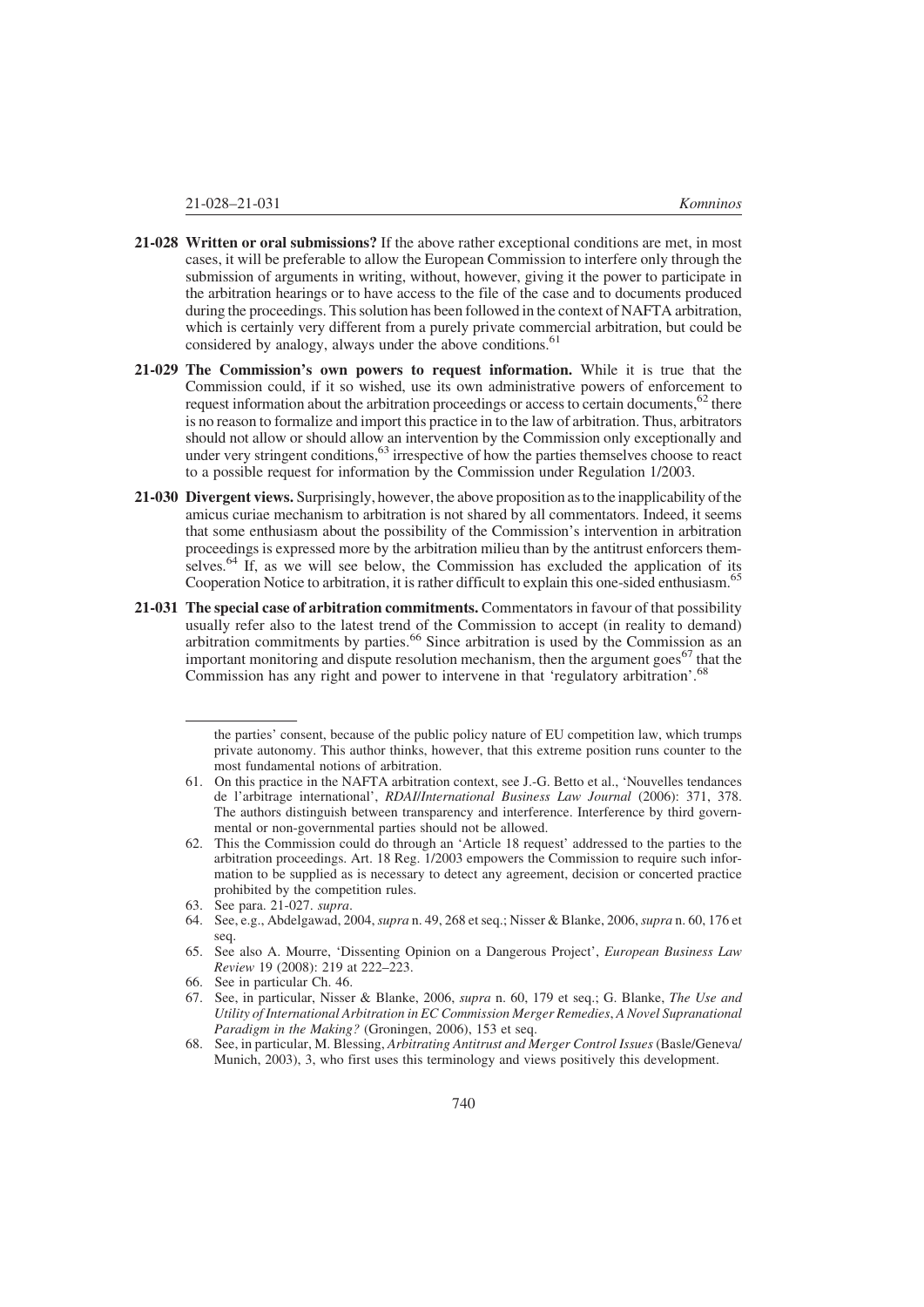Rebuttal. There are at this point two important points to be made: 21-032

 $-$  Ex lege intervention versus intervention on basis of arbitration agreement. First, there is a clear distinction between the formalized procedures provided for by Article 15 of Regulation 1/2003 and the Cooperation Notice, and the specific provisions on the Commission's possibility to intervene as amicus curiae that may be contained in arbitration commitments. In this author's view, the two must not be confused.

Indeed, any possible amicus curiae intervention by the Commission in the first context would have to be an *ex lege* one; however, Article 10 EC [4(3) TEU] and Article 15 of Regulation 1/2003 do not apply directly to arbitration.<sup>69</sup> On the other hand, a possible intervention by the Commission in an arbitration proceeding pursuant to commitments would not be based on the law, as above, but rather on the arbitration agreement itself. There is, in other words, an important difference in the legal basis between the two situations.

In addition, the two situations must not be confused for another, perhaps more importantly, for the reason that Regulation 1/2003 and the Cooperation Notice mechanisms are applicable only to those cases where a national court applies EU competition law. Their rationale is to enable the Commission to intervene in cases where the EU public interest requires in order to inform the court of the Commission's position about some fundamental issue of EU competition law.

Yet, in the case of arbitration pursuant to arbitration commitments, the arbitrators in reality do not usually apply substantive EU competition law. They do not deal with such questions as the applicability of Article 81(1) EC [101(1) TFEU], the four criteria of Article 81(3) EC [101(3) TFEU] or efficiencies under Article 82 EC [102 TFEU]. These are questions that will have already been dealt with in a definitive manner by the Commission itself before it accepted the commitments.<sup>70</sup> The role of the arbitrators pursuant to the arbitration commitment is not to relitigate competition law issues but rather to deal with technical or peripheral legal questions, such as the level of fees and royalties, the conditions of access to a network, or the commercial conditions of a divestiture.<sup>71</sup> These can at best be described as commercial law disputes; indeed, the idea is that these should not be decided by the Commission, which should rather concentrate on the competition law questions.

It is unclear to this author why these disputes raise a fundamental concern pertaining to the EU public interest, in order to apply – even by analogy – the amicus curiae-related provisions referred to above.<sup>72</sup>

– **Policy reasons.** Second, there are important policy reasons advocating a competition authority's minimum interference with arbitration.

<sup>69.</sup> See paras 21-021 et seq. supra. Besides, the Cooperation Notice itself does not apply to arbitration (see paras 21-034 et seq. infra).

<sup>70.</sup> Of course, the Commission in the context of merger control does not apply Arts 81 and 82 EC [101 and 102 TFEU] (ex post enforcement) but only the Merger Regulation (Council Regulation 139/2004 of 20 Jan. 2004 on the Control of Concentrations between Undertakings (the EC Merger Regulation), OJ 2004 L24/1) (ex ante enforcement). In addition, the Commission uses a different analysis in merger control and proceeds on the basis of 'competition concerns' and not of competition law violations.

<sup>71.</sup> For further detail, see Ch. 30 infra.

<sup>72.</sup> See para. 21-016 supra.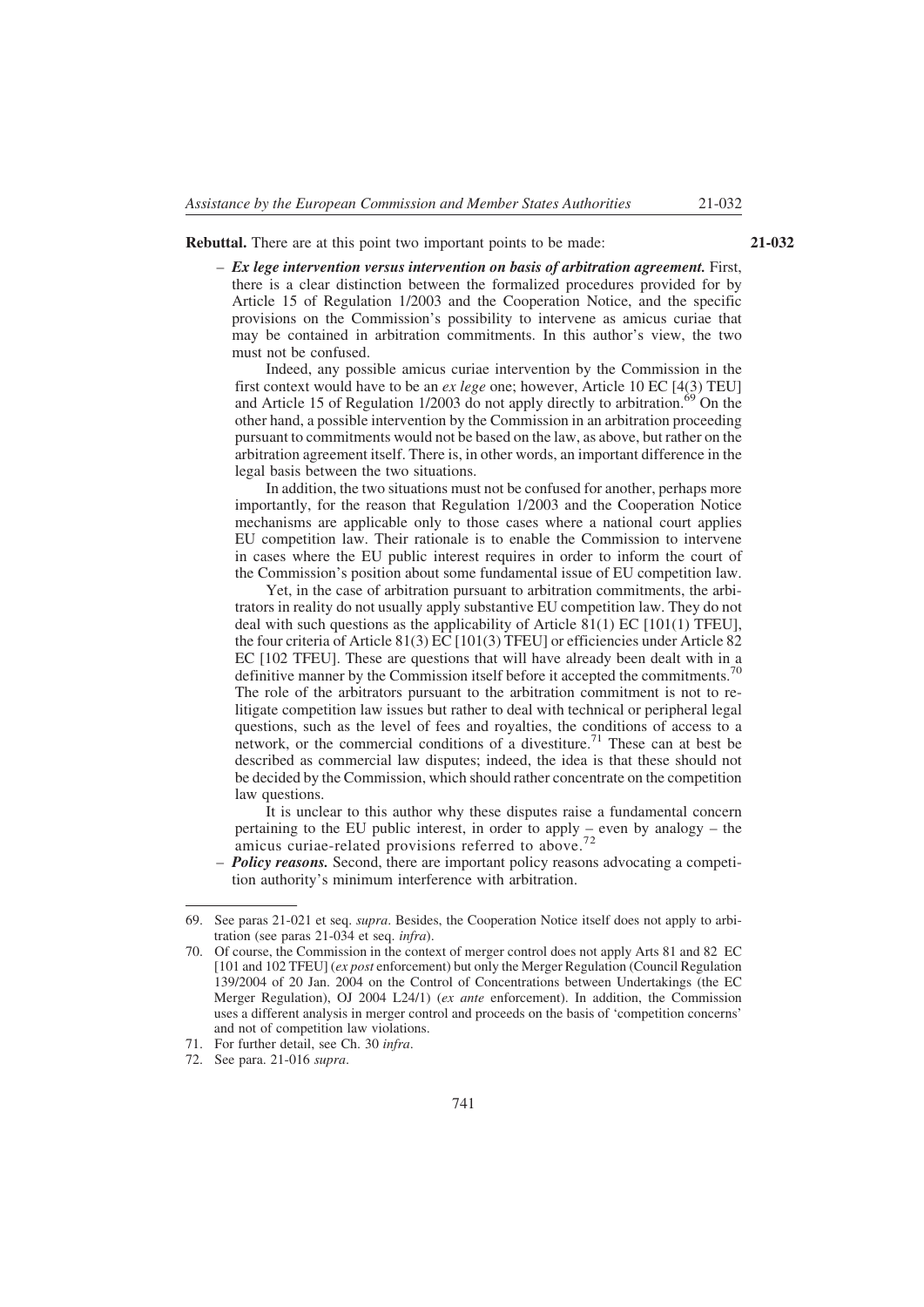In strictly legal terms, if an arbitration commitment contains specific provisions about the Commission's possibility to intervene in the arbitration proceedings, the subsequent arbitration agreement will in effect integrate those provisions, too. So the possibility of the Commission's intervention will be an integral part of the arbitration agreement. What, however, is possible in law, should be avoided for policy reasons. An arbitration procedure that does not give the impression of independence and privity but appears as guided by and dependent on the Commission or any other public competition authority may not be perceived as an independent dispute resolution method leading to enforceable arbitral awards akin to judicial decisions. That would be detrimental to arbitration as an institution and to the effectiveness of the arbitration commitment (as a competition law enforcement tool) itself.

While contractual freedom remains the rule, arbitration is a very specific mechanism that is not just the creation of that freedom but is also recognized by the law as a dispute resolution mechanism with specific legal effects attached to it. Providing for unorthodox arbitration clauses might bring into question these specific legal effects that legal systems attach to arbitration.

To give a practical example, an overly unorthodox 'regulatory' arbitration pursuant to an antitrust-related commitment might not be recognized as arbitration internationally. A foreign court might not be ready to recognize pursuant to the New York Convention<sup>73</sup> an 'arbitral award' that has been rendered by 'regulatory arbitrators', who in reality acted as technical experts for the Commission or where the Commission enjoyed a dominant role in the arbitration proceedings.

21-033 Recommendation. Thus, this author's view is that the Commission's undue interference with the arbitration proceedings should be avoided, since it is does not do justice to the credibility and independence of arbitration, as this is a task usually exercised by courts or by institutional arbitration bodies. In sum, while an intervention in the form of amicus curiae may on an ad hoc basis be acceptable or even desirable,<sup>74</sup> it should certainly not be institutionalized.<sup>75</sup> Besides, the Commission itself has not shown any interest in playing such a role in arbitration proceedings;<sup>76</sup> this is actually easy to understand because the Commission (like other antitrust authorities) has much more direct powers at its disposal. Indeed, in exceptional cases, the Commission can, under Article 18 of Regulation  $1/2003$ ,<sup>77</sup> send requests for information to the parties to an arbitration and, in the extreme, it can even open proceedings, if some important public interest is at stake. The fact there is an ongoing arbitration proceeding naturally does not affect the Commission's powers.<sup>78</sup>

<sup>73.</sup> United Nations New York Convention of 1958 on the Recognition and Enforcement of Foreign Arbitral Awards; entry into force on 7 Jun. 1959; published in: 330 UNTS 38 (1959), no. 4739.

<sup>74.</sup> To the extent it is explicitly allowed or provided for in the arbitration agreement itself or both parties genuinely request the arbitrators to allow it. See paras. 21-027 et seq. supra.

<sup>75.</sup> Compare R. Nazzini, 'A Principled Approach to Arbitration of Competition Law Disputes: Competition Authorities as amici curiae and the Status of their Decisions in Arbitral Proceedings', European Business Law Review 19 (2008): 89, at 105, who generally views the possibility of amicus curiae intervention only 'in exceptional circumstances'.

<sup>76.</sup> See para. 21-034 infra on the Commission's exclusion of arbitration from its Cooperation Notice.

<sup>77.</sup> See supra n. 5.

<sup>78.</sup> Compare, e.g., M. Ferna´ndez Salas, et al., 'Access to Gas Pipelines: Lessons Learnt from the Marathon Case', EC Competition Policy Newsletter (2004-2): 41, at 42, describing the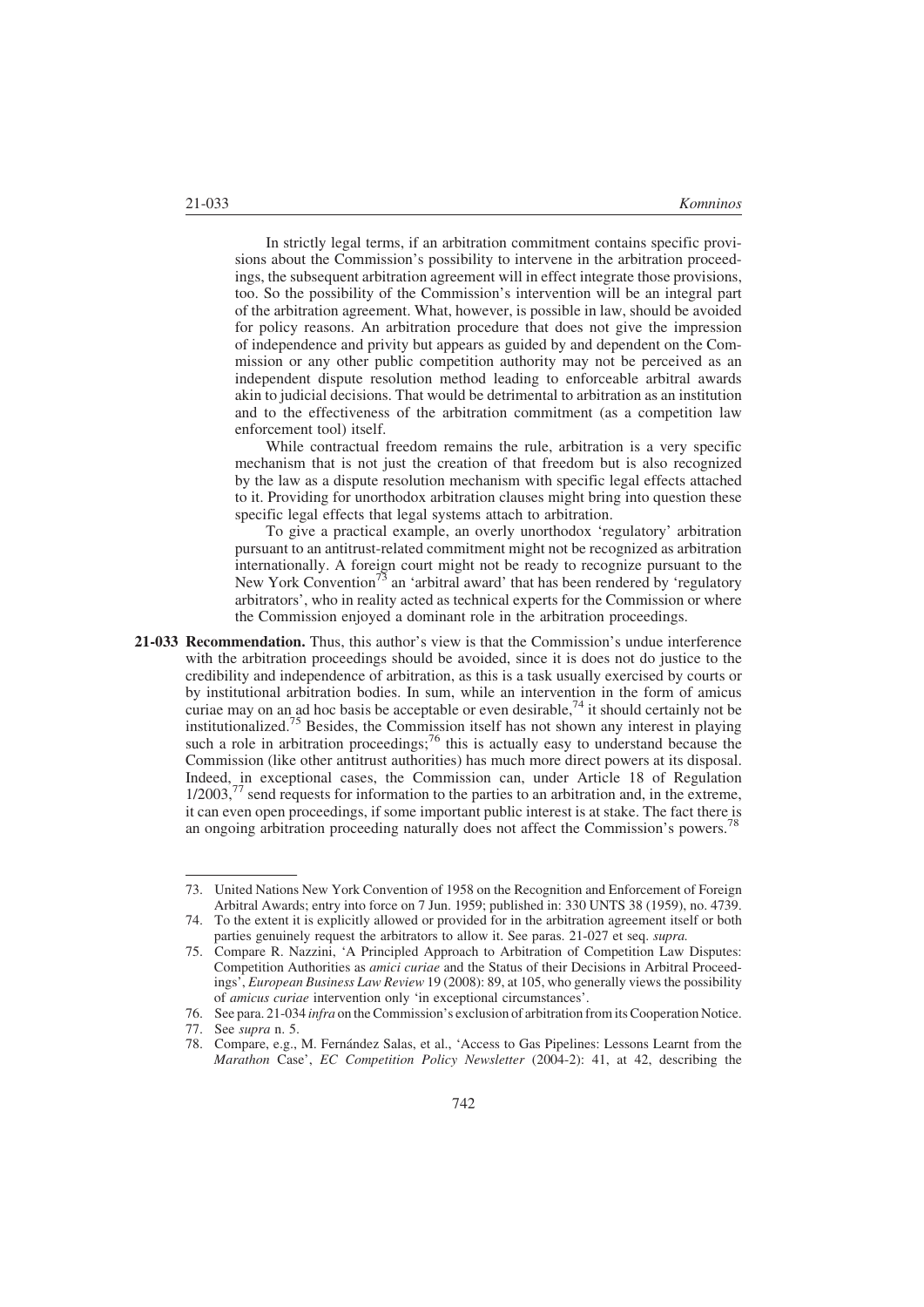#### IV. ARBITRATION AND THE COOPERATION NOTICE

A. GENERAL EXCLUSION OF ARBITRATION FROM THE COOPERATION NOTICE

Wording of the Notice. The absence of any reference to arbitration in Regulation 1/2003 21-034 may not be so problematic. However, one would have welcomed at least a reference to arbitration in the accompanying soft law measures of modernization, in particular, in the Notice on cooperation between the Commission and national courts.<sup>79</sup> Regrettably,<sup>80</sup> not only is the Notice silent, but it also actually excludes by implication arbitration tribunals, by adopting, in our view entirely unreasonably and unnecessarily, a definition of 'court' that follows the 'court or tribunal' criterion of Article 234 EC  $[267$  TFEU],<sup>81</sup> as interpreted by the Court of Justice.<sup>82</sup> As a result of a consistent line of case law, arbitrators do not fall under this criterion and cannot therefore make preliminary references to Luxembourg.<sup>83</sup>

Thus, paragraph 1 states that 'for the purpose of this notice, the ''courts of the EU Member States'' (hereinafter ''national courts'') are those courts and tribunals within an EU Member State that can apply Articles 81 and 82 EC [101 and 102 TFEU] and that are authorized to ask for a preliminary question to the Court of Justice of the European Communities pursuant to Article 234 EC [267 TFEU]'.

Criticism. It is not clear whether this language intended implicitly to exclude arbitra- 21-035 tion, although there is some evidence that this may well have been the intention.<sup>84</sup>

Marathon case. There, at the same time as filing a complaint with the Commission, Marathon and two of the companies involved entered into an arbitration proceeding, in which Marathon requested damages. When the arbitration case was concluded with an out-of-court settlement, Marathon withdrew its complaint. However, the Commission took the view that it would be in the EU interest to pursue the matter on an *ex officio* basis.

<sup>79.</sup> Supra n. 11.

<sup>80.</sup> See L. Idot, Droit communautaire de la concurrence, Le nouveau système communautaire de mise en œuvre des articles 81 et 82 CE (Paris/Brussels, 2004), 81.

<sup>81.</sup> Article 234 EC [267 TFEU] provides: 'The Court of Justice shall have jurisdiction to give preliminary rulings concerning: (a) the interpretation of this Treaty; (b) the validity and interpretation of acts of the institutions of the Union and of the ECB; (c) the interpretation of the statutes of bodies established by an act of the Council, where those statutes so provide. Where such a question is raised before any court or tribunal of a Member State, that court or tribunal may, if it considers that a decision on the question is necessary to enable it to give judgment, request the Court of Justice to give a ruling thereon. Where any such question is raised in a case pending before a court or tribunal of a Member State against whose decisions there is no judicial remedy under national law, that court or tribunal shall bring the matter before the Court of Justice'.

<sup>82.</sup> Cooperation Notice, supra n. 11, para. 1.

<sup>83.</sup> Case 102/81, Nordsee Deutsche Hochseefischerei GmbH v. Reederei Mond Hochseefischerei Nordstern AG & Co. KG and Reederei Friedrich Busse Hochseefischerei Nordstern AG & Co. KG [1982] ECR 1095, para. 13; Case C-126/97, Eco Swiss China Time Ltd v. Benetton International NV [1999] ECR I-3055, para. 34; Case C-125/04, Guy Denuit and Betty Cordenier v. Transorient – Mosaïque Voyages and Culture SA [2005] ECR I-923, para. 13. For indirect possibilities to seize the Court of Justice through the intervention of national courts, see A.P. Komninos, 'Assistance to Arbitral Tribunals in the Application of EC Competition Law', in European Competition Law Annual 2001: Effective Private Enforcement of EC Antitrust Law, eds C.-D. Ehlermann & I. Atanasiu (Oxford/Portland, 2003), 363 et seq.

<sup>84.</sup> See E. Paulis, 'Panel Discussion: Administrative Antitrust Authorities: Adjudicative and Investigatory Functions', in International Antitrust Law and Policy 2002, Annual Proceedings of the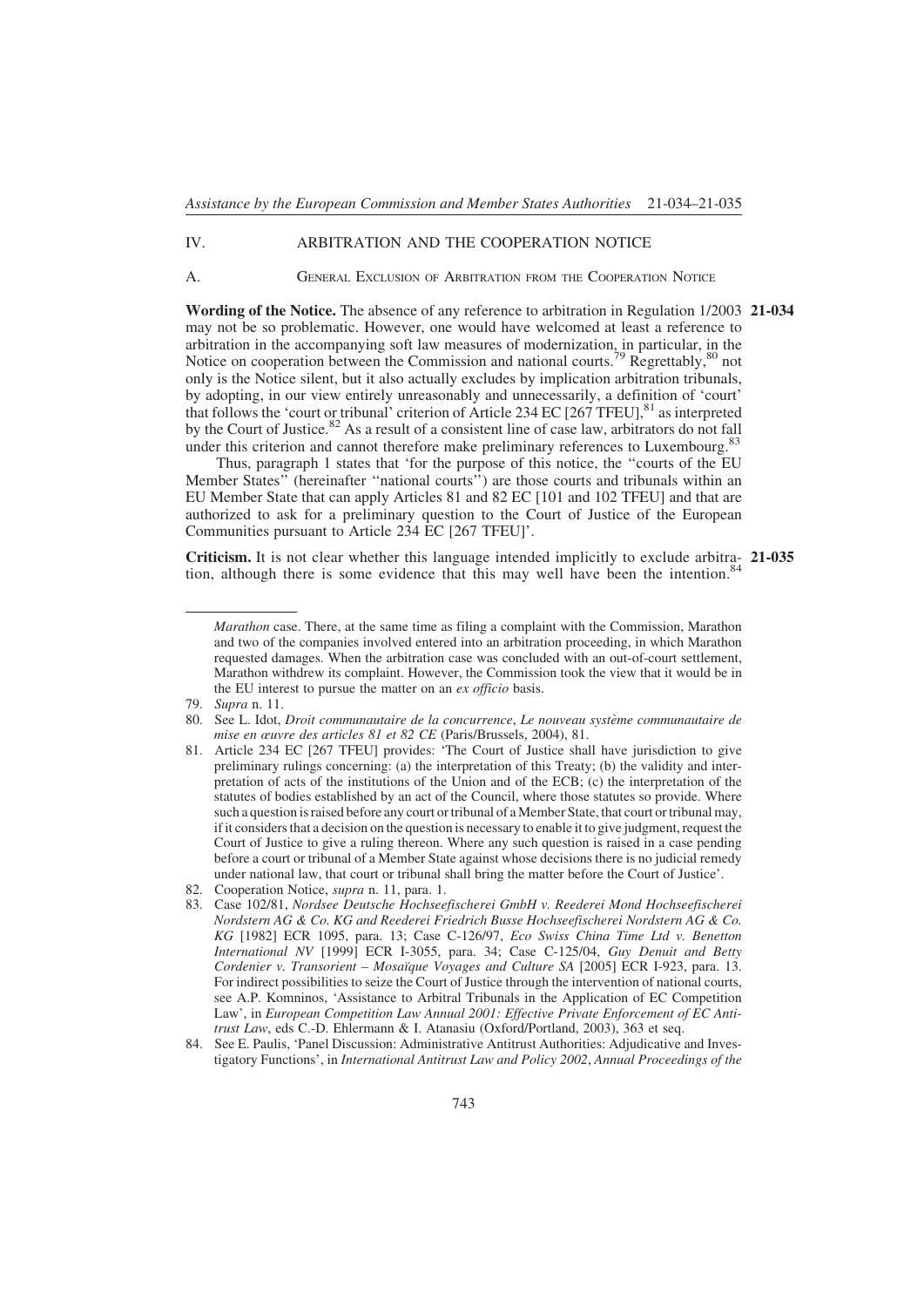Irrespective of the exclusion of arbitration, this wording is also unfortunate, because it is Article 10 EC [4(3) TEU] and not 234 EC [267 TFEU] that should guide the Commission in its cooperation with national courts. Indeed, as explained above, 85 Article 15 of Regulation 1/2003 and, in a certain sense, also the Cooperation Notice, are leges speciales of the lex generalis of Article 10 EC [4(3) TEU]. This means that an entity considered as a 'court' in the national legal order should be able to cooperate with the Commission on the basis of Article 10 EC  $[4(3)$  TEU] and of the principles of cooperation established in the Court of Justice's rulings in Stergios Delimitis v. Henninger Bräu AG<sup>86</sup> and Automec Srl v. Commission (II).<sup>87</sup> In other words, the term 'court or tribunal' in Article 234 EC [267 TFEU] may be narrower than what may nationally be considered a 'court'. In this author's view, it would be inappropriate for the Commission to shut its doors to such a 'court', since the latter, being an organ of the Member State in question, should be able to seize the Commission according to Article 10 EC [4(3) TEU], notwithstanding paragraph 1 of the new Cooperation Notice.

#### B. **APPLICATION OF THE COOPERATION NOTICE BY ANALOGY BY ARBITRATORS**

21-036 Informal and discretionary cooperation. In any event, however, it is reasonable to believe that the Commission intended to exclude arbitration only from the specific procedural framework of the new Cooperation Notice, which contains also self-imposed deadlines for the Commission's assistance, while entertaining requests from arbitrators on an ad hoc and fully discretionary basis, rather than being bound to engage in a dialogue with arbitrators as it is bound to do so with courts.<sup>88</sup> The soft-law nature of the Cooperation Notice means that its mechanism could be used by analogy also by arbitrators.<sup>89</sup>

- 86. Case C-234/89, Stergios Delimitis v. Henninger Bräu AG [1991] ECR I-935, para. 53.
- 87. Case T-24/90, Automec Srl v. Commission (II) [1992] ECR II-2223, para. 90.
- 88. See Paulis, 2003, supra n. 85, 459–460.
- 89. As to the old Cooperation Notice (supra n. 8), see P.J. Slot, 'The Enforcement of EC Competition Law in Arbitral Proceedings', LIEI 23, no. 1 (1996) 101: at 112; L.G. Radicati di Brozolo, 'Arbitrato, diritto della concorrenza, diritto comunitario e regole di procedura nazionali', Riv Arbitrato 9 (1999): 665 at 676. As to the post-2004 system of enforcement and the current Cooperation Notice (supra n. 11), see Komninos, 2001, supra n. 48, 228; W.P.J. Wils, 'Community Report', in The Modernisation of EU Competition Law Enforcement in the European Union, FIDE 2004 National Reports, ed. D. Cahill (Cambridge, 2004), 698; P. Heitzmann & J. Grierson, 'The French Approach to Arbitrating EC Competition Law in the Light of the Paris Court of Appeal's Decision in SNF v. Cytec Industries', in Practical Aspects of Arbitrating EC Competition Law, eds T. Zuberbühler & C. Oetiker (Zurich/Basle/Geneva, 2007), 200, fn. 37.

Fordham Corporate Law Institute, ed. B. Hawk (New York, 2003), 459, who explains that, indeed, the Commission was probably 'frightened' to grant full access to arbitrators for the same reasons as maybe the ECJ was. The exclusion of arbitration from the mechanisms of the Cooperation Notice has been criticized by many stakeholders in their comments on the Commission's modernization package. See, e.g., the comments by professor Laurence Idot, the Joint Working Party of the Bars and Law Societies of the UK on Competition Law, and the law firm Clifford Chance (comments available at <http://ec.europa.eu/comm/competition/antitrust/legislation/procedural\_rules/comments>).

<sup>85.</sup> See para. 21-021 supra.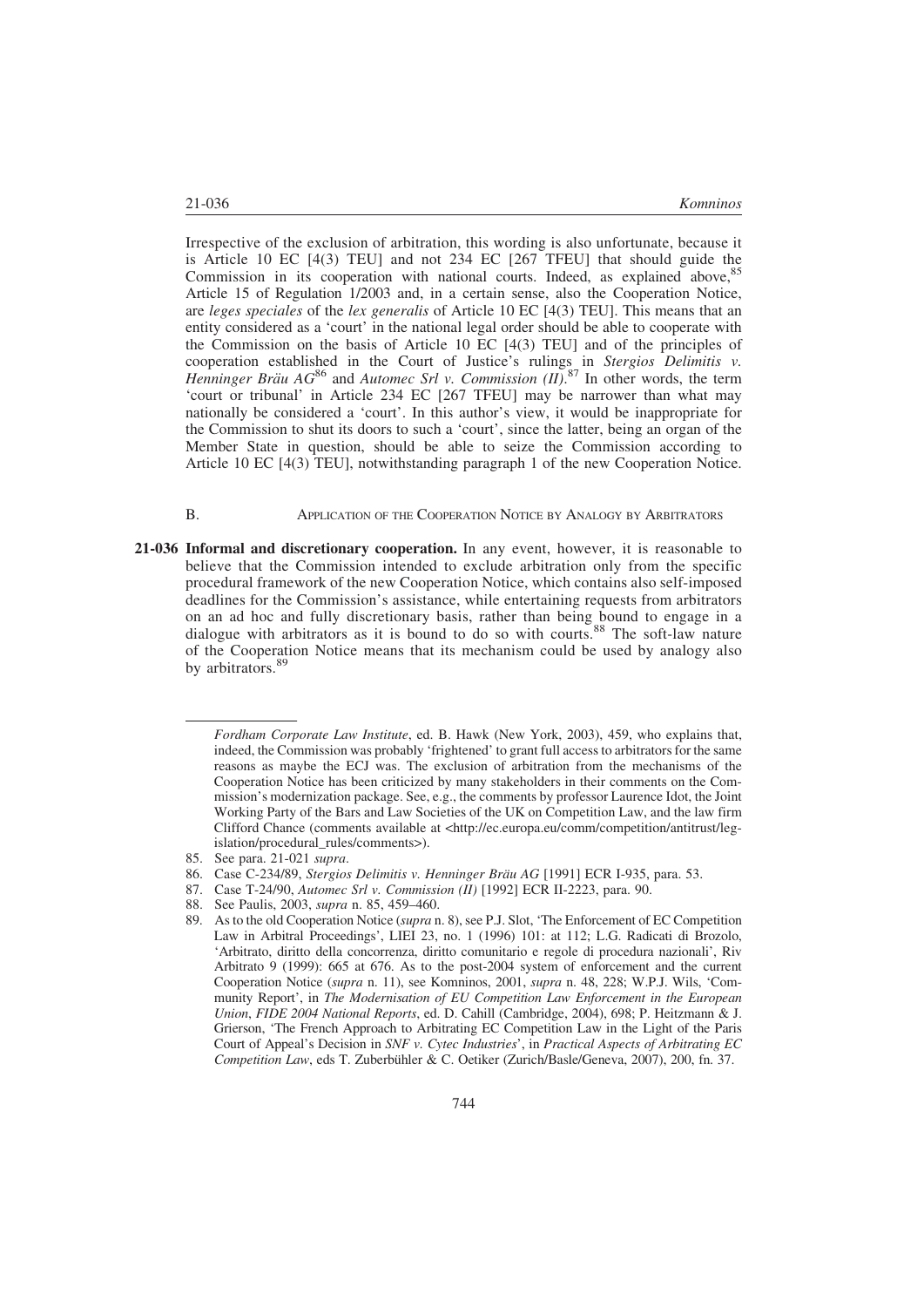Arguments in favour of informal cooperation. Thus, on an informal basis, arbitrators 21-037 should be able to seek cooperation, whenever a legal or factual problem arises in regard to a question of enforcement of EU competition law. This is for the following reasons:

- Any disrespectful attitude of the Commission towards arbitration in this regard would run counter to the long-established recognition of arbitration in all Member States as an alternative judicial forum.
- At the same time, it would not serve the Commission's purpose to further the decentralized civil enforcement of EU competition law, and it might alienate arbitrators, with the possible repercussion that the latter would rather suppress a difficult competition law issue, instead of running the risk to decide it wrongly themselves and consequently to expose their award to annulment.
- Finally, a negative approach towards such requests of assistance by arbitrators would not be in conformity with the Commission's central role in the enforcement of the competition law regime of the Treaty. $90$

Precedents of cooperation. Indeed, in the past, the Commission has been quite open in 21-038 providing assistance to arbitrators applying EU competition law. The Commission has on occasions treated arbitral tribunals in the same way as national courts under the old Notice on cooperation.<sup>91</sup> In one reported case, the Commission received and responded to an application for legalinformation by a body defined as 'Tribunal Arbitral de Barcelona', an ad hoc arbitration tribunal. $92$  The information sought referred to an alleged dominant position of a public undertaking that controlled the bidding and executing of certain infrastructure projects in a Spanish region. It is interesting that the arbitration tribunal wanted to know whether the undertaking in question occupied a dominant position 'in the sense of the Court of Justice's case law'.<sup>93</sup> One can only suppose that this is a question that normally would have been addressed to the Court of Justice itself, had the referring body been a court. The case thus demonstrates how the Commission can remedy in some instances the inability of arbitrators to seize the Court of Justice with a preliminary reference.

**Information covered.** As arbitrators will be applying Article  $81(3)$  EC  $[101(3)$  TFEU], 21-039 which admittedly entails more elaborate competition-related economic and legal questions, and as arbitration will increasingly be seen more favourably by the Commission, the latter is expected to cooperate more often with arbitral tribunals in appropriate cases. As for the kind of assistance that arbitrators could request, this would not be substantially different from that, which the courts may request.<sup>94</sup> It covers the following:

<sup>90.</sup> According to Art. 85 EC [105 TFEU], 'the Commission shall ensure the application of the principles laid down in Articles 81 and 82 [101 and 102 TFEU]'.

<sup>91.</sup> See J. Temple Lang, 'Panel Discussion: International Arbitration', in International Antitrust Law and Policy 1994, Annual Proceedings of the Fordham Corporate Law Institute, ed. B. Hawk (New York/The Hague, 1995), 418; L. De Gryse, 'Quelques propos sur L'arbitrage en matière des brevets d'invention', in Jura vigilantibus, Antoine Braun, les droits intellectuels, le barreau (Brussels, 1994), 114; L. Simont, 'Arbitrage et droit de la concurrence – Quelques réflexions d'un arbitre', RDAI/IBLJ (1998): 547, at 550; T. Eilmansberger, 'Die Bedeutung der Art. 81 und 82 EG für Schiedsverfahren', SchiedsVZ 4 (2006): 5, at 12.

<sup>92.</sup> See Joris, 1998, supra n. 9, 48.

<sup>93.</sup> Ibid.

<sup>94.</sup> See, e.g., para. 21 et seq. of the Cooperation Notice, *supra* n. 11. Also see paras. 21-005 et seq. supra.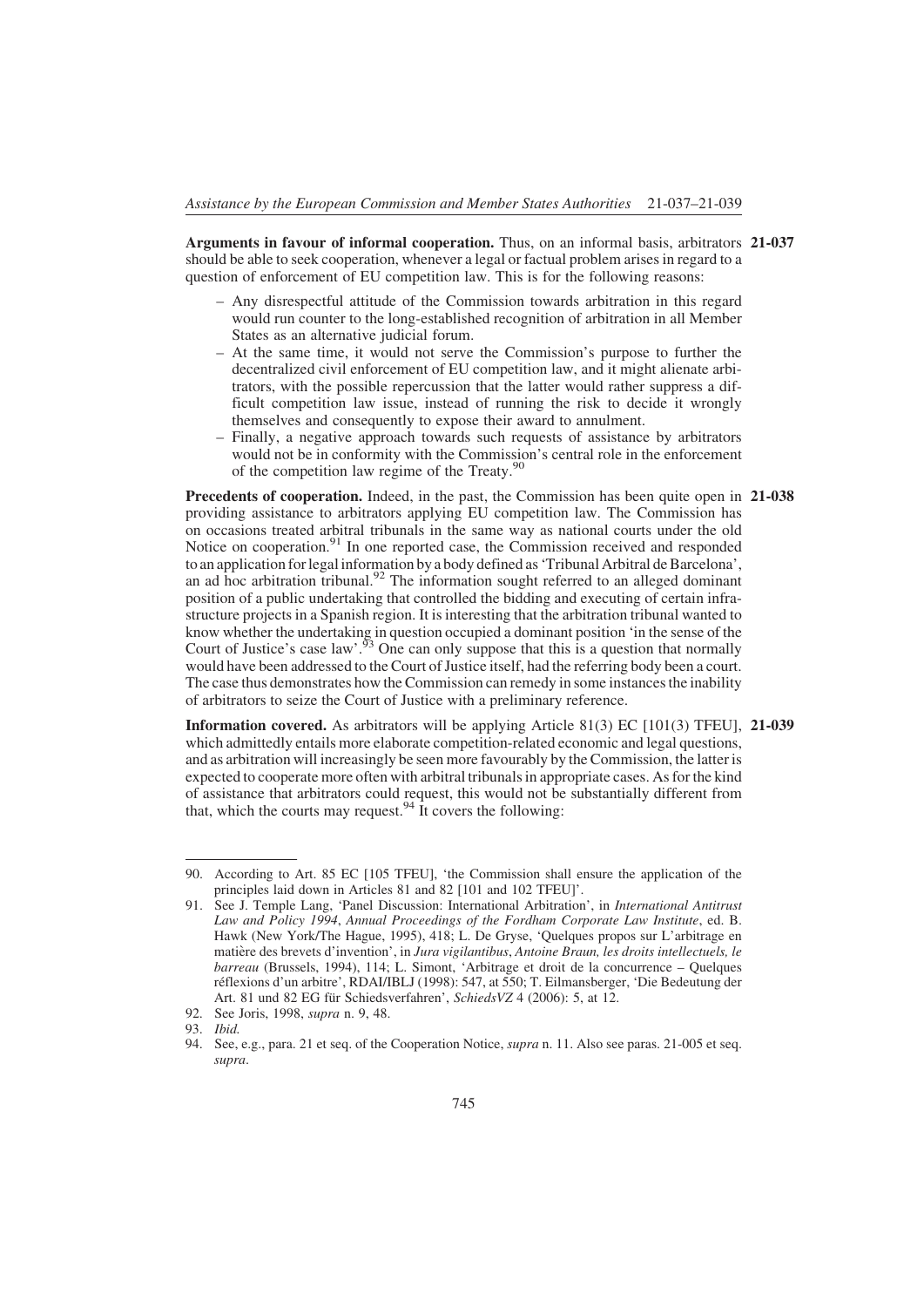- factual information, for example, questions on the identity of the undertakings concerned, or
- information on whether a certain case is pending before the Commission, or
- whether the latter has reached a decision or a reasoned opinion in this matter.

It may also refer to the following:

- a legal issue of EU competition law, as well as to
- economic data, such as statistics, market characteristics, and economic analyses.<sup>95</sup>
- 21-040 Conditions for cooperation. Whether the request of such information or assistance by the Commission is desirable is, of course, only for the arbitrators to decide. However, it is a question of the law governing the arbitration procedure *(lex arbitri)* and of the arbitration clause itself, whether an arbitrator may use such a facility sua sponte. This is a sensitive issue, because the privity of the arbitral process recedes, and arbitrators will have to show extreme diligence. Indeed, according to one view, arbitral tribunals should abstain from seizing the Commission, since the parties have submitted their dispute only to them and the applicability of Articles 81 and 82 EC [101 or 102 TFEU] is still a question of law, which only they should deal with.<sup>96</sup>

Most likely, they could take such an initiative:

- if one of the parties has filed a complaint with the Commission, thus having brought the matter already to its attention, provided both parties consent, or
- if the terms of reference of the arbitration allow it.<sup>97</sup>

In any case, specific consultations with and hearing of all parties seem to be necessary.<sup>98</sup> Indirectly, an arbitrator could enjoin the parties to supply him/her with certain legal or economic information or data while stressing to them that this information could be easily requested from the Commission, if they consented to that.<sup>99</sup>

<sup>95.</sup> See also P. Peyrot, 'Expert Determination of Competition Issues', in *Practical Aspects of* Arbitrating EC Competition Law, eds T. Zuberbühler & C. Oetiker (Zurich/Basle/Geneva, 2007), 109.

<sup>96.</sup> See L. Goffin, 'L'arbitrage et le droit européen', Revue de Droit International et de Droit Compare 67 (1990): 315 at 333.

<sup>97.</sup> See Simont, *supra* n. 91, 550 et seq., according to whom the arbitrators, who are contractually bound with the parties, could be personally liable, if they exposed them to proceedings (before the Commission) that could lead to fines. Compare also H. Lesguillons, 'La solitude pondérée de l'arbitre face au droit de la concurrence', GP 123, nos 148–149 (2003): 17, at 20; Van Houtte, supra n. 52, 106, who stresses the arbitrators' duty of confidentiality vis- $\hat{a}$ -vis the parties.

<sup>98.</sup> See M. Blessing, 'Introduction to Arbitration – Swiss and International Perspectives', in International Arbitration in Switzerland, An Introduction to and a Commentary on Arts 176– 194 of the Swiss Private International Law Statute, eds S.V. Berti & H. Honsell et al. (Basle/ The Hague/London/Boston, 2000), 235; G. Blanke & R. Nazzini, 'Arbitration and ADR of Global Competition Disputes: Taking Stock (Part III)', GCLR 1 (2008): 133, at 137.

<sup>99.</sup> See Simont, *supra* n. 91, 550. For such an indirect possibility for the Commission to assist national proceedings, see para. 42 of the 1993 Cooperation Notice, *supra* n. 8, which stated that the Commission may be seized indirectly to assist the course of a national proceeding, when parties have been ordered by the court concerned to provide certain information. However, under the new Cooperation Notice (supra n. 11), parties no longer enjoy such an autonomous right to seize directly the Commission, and it is only open to national courts to ask for the Commission's assistance.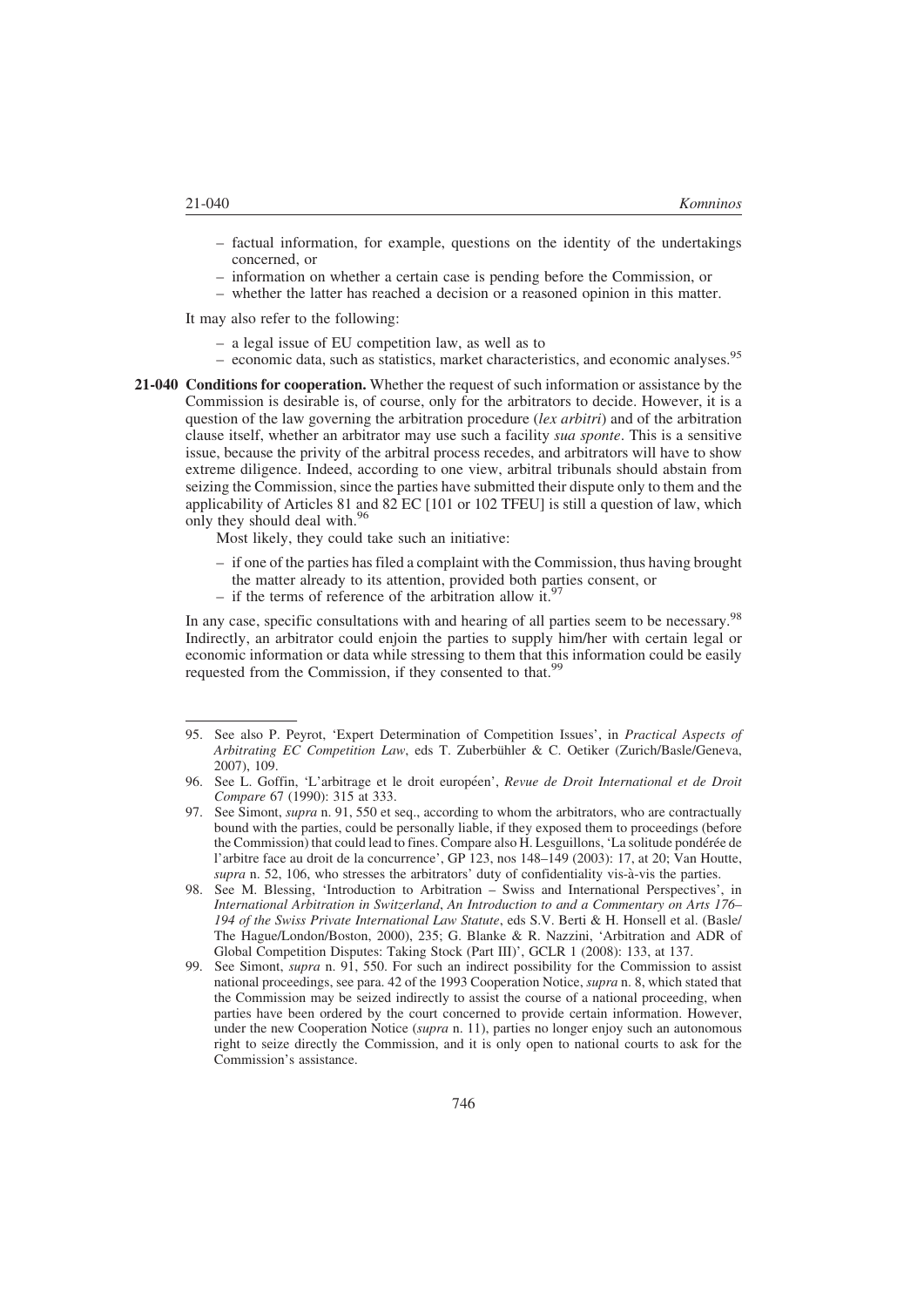Professional and business secrets. Any cooperation between the Commission and arbitra- 21-041 tors would raise some important questions regarding the protection of professional and business secrets. As explained above,<sup>100</sup> the Notice on cooperation with national courts provides for some safeguards: in particular, before transmitting any information, the Commission asks the national court whether it can offer a guarantee that it will protect confidential information and business secrets and the court will be so bound based on a combined reading of Articles 10 and 287 EC [4(3)TEU and 339 TFEU].<sup>101</sup> The problem is that, since arbitration is not subject to Article 10 EC [4(3) TFEU], the above safeguards cannot formally apply to it. This gap may indeed be a serious limitation for a more frequent dialogue between the Commission and arbitrators.102

#### C. A NOTICE ON COOPERATION WITH ARBITRATORS?

Advantages. Although not necessary, it might still be desirable for the Commission to 21-042 publish a Notice or perhaps make a public announcement on cooperation with arbitration tribunals.103 Such a Notice could provide for a more structured dialogue between the Commission and arbitrators, while increasing the transparency of the whole system of cooperation. It would also raise the EU competition law awareness of arbitrators and of the parties to an arbitration, without encroaching on the flexibility and privity of the arbitral process.

No legal obligations. In any case, the Commission would not be legally bound to provide 21-043 such assistance to arbitral tribunals, although it is evident that it is to its interest to do so.<sup>104</sup> This is a direct consequence of the non-applicability of Article 10 EC [4(3) TFEU] to arbitrators. Since the latter are not under any duty, as a question of EU law, as against the EU institutions, similarly the Commission should not be so bound. However, a Notice would essentially be a list of best practices and procedures available to arbitrators for seizing the Commission. It should be based more on discretionthan on obligation, and the Commission should be ready to give rather than take, precisely because it would enhance the overall effectiveness of the competition rules to offer assistance to arbitrators willing to apply such rules.

#### D. **INDIRECT CHANNELS OF COOPERATION**

In addition to such ways for arbitrators to seize the Commission, informal and indirect 21-044 channels may equally be as effective.

Guidance letters. Thus, the parties to an arbitration proceeding may seize the Commission 21-045 and request a guidance letter under the Notice on guidance letters.<sup>105</sup> For such an attempt to

<sup>100.</sup> See paras. 21-010 et seq. supra.

<sup>101.</sup> Ibid.

<sup>102.</sup> Compare R. Nazzini, Concurrent Proceedings in Competition Law, Procedure, Evidence and Remedies (Oxford, 2004), 366–369.

<sup>103.</sup> See Komninos, 2001, supra n. 48, 229.

<sup>104.</sup> See K. Lenaerts & M. Pittie, 'Conclusions générales', in L'arbitrage et le droit européen, Actes du colloque international du CEPANI du 25 avril 1997, eds R. Briner & Y. Derains et al. (Brussels, 1997), 218.

<sup>105.</sup> Commission Notice on Informal Guidance Relating to Novel Questions Concerning Arts 81 and 82 of the EC Treaty that Arise in Individual Cases (Guidance Letters), OJ 2004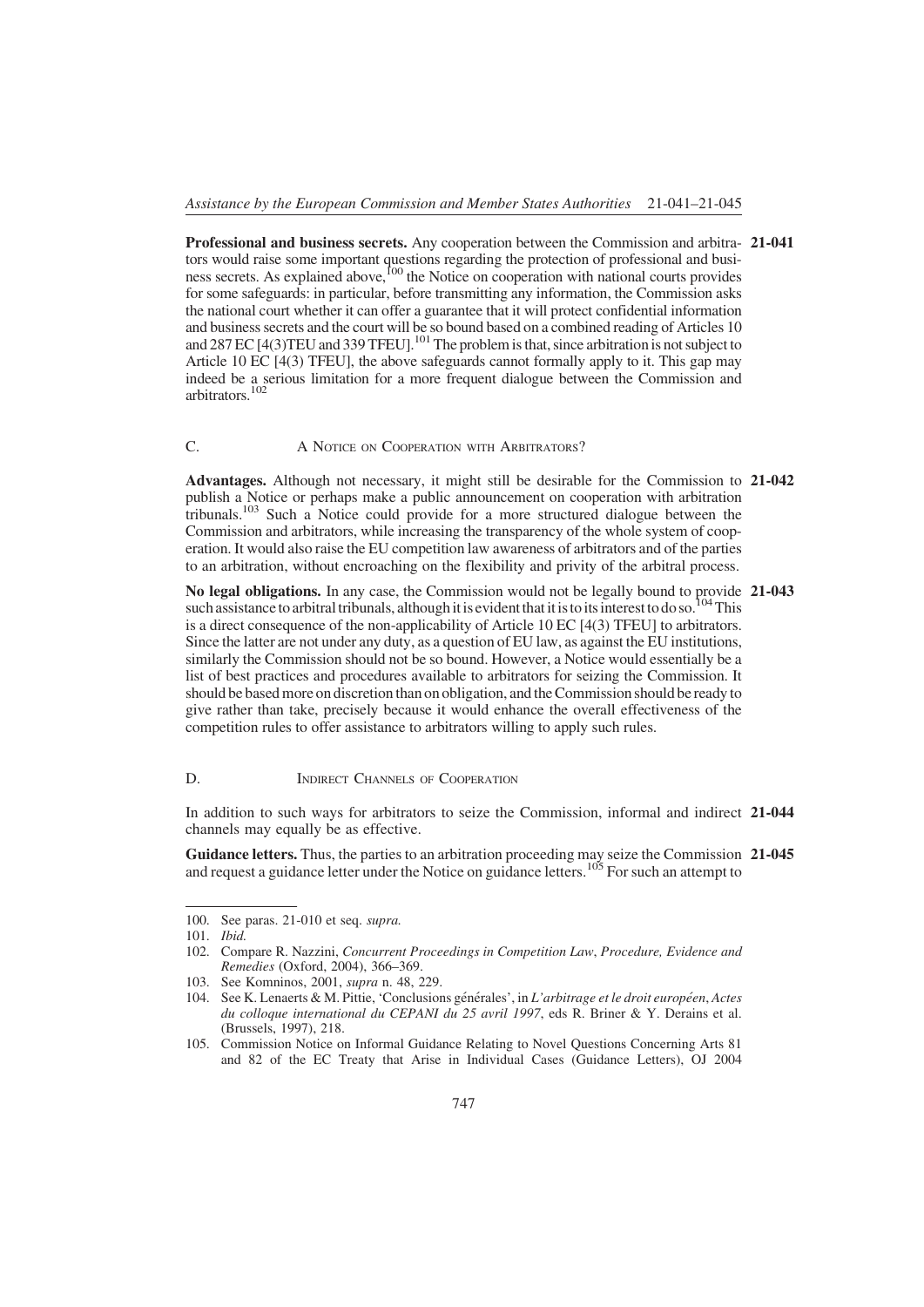be successful, the three positive and two negative cumulative conditions, set out in the Notice, must be satisfied:<sup>106</sup>

- the question involved must be novel;
- its clarification must be useful from an economic point of view;
- the parties must provide the Commission with complete information;
- there must be no identical or similar case pending before the European Courts; and
- there must be no Commission, national competition authority, or national court pending proceeding involving the applicant.
- 21-046 Fulfilling the conditions. The latter condition will be fulfilled even if the applicant is a party to arbitration proceedings, first, because arbitration is not mentioned in the Notice and, second, because the text here obviously has in mind the existence of a more direct and structured cooperation mechanism between the Commission and national courts that Regulation 1/2003 and the new Cooperation Notice expressly provide for.<sup>107</sup> Since arbitration is not mentioned in Regulation 1/2003 and is indeed excluded by the Cooperation Notice, there is no reason to deny parties to an ongoing arbitration the possibility to request a guidance letter from the Commission.
- 21-047 Channel only available to the parties. In any event, such a channel would be clearly open only to the parties and not to arbitrators deciding a case. Even if the latter could use such a mechanism, which is not the case, they should actually avoid this informal venue because of the lack of any transparency. If, on the other hand, a party to the arbitration proceedings contacted the Commission (or a national competition authority) on a specific issue, and if the latter finally issued a reasoned opinion or guidance letter in response to such communication, undoubtedly that opinion or letter, although formally not binding on the arbitration proceedings, would carry a certain degree of persuasiveness that the arbitral tribunal would welcome and certainly not ignore.
- 21-048 Caveat. However, even in such cases, the tribunal should be very cautious in taking into account such statements by the Commission, because they are necessarily based on information provided to the Commission by one of the party litigants. More general statements explaining in general terms the law and economics in certain areas would be less problematic than statements relying on information provided by the party that requested the guidance letter and offering specific answers to specific questions.
	- E. COOPERATION WITH ARBITRATION TRIBUNALS SITTING OUTSIDE THE EU
- 21-049 Premise. It should finally be noted that any informal cooperation between arbitrators and the Commission should not be reserved to arbitration tribunals sitting within the EU but should be available for all international arbitration tribunals irrespective of the seat of the arbitration.
- 21-050 'Nationality' of the tribunal. In the first place, in today's globalized commercial world, it would be futile to distinguish between EU and non-EU arbitral tribunals, since it is quite often difficult to identify the 'nationality' of an arbitral tribunal.

C101/78. The Notice sets out the procedure to follow when the Commission offers to parties guidance in exceptional circumstances of 'genuine uncertainty', referring to 'novel or unresolved questions for the application of Articles 81 and 82 [101 and 102]<sup>'</sup> (Ibid., para. 5).

<sup>106.</sup> Ibid., para. 9.

<sup>107.</sup> See paras. 21-021 et seq. supra.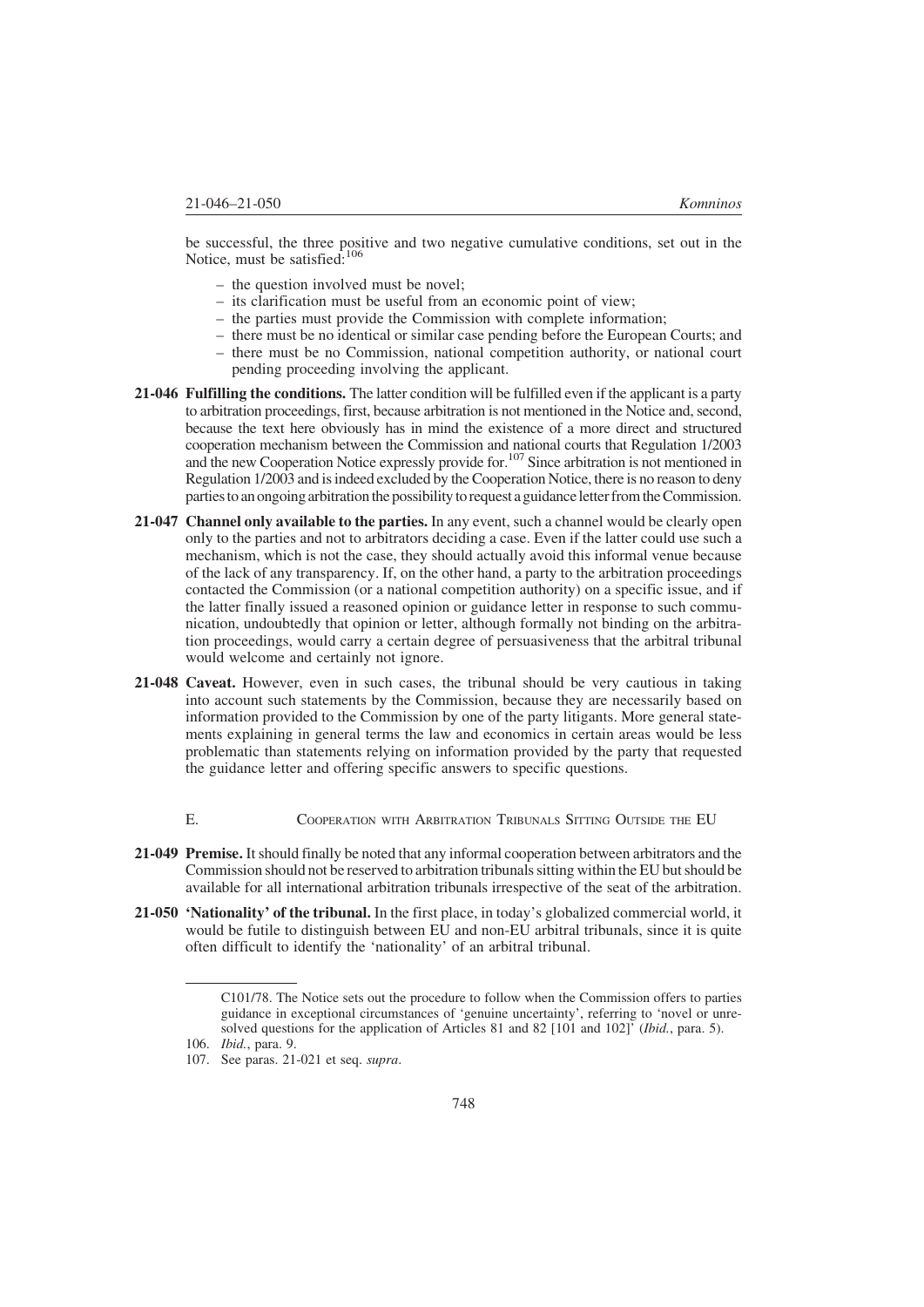Effect on the internal market. Second, if the main duty and concern of the European 21-051 Commission is to ensure that the principles of Articles 81 and 82 EC [101 and 102 TFEU] are effectively applied and that the conditions of free and undistorted competition are safeguarded in the European Union, it should not be important where an arbitration tribunal sits but rather whether some potentially anticompetitive agreements or practices might affect the common market.<sup>108</sup> EU competition law may be enforced extraterritorially against anticompetitive acts, as long as the latter are implemented or produce substantial effects inside the EU territory, no matter if they were concluded in or directed from a third country.<sup>109</sup> By the same token, if there is an ongoing arbitration outside the European Union and if an issue arises pertaining to EU antitrust law, it would be rather contradictory for the Commission to deny access to its resources to such an arbitral tribunal. The Commission should entertain such a request without examining the nationality of the arbitrators and parties involved or the applicable law of the dispute (lex causae). The only concern must be whether there is a genuine dispute, which prima facie relates to conduct potentially caught by the EU competition rules.

#### V. CONCLUSIONS

As EU competition law questions arise more often in international arbitration, there may be 21-052 cases where the arbitration tribunal may wish to engage in some form of dialogue or cooperation with the European Commission (or other national competition authorities). Such cases are rare but cannot be excluded. The formal channels of cooperation existing between the Commission and national courts in the EU are neither available nor transposable to arbitration. Proposals to impose direct or indirect duties on arbitration tribunals based on EU law provisions of cooperation should be resisted. This does not mean that there should be no opportunity of informal cooperation, especially when this is desired by the arbitrators themselves. The Commission has, indeed, in the past offered such assistance to arbitrators, and in all likelihood, it will continue to do so. In all such cases, however, the basic principles governing arbitration, in particular, confidentiality, privity, and independence, must always be safeguarded, and the arbitrators must exercise related options very cautiously and after hearing the parties and obtaining their consent.

<sup>108.</sup> See A. Rigozzi, 'L'rt. 85 du Traité CE devant le juge civil Suisse: Les contrats de distribution à l'égard de l'art. 19 LDIP et la nouvelle loi fédérale sur les cartels', Swiss Papers on European Integration, No. 2/96 (Berne/Zurich, 1996), 57, who goes even further in suggesting that the Commission, in order to ensure the effectiveness of EU competition enforcement, should also entertain requests of assistance by Swiss courts.

<sup>109.</sup> See Case T-102/96, Gencor v. Commission [1999] ECR II-753, para. 90, which proved more 'daring' in asserting jurisdiction over foreign conduct than its ECJ predecessors that followed the 'economic entity' and 'place of implementation' theories. See Case 48/69, Imperial Chemical Industries Ltd v. Commission (Dyestuffs) [1972] ECR 619, and Joined Cases 89/85, 104/ 85, 114/85, 116/85-117/85 and 125/85 to 129/85, A. Ahlström Osakeyhtiö et al. v. Commission (Woodpulp I) [1988] ECR 5193, respectively. In any event, it is now fair to say that the EU follows a pure effects doctrine.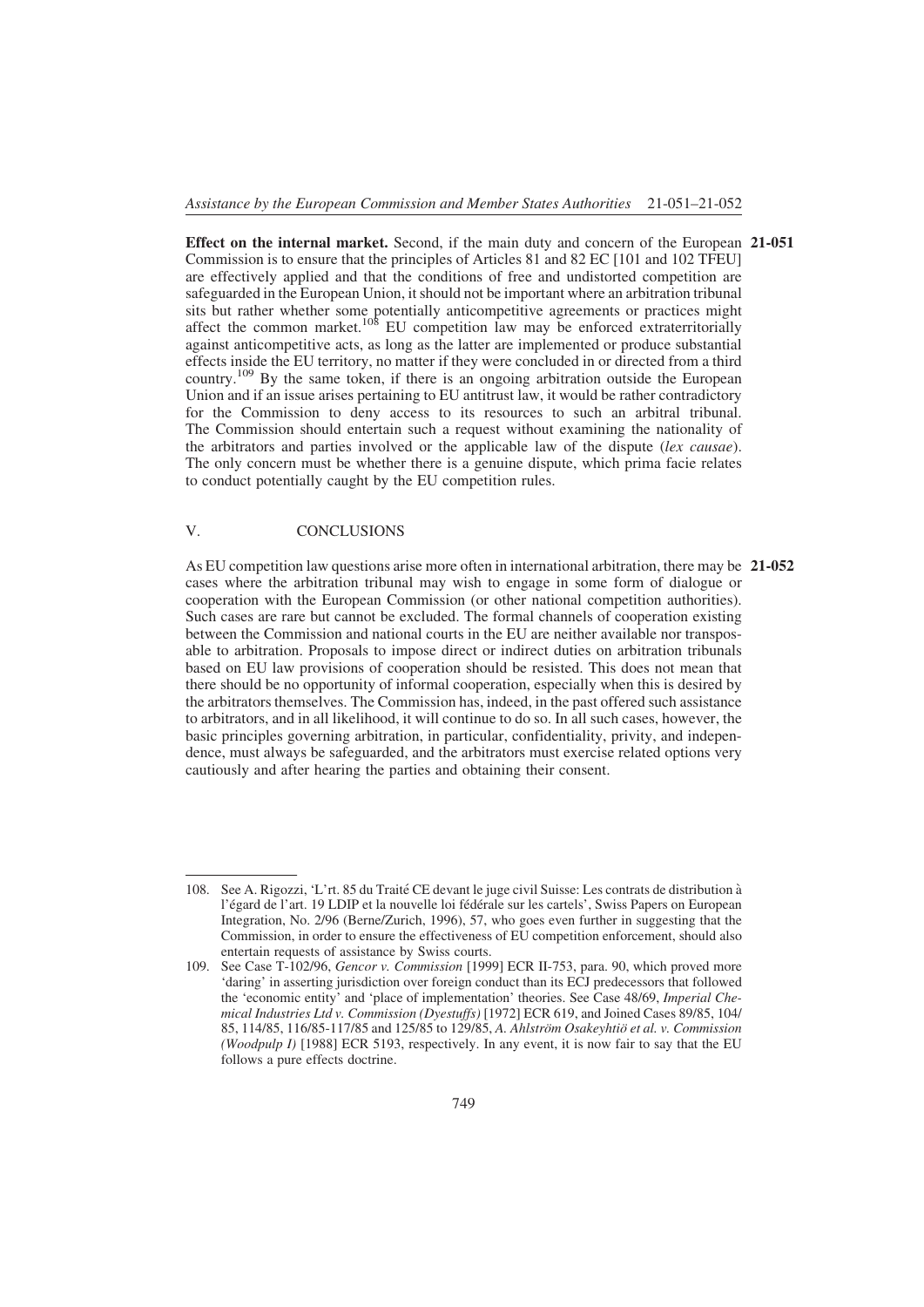#### BIBLIOGRAPHY

- Abdelgawad, W. 'L'arbitrage international et le nouveau règlement d'application des articles 81 et 82 CE'. Revue de l'Arbitrage (2004): 253.
- Ball, M. 'The Essential Judge: The Role of the Courts in a System of National and International Commercial Arbitration'. Arbitration International 22 (2006): 73–93.
- Bellis, J.-F. 'Les Défis de la Modernisation du Droit Européen de la Concurrence'. Journal des Tribunaux (Eur.) 11 (2003): 73.
- Berti, S.V. International Arbitration in Switzerland, An Introduction to and a Commentary on Articles 176–194 of the Swiss Private International Law Statute. Basle/The Hague/ London/Boston: Kluwer, 2000.
- Betto, J.-G., et al. 'Nouvelles tendances de l'arbitrage international'. Revue de Droit des Affaires Internationales/International Business Law Journal (2006): 371.
- Blessing, M. 'Introduction to Arbitration Swiss and International Perspectives'. In International Arbitration in Switzerland, An Introduction to and a Commentary on Articles 176–194 of the Swiss Private International Law Statute, edited by S.V. Berti et al. Basle/The Hague/London/Boston: Kluwer, 2000.
- Blessing, M. Arbitrating Antitrust and Merger Control Issues. Basle/Geneva/Munich: Helbing & Lichtenhahn, 2003.
- Blanke, G. & R. Nazzini. 'Arbitration and ADR of Global Competition Disputes: Taking Stock (Part III)'. Global Competition Litigation Review 1 (2008): 133.
- Boutard-Labarde M.-C., G. Canivet, E. Claudel, V.Michel-Amsellem & J. Vialens, L'application en France du droit des pratiques anticoncurrentielles (Paris: LGDJ, 2008).
- Cahill, D. The Modernisation of EU Competition Law Enforcement in the European Union. FIDE 2004 National Reports. Cambridge: Cambridge University Press, 2004.
- Carpi, F. 'Les rapports entre l'arbitrage et le juge ordinaire'. Zeitschrift fur Zivilprozess International: Jahrbuch des Internationalen Zivilprocessrechts 2 (1997): 397.
- Delaume, G.R. 'L'arbitrage transnational et les tribunaux nationaux'. Journal du Droit International (Clunet) 111 (1984): 521.
- Ehlermann, C.-D. & L. Laudati. *European Competition Law Annual 1996*. The Hague/ Boston/London: Kluwer, 1997.
- Ehlermann, C.-D. & I. Atanasiu. European Competition Law Annual 2001: Effective Private Enforcement of EC Antitrust Law. Oxford/Portland: Hart Publishing, 2003.
- Eilmansberger, T. 'Die Bedeutung der Art. 81 und 82 EG für Schiedsverfahren'. SchiedsVZ 4 (2006): 5.
- Frignani, A. 'La messa in opera delle nuove norme antitrust comunitarie (Il Regolamento 1/2003 e suoi riflessi nel diritto italiano)'. Il Diritto Industriale (2004): 457.
- Goffin, L. 'L'arbitrage et le droit européen'. Revue de Droit International et de Droit Compare 67 (1990): 315.
- Gray, M. et al. EU Competition Law: Procedures and Remedies. Richmond: Richmond Law & Tax Ltd, 2006.
- De Gryse, L. 'Quelques propos sur l'arbitrage en matière des brevets d'invention'. In Jura Vigilantibus, Antoine Braun, les Droits Intellectuels, le Barreau. Brussels: Bruylant, 1994.
- Hawk, B. International Antitrust Law and Policy 2002, Annual Proceedings of the Fordham Corporate Law Institute. New York, 2003.
- Hawk, B. 'The Role of the Judge Working Paper II'. In *European Competition Law* Annual 1996, edited by C.-D. Ehlermann & L. Laudati. The Hague/Boston/London: Kluwer, 1997.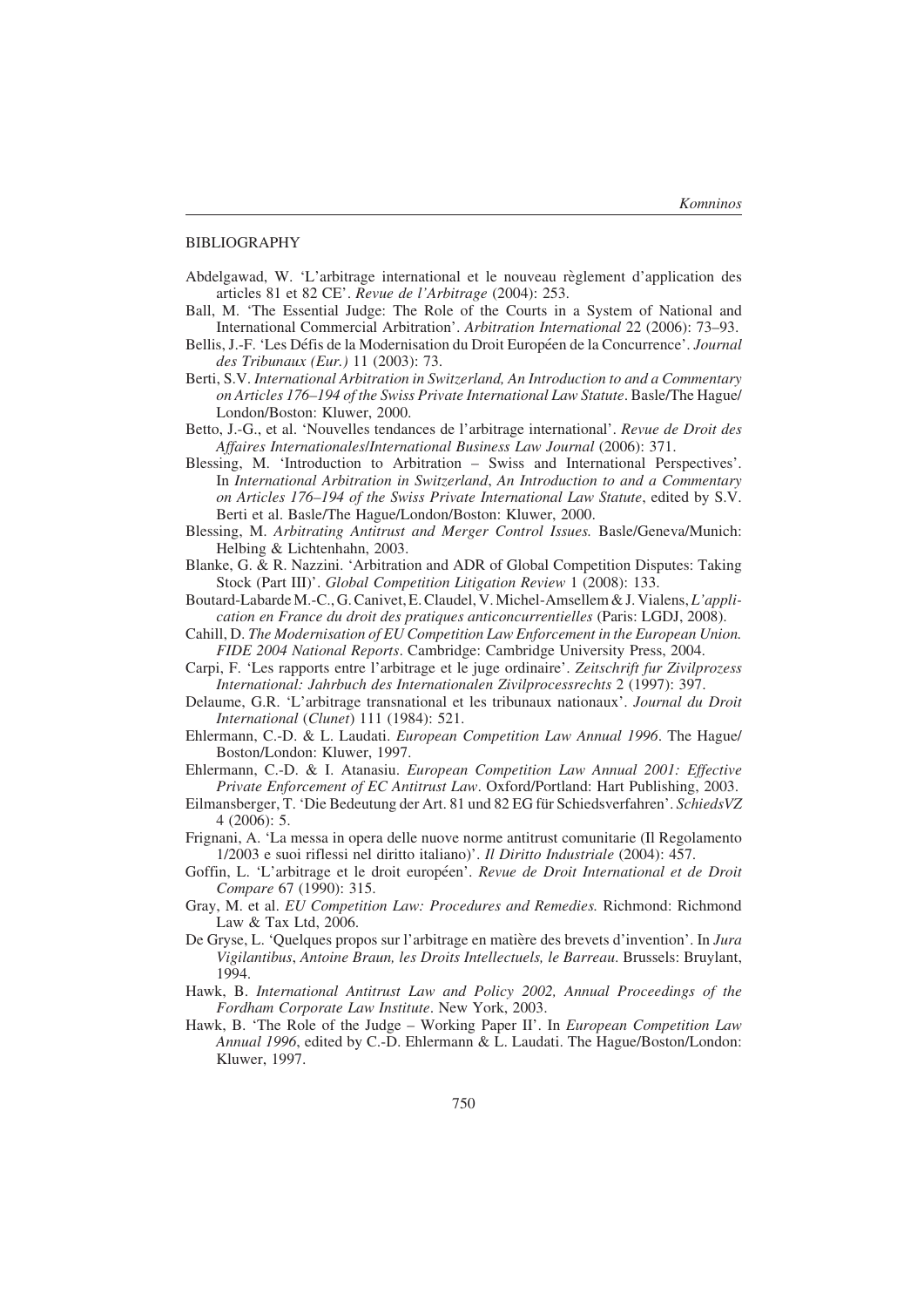- Hilbig, K. Das gemeinschaftsrechtliche Kartellverbot im Internationalen Handelsschiedsverfahren, Anwendung und Gerichtliche Kontrolle. Munich: Verlag C.H. Beck 2006.
- Idot, L. 'Arbitration and the Reform of Regulation 17/62'. In European Competition Law Annual 2001: Effective Private Enforcement of EC Antitrust Law, edited by C.-D. Ehlermann & I. Atanasiu. Oxford/Portland: Hart Publishing, 2003.
- Idot, L. 'Les entreprises face à la suppression de l'autorisation préalable'. In Le nouveau droit communautaire de la concurrence, Les droits de la defense face aux pouvoirs de la Commission européenne, edited by A. Mourre. Brussels: Bruylant, 2004.
- Idot, L. Droit communautaire de la concurrence, Le nouveau système communautaire de mise en œuvre des articles 81 et 82 CE. Paris/Brussels: Bruylant, 2004.
- Kerameus, K.D. 'The Examination of an Arbitration Agreement by State Courts while Arbitration Is Pending'. Revue Hellenique de Droit International 42–43 (1989– 1990): 217.
- Komninos, A.P. 'Assistance to Arbitral Tribunals in the Application of EC Competition Law'. In European Competition Law Annual 2001: Effective Private Enforcement of EC Antitrust Law, edited by C.-D. Ehlermann & I. Atanasiu. Oxford/Portland: Hart Publishing, 2003.
- Komninos, A.P. EC Private Antitrust Enforcement, Decentralised Application of EC Competition Law by National Courts. Oxford/Portland: Hart Publishing, 2008.
- Lenaerts, K. & M. Pittie. 'Conclusions générales'. In L'arbitrage et le droit européen, Actes du colloque international du CEPANI du 25 avril 1997, edited by R. Briner & Y. Derains et al. Brussels: Bruylant, 1997.
- Lew, J.D.M. 'EEC Law Restriction on Arbitration'. Arbitration 47 (1981–1982): 117.
- Liebscher, C. 'Arbitration and EC Competition Law The New Competition Regulation: Back to Square One'. International Arbitration Law Review 6 (2003): 84.
- Mourre, A. 'Dissenting Opinion on a Dangerous Project'. European Business Law Review 19 (2008): 219.
- Mourre, A. Le nouveau droit communautaire de la concurrence, Les droits de la defense face aux pouvoirs de la Commission européenne. Brussels: Bruylant, 2004.
- McCurdy, G. 'The Impact of Modernisation of the EU Competition Law System on the Courts and Private Enforcement of the Competition Laws: A Comparative Perspective'. European Competition Law Review 25 (2004): 509.
- Misra, J. & R. Jordans. 'Confidentiality in International Arbitration: An Introspection of the Public Interest Exception'. Journal of International Arbitration 23 (2006): 39.
- Mistelis, L. 'Confidentiality and Third Party Participation: UPS v. Canada and Methanex Corporation v. United States'. Arbitration International 21 (2005): 211.
- Müller, C. 'La confidentialité en arbitrage commercial international: Un trompe-l'œil?'. ASA Bull. 23 (2005): 216.
- Nazzini, R. Concurrent Proceedings in Competition Law, Procedure, Evidence and Remedies. Oxford: Oxford University Press, 2004.
- Nisser, C. & G. Blanke. 'Reflections on the Role of the European Commission as amicus curiae in International Arbitration Proceedings'. European Competition Law Review 27 (2006): 174.
- Paulis, E. 'Panel Discussion: Administrative Antitrust Authorities: Adjudicative and Investigatory Functions'. In International Antitrust Law and Policy 2002, Annual Proceedings of the Fordham Corporate Law Institute, edited by B. Hawk. New York, 2003.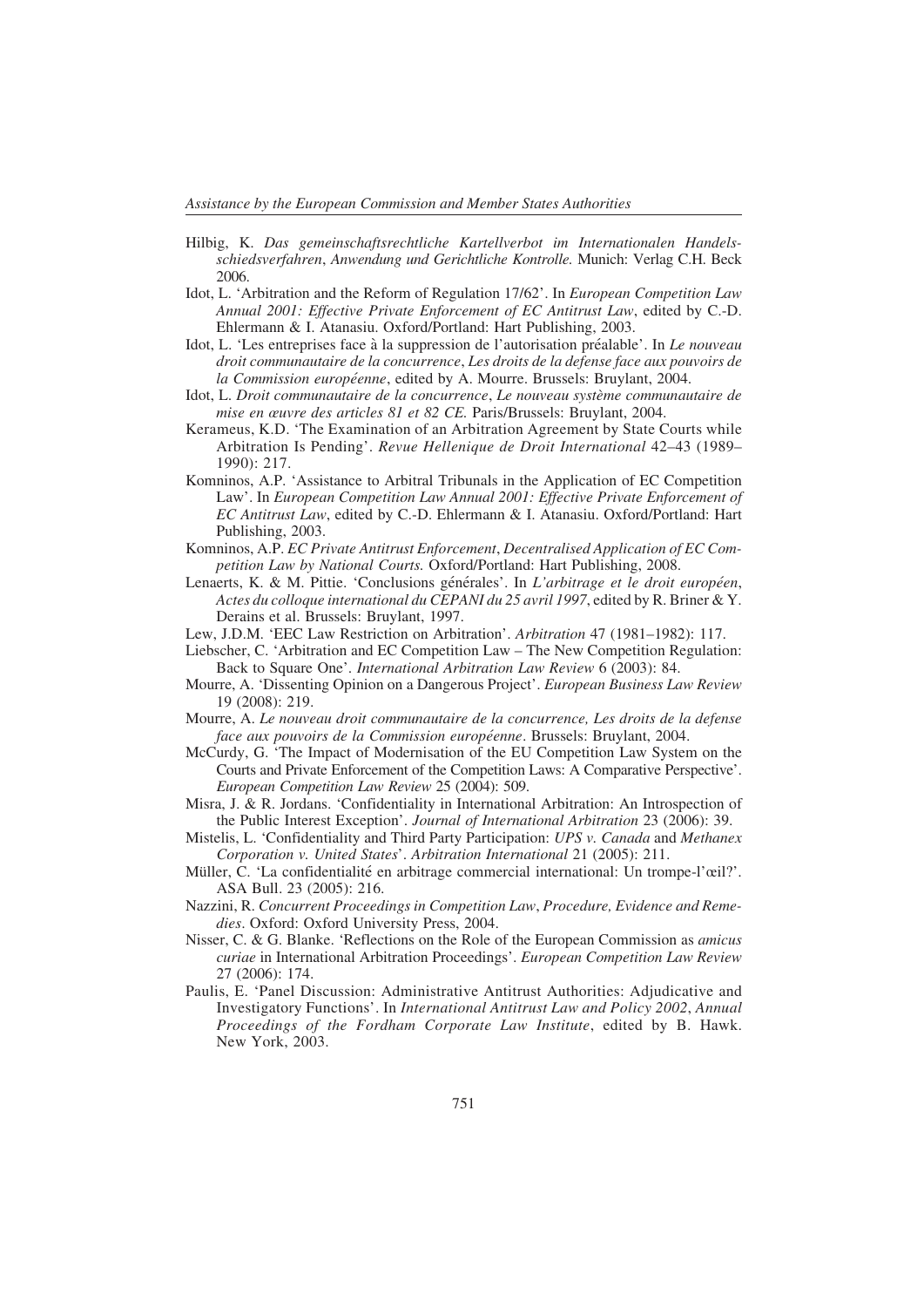- Paulis, E. & C. Gauer. 'La réforme des règles d'application des articles 81 et 82 du Traité'. Journal des Tribunaux (Eur.) 11 (2003): 65.
- Peyrot, P. 'Expert Determination of Competition Issues'. In Practical Aspects of Arbitrating EC Competition Law, edited by T. Zuberbühler & C. Oetiker. Zurich/Basle/ Geneva: Schulthess, 2007.
- Radicati di Brozolo, L.G. 'Antitrust: A Paradigm of the Relations between Mandatory Rules and Arbitration: A Fresh Look at the ''Second Look'' '. International Arbitration Law Review 7 (2004): 23–37.
- Rigozzi, A. 'L'art. 85 du Traité CE devant le juge civil suisse: Les contrats de distribution à l'égard de l'art. 19 LDIP et la nouvelle loi fédérale sur les cartels'. Swiss Papers on European Integration, No. 2/96. Berne/Zurich, 1996.
- Sanders, P. Quo Vadis Arbitration? Sixty Years of Arbitration Practice, A Comparative Study. The Hague/Boston/Dordrecht: Kluwer Law International, 1999.
- Shelkoplyas, N. The Application of EC Law in Arbitration Proceedings. Groningen: Europa Law Publishing, 2003.
- Simont, L. 'Arbitrage et droit de la concurrence quelques réflexions d'un arbitre', Revue de Droit des Affaires Internationales/International Business Law Journal (1998): 547.
- Temple Lang J. 'Panel Discussion: International Arbitration'. In International Antitrust Law and Policy 1994, Annual Proceedings of the Fordham Corporate Law Institute, edited by B. Hawk. New York/The Hague: Juris Publishing, 1995.
- Thalhammer, D. 'Die Rolle der Schiedsgerichte bei der Durchsetzung von EG-Kartellrecht unter dem Regime der VO 1/2003: Zugleich ein Beitrag zu 1 Ob 270/03t und § 124 KartG'. Wirtschaftsrechtliche Blätter 19 (2005): 62.
- Van Gerven, W. 'L'arbitrage dans le droit européen'. Revue de Droit International et de Droit Comparé 72 (1995).
- Wils, W.P.J. 'Community Report'. In The Modernisation of EU Competition Law Enforcement in the European Union, FIDE 2004 National Reports, edited by D. Cahill. Cambridge: Cambridge University Press, 2004.
- Zuberbuhler, T & C. Oetiker. Practical Aspects of Arbitrating EC Competition Law. Zurich/Basle/Geneva: Schulthess, 2007.

#### TABLE OF LEGISLATION

- Commission Regulation (EC) No. 1400/2002 of 31 July 2002 on the application of Article 81(3) of the Treaty to categories of vertical agreements and concerted practices in the motor vehicle sector
- Council Regulation (EC) No. 1/2003 of 16 December 2002 on the implementation of the rules on competition laid down in Articles 81 and 82 of the Treaty (the Modernizing Regulation) – Articles 9, 15(1), 15(2), 15(3), 15(3)(a), 15(3)(b), 18
- Council Regulation (EC) No. 139/2004 of 20 January 2004 on the control of concentrations between undertakings (the EC Merger Regulation)
- European Community (EC) Treaty Articles 10, 81, 81(1), 81(3), 82, 83(2)(a), 105, 234, 287
- Treaty on European Union (TEU) Article 4(3)
- Treaty on the Functioning of the European Union (TFEU) Articles 101, 101(1), 101(3), 102, 103(2)(a), 267, 339 See also European Community (EC) Treaty